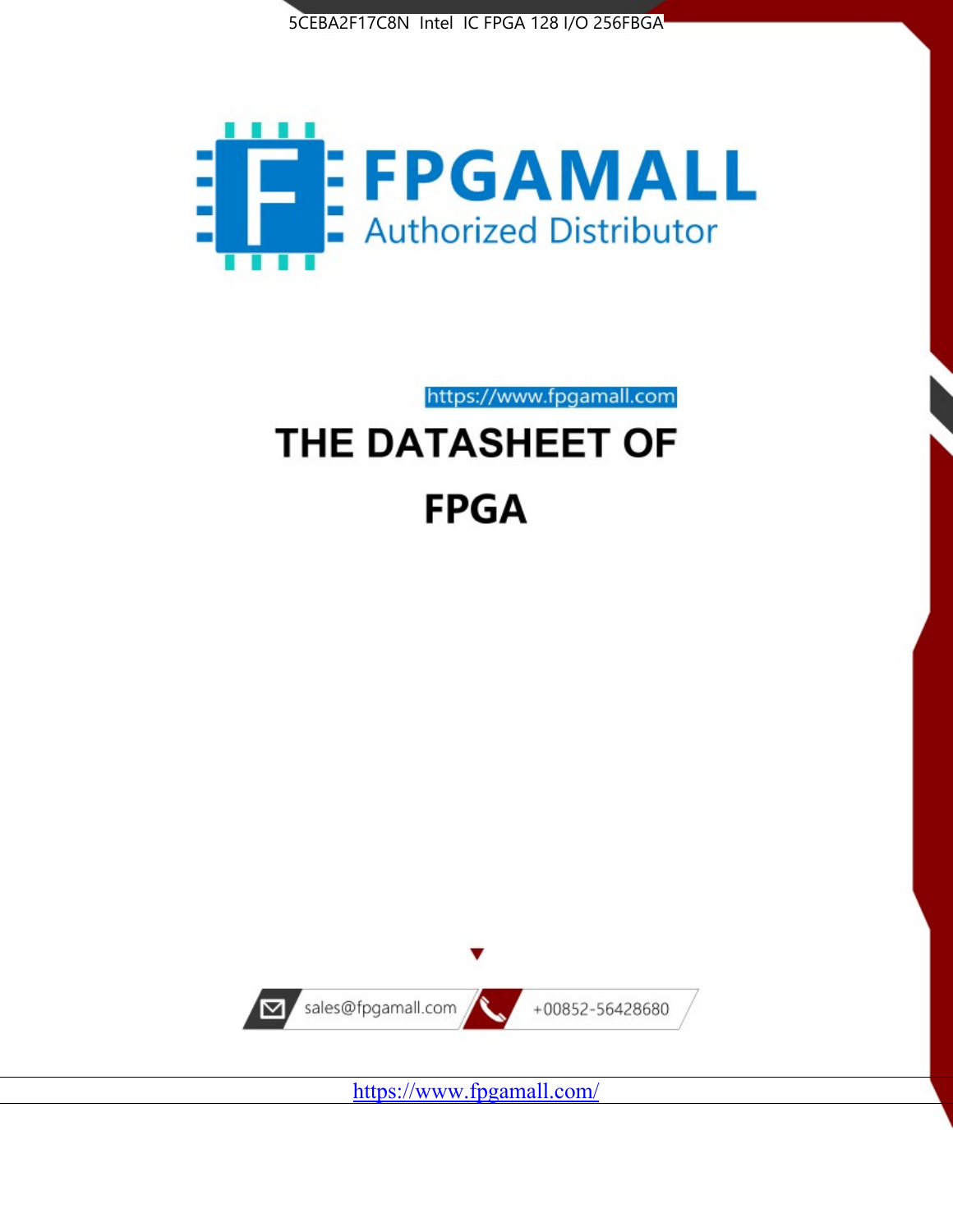5CEBA2F17C8N Intel IC FPGA 128 I/O 256FBGA



# **Cyclone V Device Overview**



**CV-51001 | 2018.05.07** Latest document on the web: **[PDF](https://www.altera.com/en_US/pdfs/literature/hb/cyclone-v/cv_51001.pdf)** | **[HTML](https://www.altera.com/documentation/sam1403480548153.html)**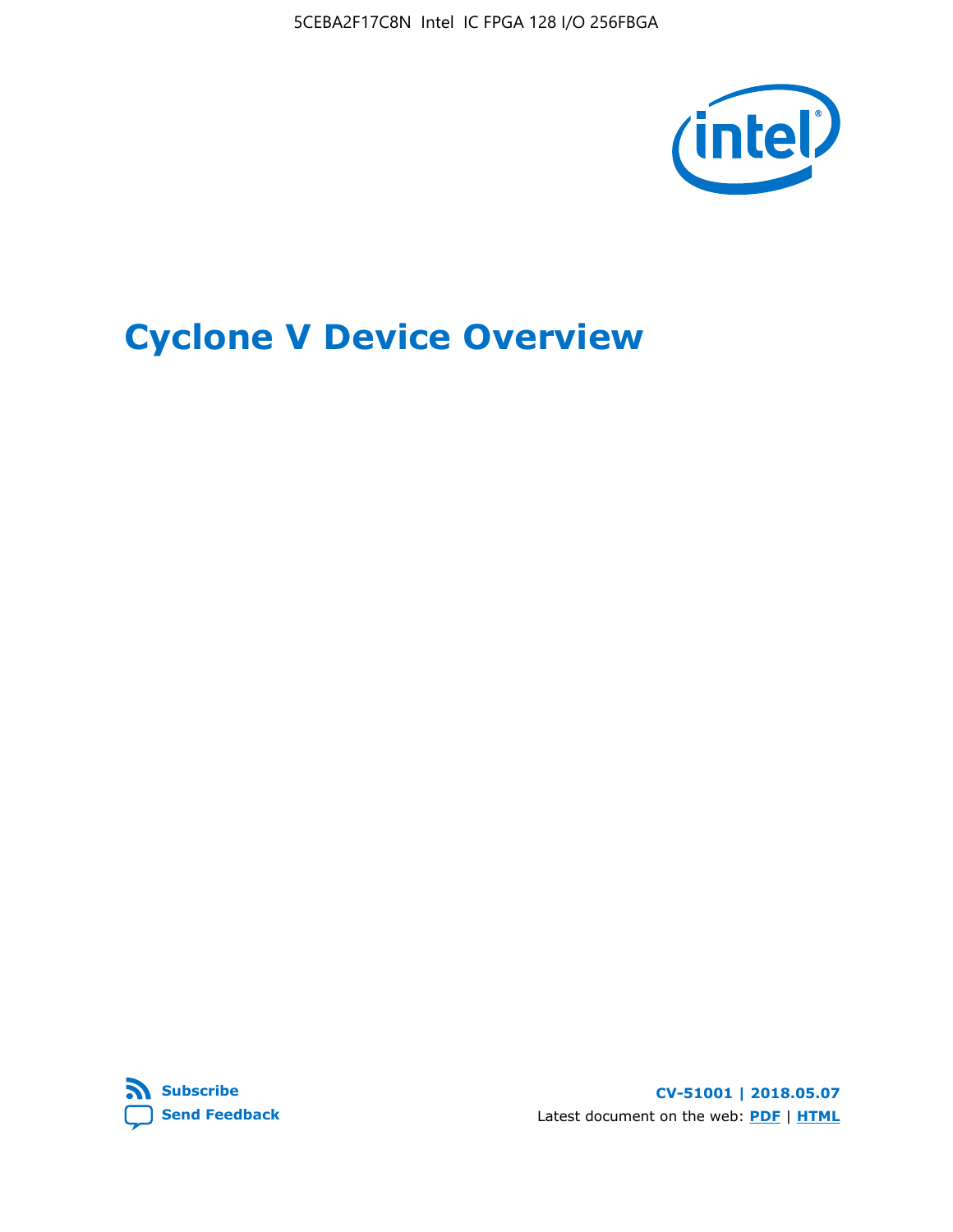

# **Contents**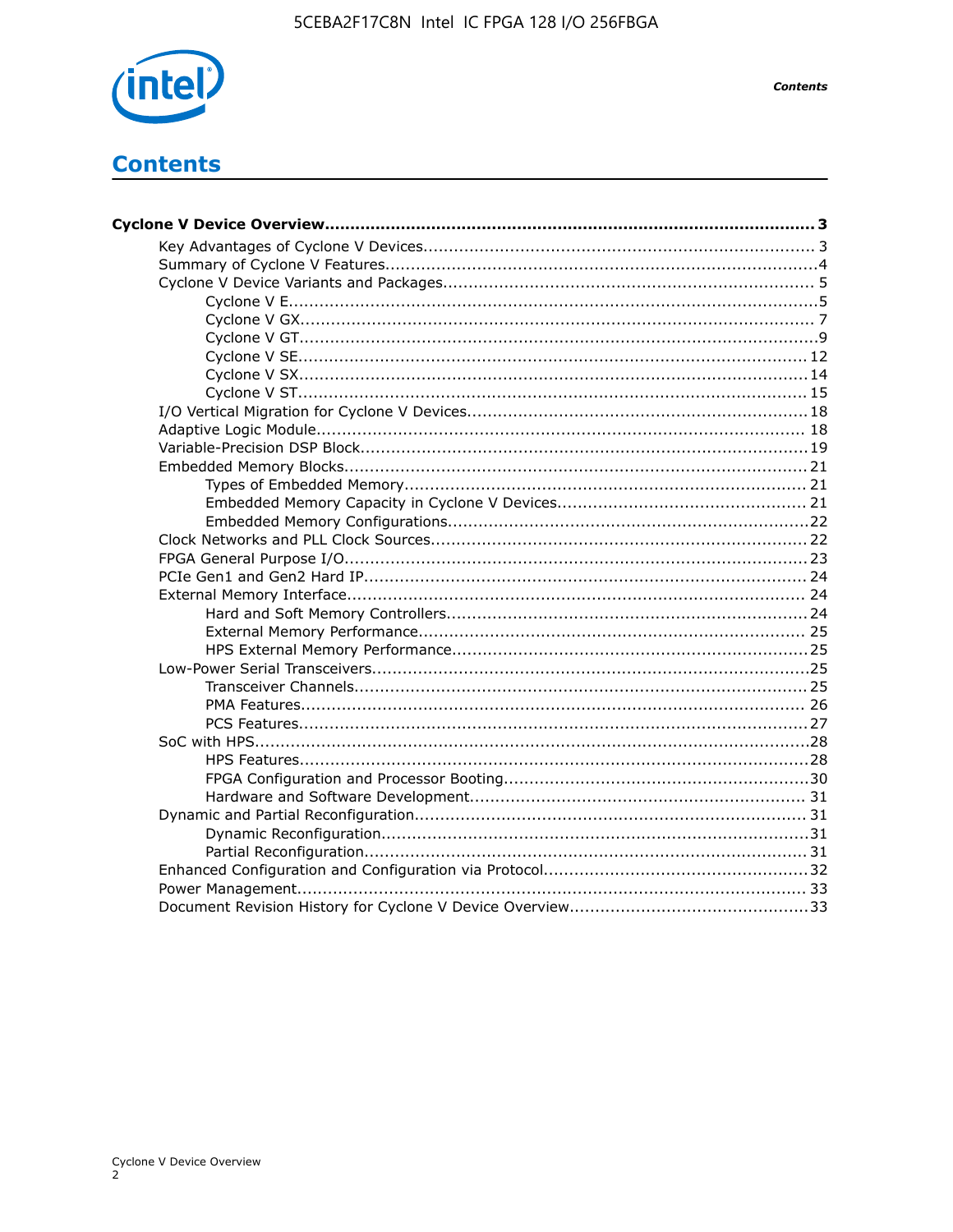

# **Cyclone V Device Overview**

The Cyclone® V devices are designed to simultaneously accommodate the shrinking power consumption, cost, and time-to-market requirements; and the increasing bandwidth requirements for high-volume and cost-sensitive applications.

Enhanced with integrated transceivers and hard memory controllers, the Cyclone V devices are suitable for applications in the industrial, wireless and wireline, military, and automotive markets.

#### **Related Information**

[Cyclone V Device Handbook: Known Issues](https://www.altera.com/support/support-resources/knowledge-base/solutions/rd12152011_347.html) Lists the planned updates to the Cyclone V Device Handbook chapters.

# **Key Advantages of Cyclone V Devices**

#### **Table 1. Key Advantages of the Cyclone V Device Family**

| <b>Advantage</b>                                                                    | <b>Supporting Feature</b>                                                                                                                                                                                                                                                    |
|-------------------------------------------------------------------------------------|------------------------------------------------------------------------------------------------------------------------------------------------------------------------------------------------------------------------------------------------------------------------------|
| Lower power consumption                                                             | Built on TSMC's 28 nm low-power (28LP) process technology and includes an<br>$\bullet$<br>abundance of hard intellectual property (IP) blocks<br>Up to 40% lower power consumption than the previous generation device                                                       |
| Improved logic integration and<br>differentiation capabilities                      | 8-input adaptive logic module (ALM)<br>٠<br>Up to 13.59 megabits (Mb) of embedded memory<br>٠<br>Variable-precision digital signal processing (DSP) blocks                                                                                                                   |
| Increased bandwidth capacity                                                        | 3.125 gigabits per second (Gbps) and 6.144 Gbps transceivers<br>٠<br>Hard memory controllers<br>٠                                                                                                                                                                            |
| Hard processor system (HPS)<br>with integrated Arm* Cortex*-A9<br>MPCore* processor | Tight integration of a dual-core Arm Cortex-A9 MPCore processor, hard IP, and an<br>$\bullet$<br>FPGA in a single Cyclone V system-on-a-chip (SoC)<br>Supports over 128 Gbps peak bandwidth with integrated data coherency between<br>٠<br>the processor and the FPGA fabric |
| Lowest system cost                                                                  | Requires only two core voltages to operate<br>٠<br>Available in low-cost wirebond packaging<br>٠<br>Includes innovative features such as Configuration via Protocol (CvP) and partial<br>٠<br>reconfiguration                                                                |

Intel Corporation. All rights reserved. Intel, the Intel logo, Altera, Arria, Cyclone, Enpirion, MAX, Nios, Quartus and Stratix words and logos are trademarks of Intel Corporation or its subsidiaries in the U.S. and/or other countries. Intel warrants performance of its FPGA and semiconductor products to current specifications in accordance with Intel's standard warranty, but reserves the right to make changes to any products and services at any time without notice. Intel assumes no responsibility or liability arising out of the application or use of any information, product, or service described herein except as expressly agreed to in writing by Intel. Intel customers are advised to obtain the latest version of device specifications before relying on any published information and before placing orders for products or services. \*Other names and brands may be claimed as the property of others.

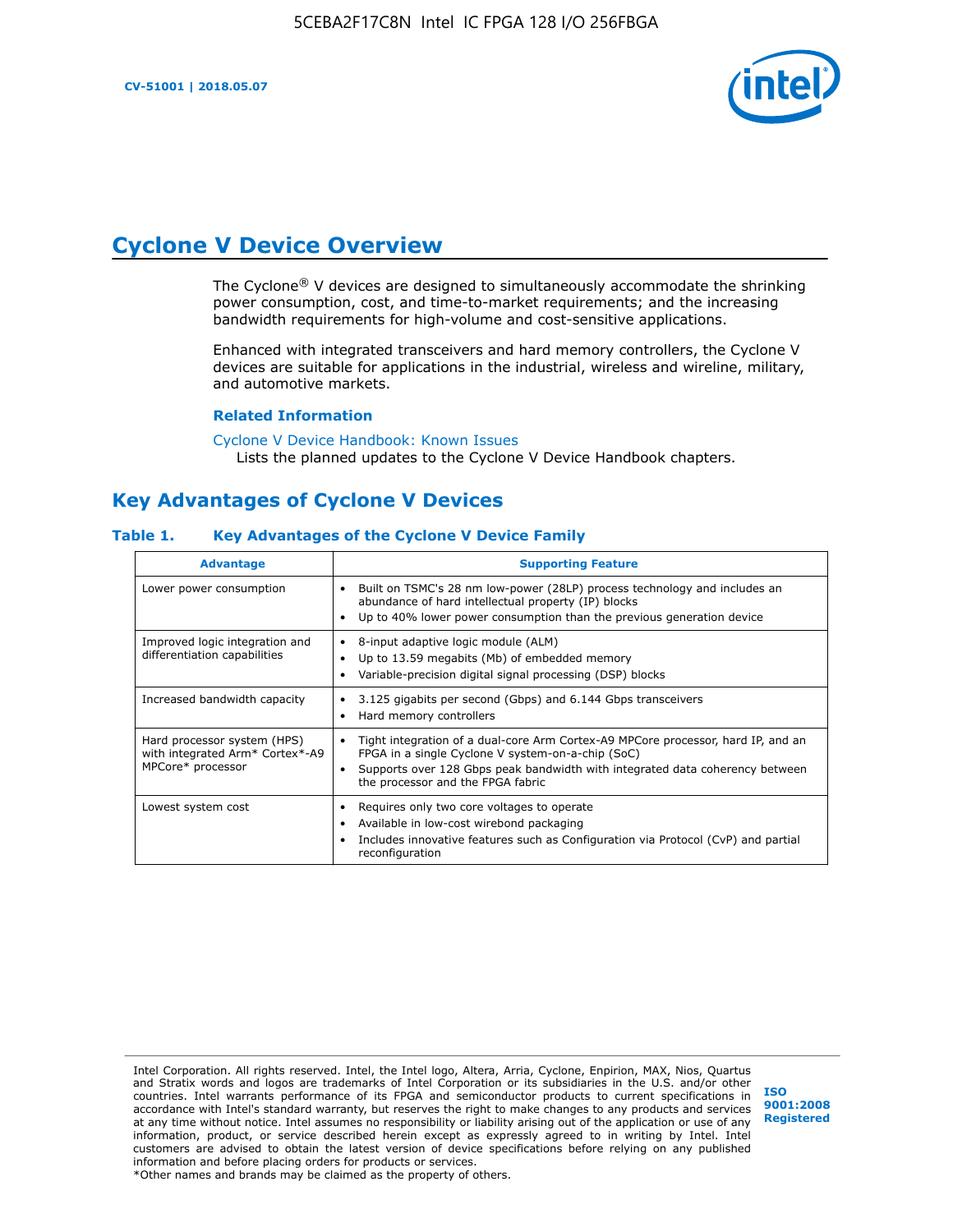

# **Summary of Cyclone V Features**

# **Table 2. Summary of Features for Cyclone V Devices**

| <b>Feature</b>                                           | <b>Description</b>                                                                                                                                                                                                                                                                                                                        |                                                                                                                                                                                                                                                                                                                                                                                                                                                                                                                                                                                                                                                                                                         |  |  |  |  |  |  |
|----------------------------------------------------------|-------------------------------------------------------------------------------------------------------------------------------------------------------------------------------------------------------------------------------------------------------------------------------------------------------------------------------------------|---------------------------------------------------------------------------------------------------------------------------------------------------------------------------------------------------------------------------------------------------------------------------------------------------------------------------------------------------------------------------------------------------------------------------------------------------------------------------------------------------------------------------------------------------------------------------------------------------------------------------------------------------------------------------------------------------------|--|--|--|--|--|--|
| Technology                                               | TSMC's 28-nm low-power (28LP) process technology<br>$\bullet$<br>1.1 V core voltage<br>$\bullet$                                                                                                                                                                                                                                          |                                                                                                                                                                                                                                                                                                                                                                                                                                                                                                                                                                                                                                                                                                         |  |  |  |  |  |  |
| Packaging                                                | $\bullet$                                                                                                                                                                                                                                                                                                                                 | Wirebond low-halogen packages<br>Multiple device densities with compatible package footprints for seamless migration between<br>different device densities<br>RoHS-compliant and leaded $(1)$ options                                                                                                                                                                                                                                                                                                                                                                                                                                                                                                   |  |  |  |  |  |  |
| High-performance<br>FPGA fabric                          | Enhanced 8-input ALM with four registers                                                                                                                                                                                                                                                                                                  |                                                                                                                                                                                                                                                                                                                                                                                                                                                                                                                                                                                                                                                                                                         |  |  |  |  |  |  |
| Internal memory<br>blocks                                | of the ALMs as MLAB memory                                                                                                                                                                                                                                                                                                                | M10K-10-kilobits (Kb) memory blocks with soft error correction code (ECC)<br>Memory logic array block (MLAB)-640-bit distributed LUTRAM where you can use up to 25%                                                                                                                                                                                                                                                                                                                                                                                                                                                                                                                                     |  |  |  |  |  |  |
| Embedded Hard IP<br>blocks                               | Variable-precision DSP<br>Native support for up to three signal processing precision levels<br>(three $9 \times 9$ , two $18 \times 18$ , or one 27 x 27 multiplier) in the same<br>variable-precision DSP block<br>64-bit accumulator and cascade<br>Embedded internal coefficient memory<br>Preadder/subtractor for improved efficiency |                                                                                                                                                                                                                                                                                                                                                                                                                                                                                                                                                                                                                                                                                                         |  |  |  |  |  |  |
|                                                          | Memory controller                                                                                                                                                                                                                                                                                                                         | DDR3, DDR2, and LPDDR2 with 16 and 32 bit ECC support                                                                                                                                                                                                                                                                                                                                                                                                                                                                                                                                                                                                                                                   |  |  |  |  |  |  |
|                                                          | Embedded transceiver<br>I/O                                                                                                                                                                                                                                                                                                               | PCI Express* (PCIe*) Gen2 and Gen1 (x1, x2, or x4) hard IP with<br>multifunction support, endpoint, and root port                                                                                                                                                                                                                                                                                                                                                                                                                                                                                                                                                                                       |  |  |  |  |  |  |
| Clock networks                                           | Up to 550 MHz global clock network<br>$\bullet$<br>$\bullet$                                                                                                                                                                                                                                                                              | Global, quadrant, and peripheral clock networks<br>Clock networks that are not used can be powered down to reduce dynamic power                                                                                                                                                                                                                                                                                                                                                                                                                                                                                                                                                                         |  |  |  |  |  |  |
| Phase-locked loops<br>(PLLs)                             | $\bullet$<br>Integer mode and fractional mode<br>$\bullet$                                                                                                                                                                                                                                                                                | Precision clock synthesis, clock delay compensation, and zero delay buffering (ZDB)                                                                                                                                                                                                                                                                                                                                                                                                                                                                                                                                                                                                                     |  |  |  |  |  |  |
| FPGA General-purpose<br>$I/Os$ (GPIOs)                   | $\bullet$<br>$\bullet$<br>On-chip termination (OCT)<br>$\bullet$                                                                                                                                                                                                                                                                          | 875 megabits per second (Mbps) LVDS receiver and 840 Mbps LVDS transmitter<br>400 MHz/800 Mbps external memory interface<br>3.3 V support with up to 16 mA drive strength                                                                                                                                                                                                                                                                                                                                                                                                                                                                                                                               |  |  |  |  |  |  |
| Low-power high-speed<br>serial interface                 | 614 Mbps to 6.144 Gbps integrated transceiver speed<br>$\bullet$<br>Transmit pre-emphasis and receiver equalization<br>$\bullet$<br>Dynamic partial reconfiguration of individual channels<br>$\bullet$                                                                                                                                   |                                                                                                                                                                                                                                                                                                                                                                                                                                                                                                                                                                                                                                                                                                         |  |  |  |  |  |  |
| <b>HPS</b><br>(Cyclone V SE, SX,<br>and ST devices only) | $\bullet$<br>$\bullet$<br>interfaces<br>On-chip RAM and boot ROM                                                                                                                                                                                                                                                                          | Single or dual-core Arm Cortex-A9 MPCore processor-up to 925 MHz maximum frequency with<br>support for symmetric and asymmetric multiprocessing<br>Interface peripherals-10/100/1000 Ethernet media access control (EMAC), USB 2.0<br>On-The-GO (OTG) controller, quad serial peripheral interface (QSPI) flash controller, NAND<br>flash controller, Secure Digital/MultiMediaCard (SD/MMC) controller, UART, controller area<br>network (CAN), serial peripheral interface (SPI), I <sup>2</sup> C interface, and up to 85 HPS GPIO<br>System peripherals—general-purpose timers, watchdog timers, direct memory access (DMA)<br>controller, FPGA configuration manager, and clock and reset managers |  |  |  |  |  |  |
|                                                          |                                                                                                                                                                                                                                                                                                                                           | continued                                                                                                                                                                                                                                                                                                                                                                                                                                                                                                                                                                                                                                                                                               |  |  |  |  |  |  |

<sup>(1)</sup> Contact Intel for availability.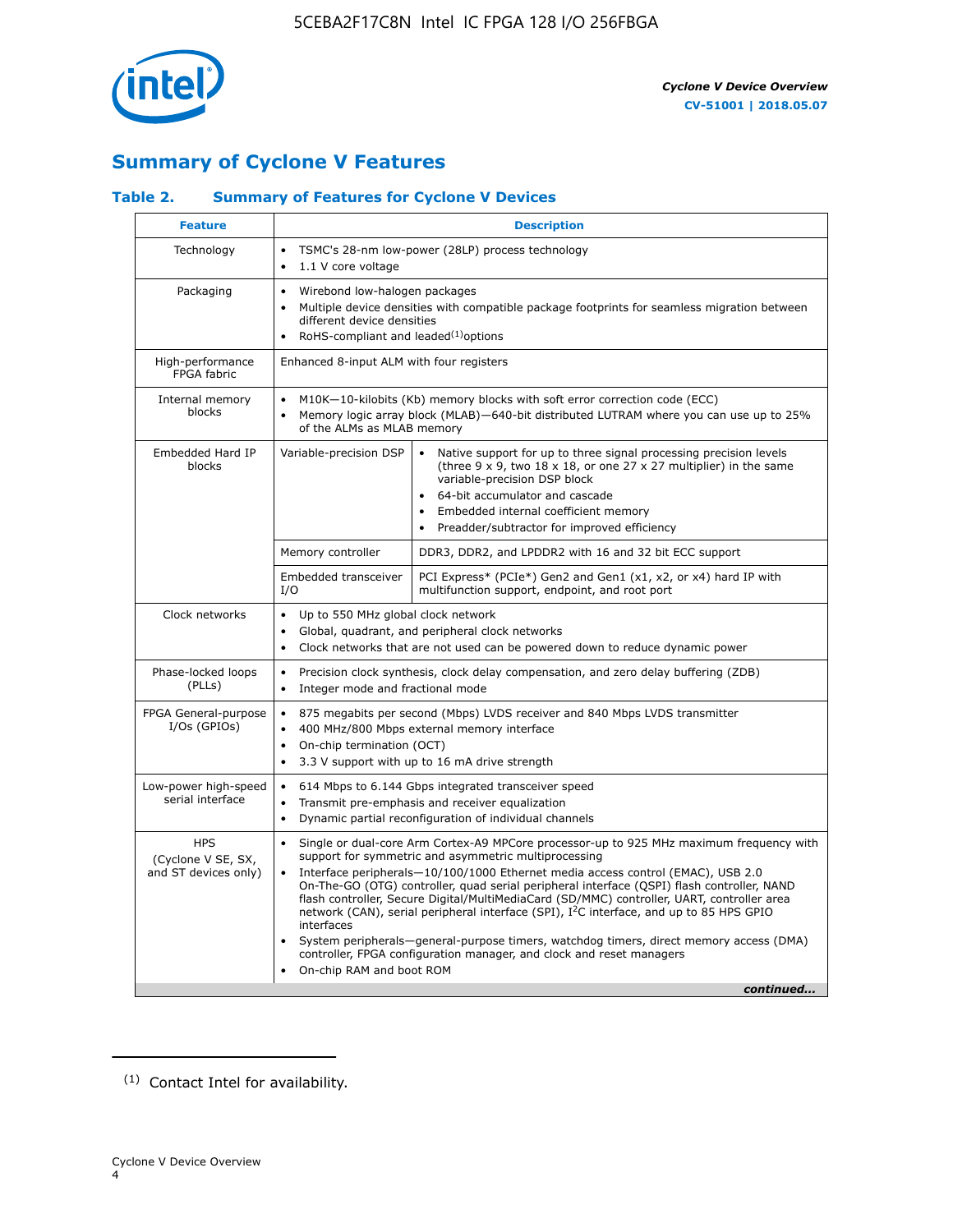

| <b>Feature</b> | <b>Description</b>                                                                                                                                                                                                                                                                                                                                                                                                           |
|----------------|------------------------------------------------------------------------------------------------------------------------------------------------------------------------------------------------------------------------------------------------------------------------------------------------------------------------------------------------------------------------------------------------------------------------------|
|                | HPS-FPGA bridges—include the FPGA-to-HPS, HPS-to-FPGA, and lightweight HPS-to-FPGA<br>bridges that allow the FPGA fabric to issue transactions to slaves in the HPS, and vice versa<br>FPGA-to-HPS SDRAM controller subsystem-provides a configurable interface to the multiport<br>front end (MPFE) of the HPS SDRAM controller<br>Arm CoreSight <sup>™</sup> JTAG debug access port, trace port, and on-chip trace storage |
| Configuration  | Tamper protection—comprehensive design protection to protect your valuable IP investments<br>Enhanced advanced encryption standard (AES) design security features<br>CvP<br>$\bullet$<br>Dynamic reconfiguration of the FPGA<br>Active serial (AS) x1 and x4, passive serial (PS), JTAG, and fast passive parallel (FPP) x8 and<br>x16 configuration options<br>Internal scrubbing (2)<br>Partial reconfiguration (3)        |

# **Cyclone V Device Variants and Packages**

# **Table 3. Device Variants for the Cyclone V Device Family**

| <b>Variant</b> | <b>Description</b>                                                                                                      |
|----------------|-------------------------------------------------------------------------------------------------------------------------|
| Cyclone V E    | Optimized for the lowest system cost and power requirement for a wide spectrum of general logic<br>and DSP applications |
| Cyclone V GX   | Optimized for the lowest cost and power requirement for 614 Mbps to 3.125 Gbps transceiver<br>applications              |
| Cyclone V GT   | The FPGA industry's lowest cost and lowest power requirement for 6.144 Gbps transceiver<br>applications                 |
| Cyclone V SE   | SoC with integrated Arm-based HPS                                                                                       |
| Cyclone V SX   | SoC with integrated Arm-based HPS and 3.125 Gbps transceivers                                                           |
| Cyclone V ST   | SoC with integrated Arm-based HPS and 6.144 Gbps transceivers                                                           |

# **Cyclone V E**

This section provides the available options, maximum resource counts, and package plan for the Cyclone V E devices.

The information in this section is correct at the time of publication. For the latest information and to get more details, refer to the Product Selector Guide.

#### **Related Information**

[Product Selector Guide](https://www.altera.com/products/product-selector-guide.html)

Provides the latest information about Intel products.

<sup>(2)</sup> The SEU internal scrubbing feature is available for Cyclone V E, GX, SE, and SX devices with the "SC" suffix in the part number. For device availability and ordering, contact your local Intel sales representatives.

 $(3)$  The partial reconfiguration feature is available for Cyclone V E, GX, SE, and SX devices with the "SC" suffix in the part number. For device availability and ordering, contact your local Intel® sales representatives.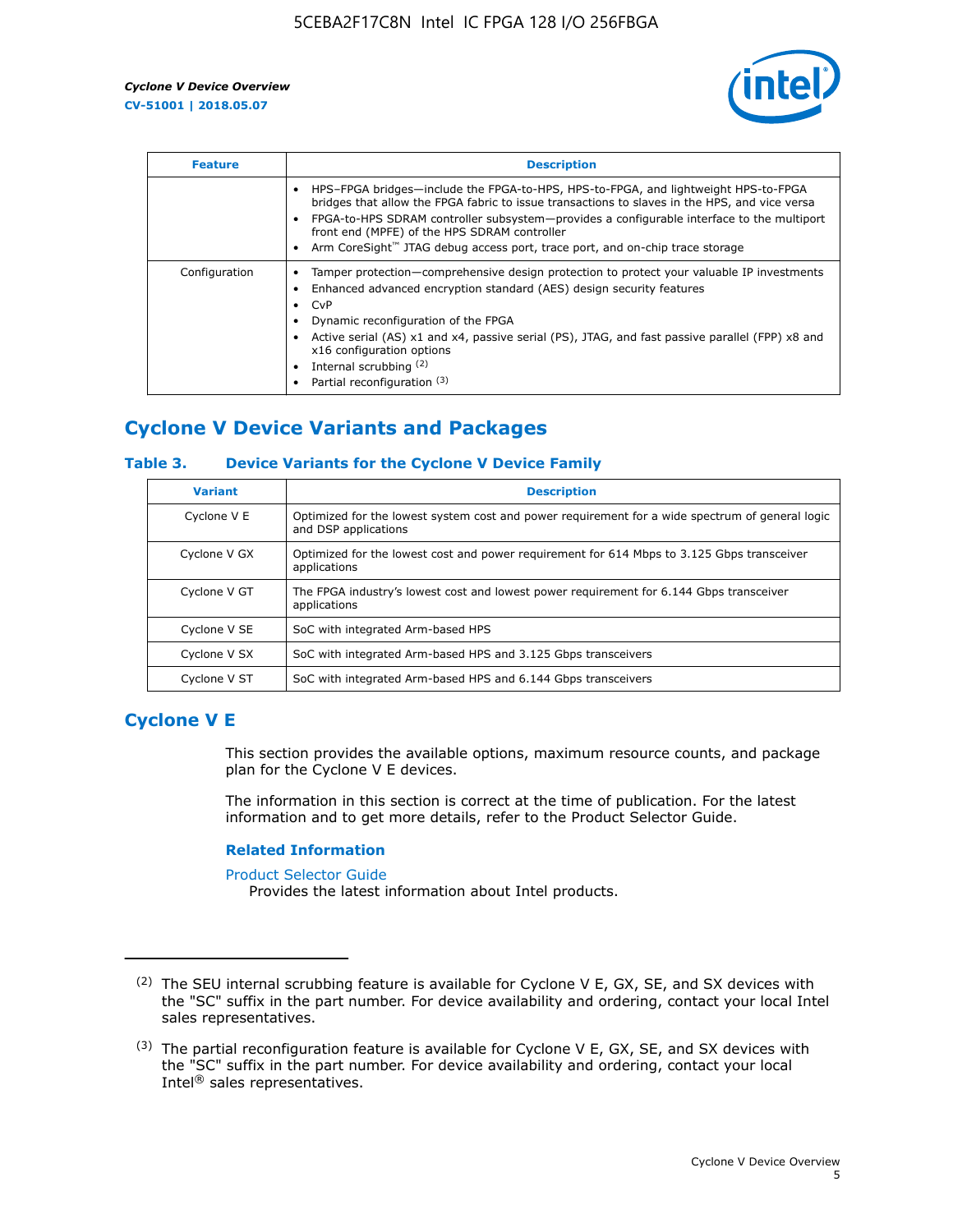# **Available Options**

# **Figure 1. Sample Ordering Code and Available Options for Cyclone V E Devices**

The SEU internal scrubbing feature is available for Cyclone V E, GX, SE, and SX devices with the "SC" suffix in the part number. For device availability and ordering, contact your local Intel sales representatives.



# **Maximum Resources**

## **Table 4. Maximum Resource Counts for Cyclone V E Devices**

|                              | <b>Resource</b> | <b>Member Code</b> |                |                |                |         |  |  |
|------------------------------|-----------------|--------------------|----------------|----------------|----------------|---------|--|--|
|                              |                 | A2                 | A4             | <b>A5</b>      | <b>A7</b>      | A9      |  |  |
| Logic Elements (LE) (K)      |                 | 25                 | 49             | 77             | 150            | 301     |  |  |
| <b>ALM</b>                   |                 | 9,430              | 18,480         | 29,080         | 56,480         | 113,560 |  |  |
| Register                     |                 |                    | 73,920         | 116,320        | 225,920        | 454,240 |  |  |
| Memory (Kb)                  | M10K            | 1,760              | 3,080          | 4,460          | 6,860          | 12,200  |  |  |
|                              | <b>MLAB</b>     | 196                | 303            | 424            | 836            | 1,717   |  |  |
| Variable-precision DSP Block |                 | 25                 | 66             | 150            | 156            | 342     |  |  |
| 18 x 18 Multiplier           |                 | 50                 | 132            | 300            | 312            | 684     |  |  |
| PLL                          |                 | $\overline{4}$     | $\overline{4}$ | 6              | $\overline{7}$ | 8       |  |  |
| GPIO                         |                 | 224                | 224            | 240            | 480            | 480     |  |  |
| <b>LVDS</b>                  | Transmitter     | 56                 | 56             | 60             | 120            | 120     |  |  |
|                              | Receiver        | 56                 | 56             | 60             | 120            | 120     |  |  |
| Hard Memory Controller       |                 | $\mathbf{1}$       | $\mathbf{1}$   | $\overline{2}$ | 2              | 2       |  |  |

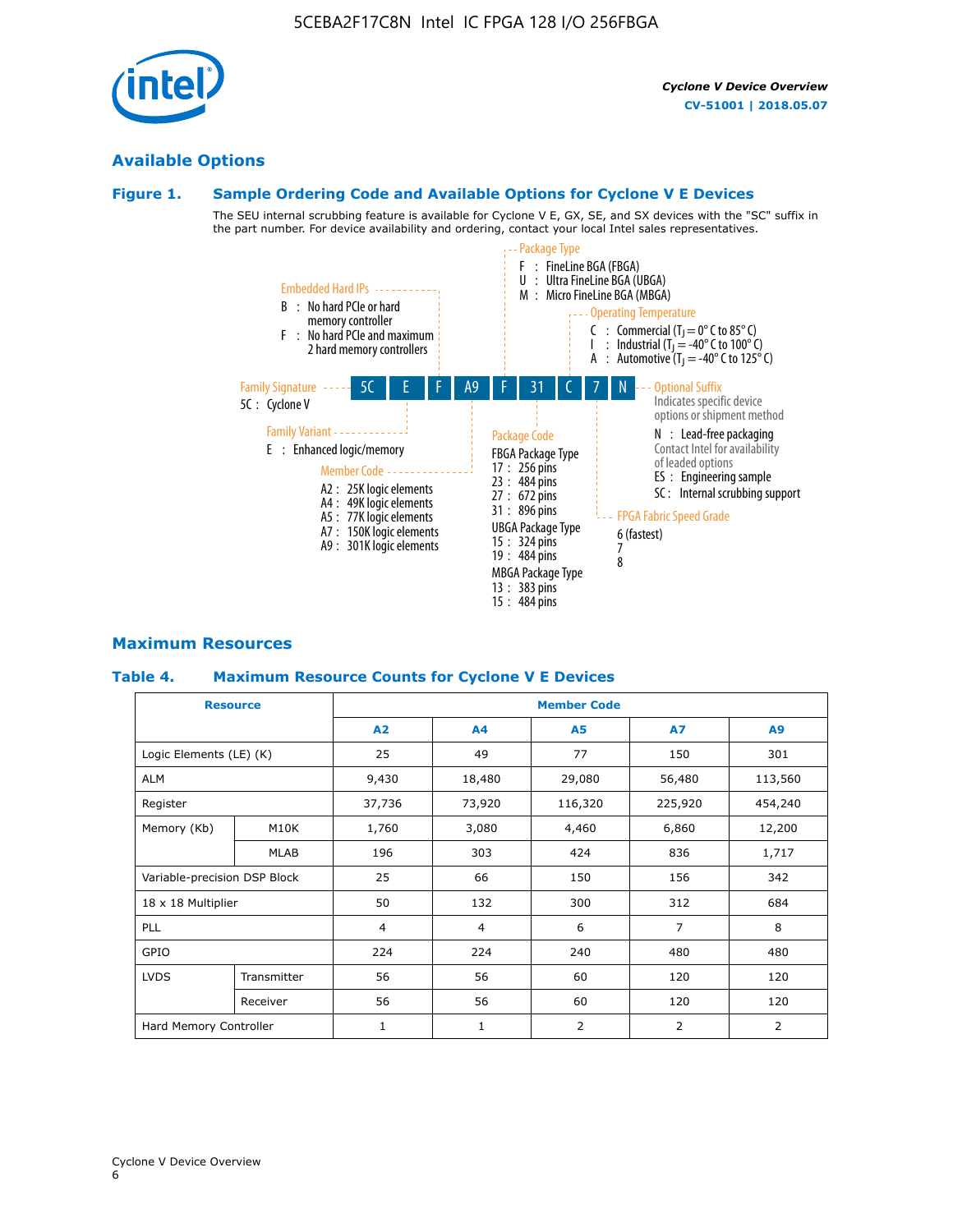

#### **Related Information**

[True LVDS Buffers in Devices, I/O Features in Cyclone V Devices](https://www.altera.com/documentation/sam1403481100977.html#sam1403480885395) Provides the number of LVDS channels in each device package.

#### **Package Plan**

#### **Table 5. Package Plan for Cyclone V E Devices**

| <b>Member</b><br><b>Code</b> | <b>M383</b><br>$(13 \text{ mm})$ | M484<br>$(15 \text{ mm})$ | <b>U324</b><br>$(15 \text{ mm})$ | <b>F256</b><br>$(17 \text{ mm})$ | <b>U484</b><br>$(19$ mm) | <b>F484</b><br>$(23$ mm $)$ | <b>F672</b><br>$(27 \text{ mm})$ | <b>F896</b><br>$(31 \text{ mm})$ |
|------------------------------|----------------------------------|---------------------------|----------------------------------|----------------------------------|--------------------------|-----------------------------|----------------------------------|----------------------------------|
|                              | <b>GPIO</b>                      | <b>GPIO</b>               | <b>GPIO</b>                      | <b>GPIO</b>                      | <b>GPIO</b>              | <b>GPIO</b>                 | <b>GPIO</b>                      | <b>GPIO</b>                      |
| A2                           | 223                              |                           | 176                              | 128                              | 224                      | 224                         | –                                |                                  |
| A4                           | 223                              | -                         | 176                              | 128                              | 224                      | 224                         | –                                |                                  |
| A <sub>5</sub>               | 175                              | _                         |                                  |                                  | 224                      | 240                         | –                                |                                  |
| A7                           |                                  | 240                       |                                  |                                  | 240                      | 240                         | 336                              | 480                              |
| A9                           |                                  |                           |                                  |                                  | 240                      | 224                         | 336                              | 480                              |

# **Cyclone V GX**

This section provides the available options, maximum resource counts, and package plan for the Cyclone V GX devices.

The information in this section is correct at the time of publication. For the latest information and to get more details, refer to the *Product Selector Guide*.

# **Related Information**

[Product Selector Guide](https://www.altera.com/products/product-selector-guide.html)

Provides the latest information about Intel products.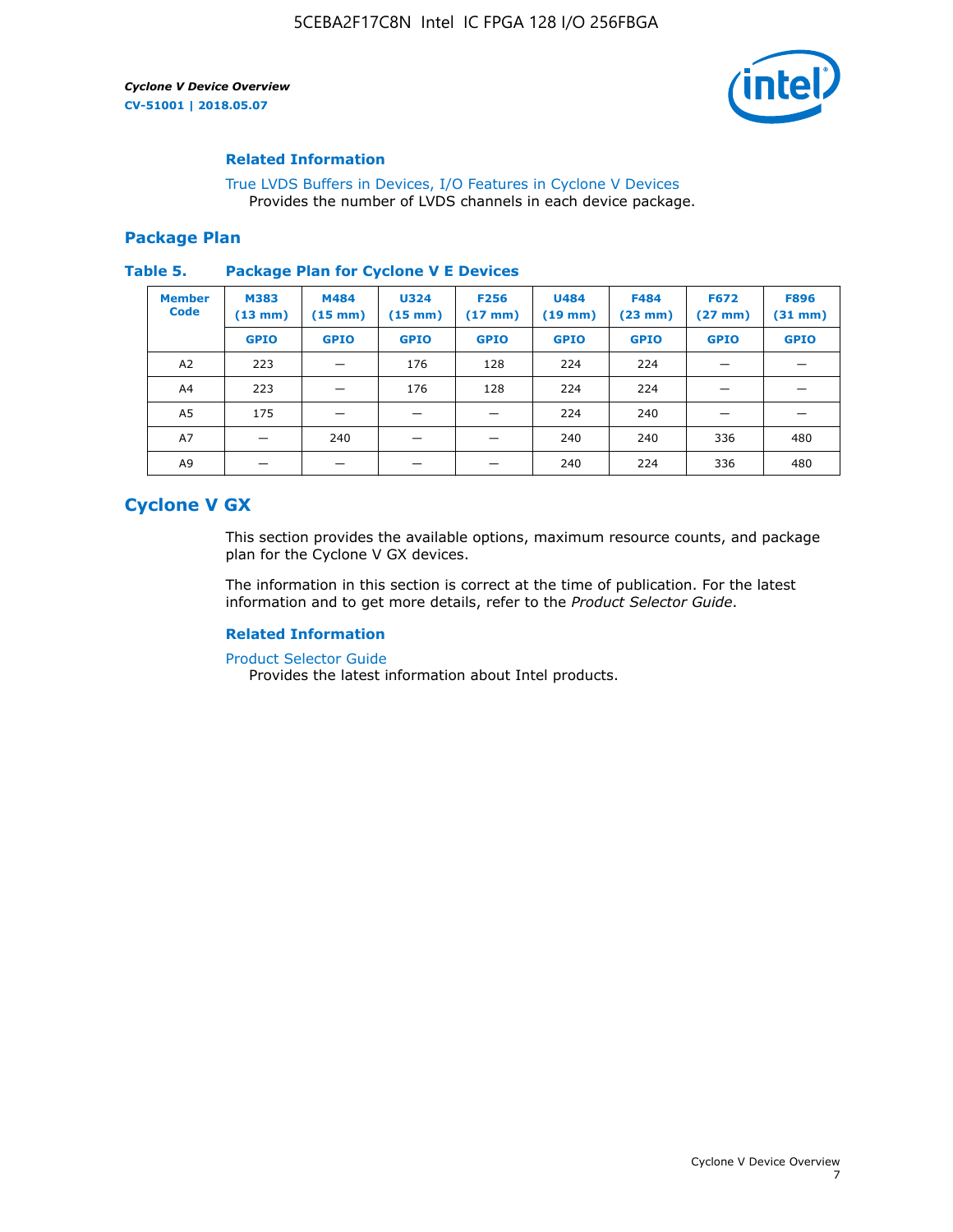

# **Available Options**

## **Figure 2. Sample Ordering Code and Available Options for Cyclone V GX Devices**

The SEU internal scrubbing feature is available for Cyclone V E, GX, SE, and SX devices with the "SC" suffix in the part number. For device availability and ordering, contact your local Intel sales representatives.



# **Maximum Resources**

## **Table 6. Maximum Resource Counts for Cyclone V GX Devices**

|                              | <b>Resource</b> | <b>Member Code</b> |                |                |                |           |  |  |
|------------------------------|-----------------|--------------------|----------------|----------------|----------------|-----------|--|--|
|                              |                 | C <sub>3</sub>     | C <sub>4</sub> | C <sub>5</sub> | C7             | C9        |  |  |
| Logic Elements (LE) (K)      |                 | 36                 | 50             | 77             | 150            | 301       |  |  |
| <b>ALM</b>                   |                 | 13,460             | 18,860         | 29,080         | 56,480         | 113,560   |  |  |
| Register                     |                 | 53,840             | 75,440         | 116,320        | 225,920        | 454,240   |  |  |
| Memory (Kb)                  | M10K            | 1,350              | 2,500          | 4,460          | 6,860          | 12,200    |  |  |
|                              | <b>MLAB</b>     | 182                | 424            | 424            | 836            | 1,717     |  |  |
| Variable-precision DSP Block |                 | 57                 | 70             | 150            | 156            | 342       |  |  |
| 18 x 18 Multiplier           |                 | 114                | 140            | 300            | 312            | 684       |  |  |
| PLL                          |                 | $\overline{4}$     | 6              | 6              | $\overline{7}$ | 8         |  |  |
| 3 Gbps Transceiver           |                 | 3                  | 6              | 6              | 9              | 12        |  |  |
| GPIO <sup>(4)</sup>          |                 | 208                | 336            | 336            | 480            | 560       |  |  |
|                              |                 |                    |                |                |                | continued |  |  |

 $(4)$  The number of GPIOs does not include transceiver I/Os. In the Intel Quartus® Prime software, the number of user I/Os includes transceiver I/Os.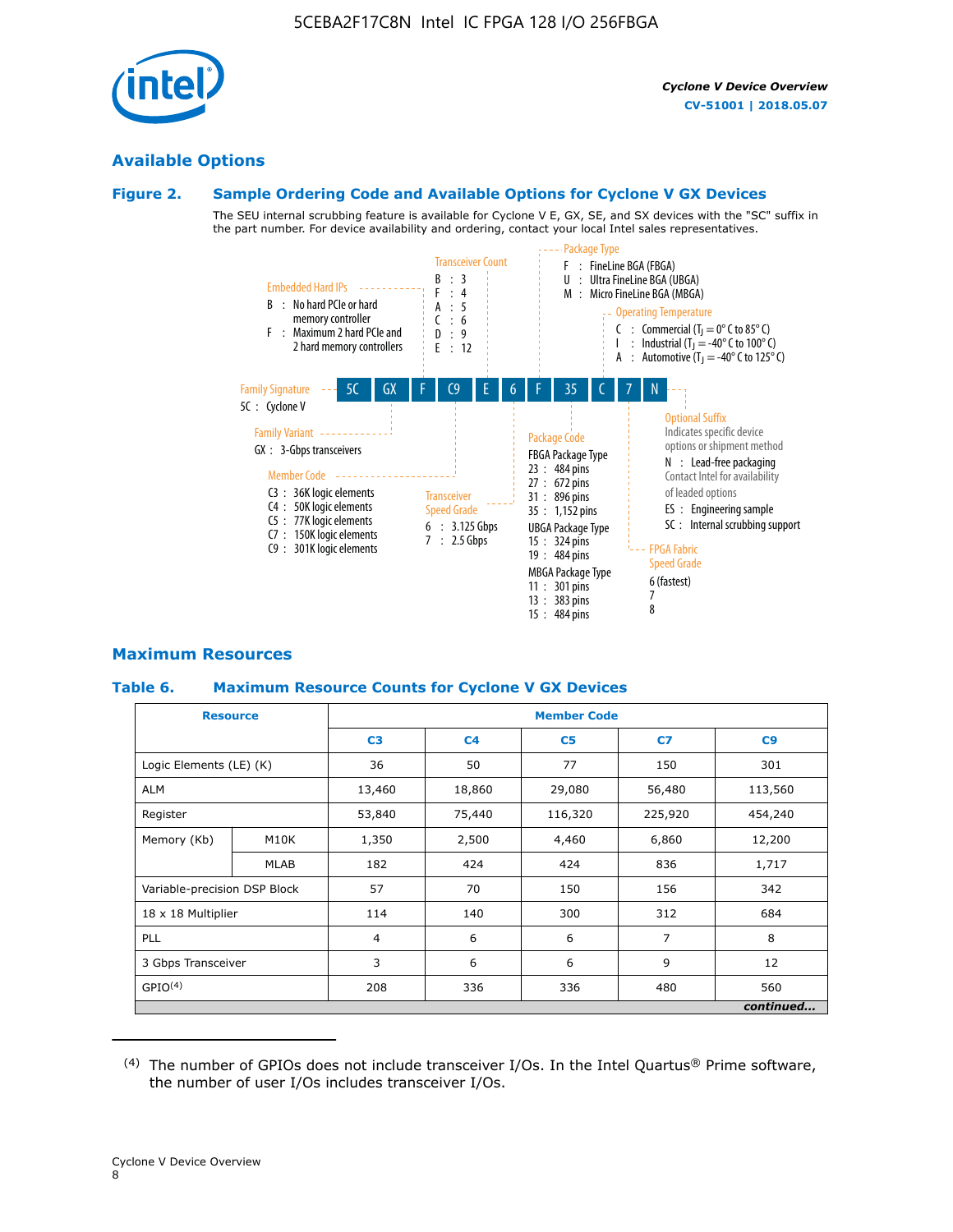

| <b>Resource</b>        |             | <b>Member Code</b> |                |                |     |                |  |  |  |
|------------------------|-------------|--------------------|----------------|----------------|-----|----------------|--|--|--|
|                        |             | C <sub>3</sub>     | C <sub>4</sub> | C <sub>5</sub> | C7  | C <sub>9</sub> |  |  |  |
| <b>LVDS</b>            | Transmitter | 52                 | 84             | 84             | 120 | 140            |  |  |  |
|                        | Receiver    | 52                 | 84             | 84             | 120 | 140            |  |  |  |
| PCIe Hard IP Block     |             |                    |                |                |     |                |  |  |  |
| Hard Memory Controller |             |                    | h              |                |     |                |  |  |  |

## **Related Information**

[True LVDS Buffers in Devices, I/O Features in Cyclone V Devices](https://www.altera.com/documentation/sam1403481100977.html#sam1403480885395) Provides the number of LVDS channels in each device package.

# **Package Plan**

## **Table 7. Package Plan for Cyclone V GX Devices**

| <b>Member</b><br><b>Code</b> | <b>M301</b><br>$(11$ mm) |                | <b>M383</b><br>$(13 \text{ mm})$ |             | M484        | $(15 \text{ mm})$ | <b>U324</b><br>$(15 \text{ mm})$ |             | <b>U484</b><br>$(19$ mm) |             |
|------------------------------|--------------------------|----------------|----------------------------------|-------------|-------------|-------------------|----------------------------------|-------------|--------------------------|-------------|
|                              | <b>GPIO</b>              | <b>XCVR</b>    | <b>GPIO</b>                      | <b>XCVR</b> | <b>GPIO</b> | <b>XCVR</b>       | <b>GPIO</b>                      | <b>XCVR</b> | <b>GPIO</b>              | <b>XCVR</b> |
| C <sub>3</sub>               |                          |                |                                  |             |             |                   | 144                              | 3           | 208                      | 3           |
| C <sub>4</sub>               | 129                      | $\overline{4}$ | 175                              | 6           |             |                   | –                                |             | 224                      | 6           |
| C5                           | 129                      | 4              | 175                              | 6           |             |                   |                                  |             | 224                      | 6           |
| C7                           | _                        |                |                                  |             | 240         | 3                 |                                  |             | 240                      | 6           |
| C9                           |                          |                |                                  |             |             |                   |                                  |             | 240                      | 5           |

| <b>Member</b><br><b>Code</b> | <b>F484</b> | $(23$ mm)   | <b>F672</b> | $(27 \text{ mm})$ | <b>F896</b><br>$(31 \text{ mm})$ |             | F1152<br>$(35 \text{ mm})$ |             |
|------------------------------|-------------|-------------|-------------|-------------------|----------------------------------|-------------|----------------------------|-------------|
|                              | <b>GPIO</b> | <b>XCVR</b> | <b>GPIO</b> | <b>XCVR</b>       | <b>GPIO</b>                      | <b>XCVR</b> | <b>GPIO</b>                | <b>XCVR</b> |
| C <sub>3</sub>               | 208         | 3           |             |                   |                                  |             |                            |             |
| C4                           | 240         | 6           | 336         | 6                 |                                  |             |                            |             |
| C5                           | 240         | 6           | 336         | 6                 |                                  |             |                            |             |
| C7                           | 240         | 6           | 336         | 9                 | 480                              | 9           |                            |             |
| C <sub>9</sub>               | 224         | 6           | 336         | 9                 | 480                              | 12          | 560                        | 12          |

# **Cyclone V GT**

This section provides the available options, maximum resource counts, and package plan for the Cyclone V GT devices.

The information in this section is correct at the time of publication. For the latest information and to get more details, refer to the *Product Selector Guide*.

#### **Related Information**

#### [Product Selector Guide](https://www.altera.com/products/product-selector-guide.html)

Provides the latest information about Intel products.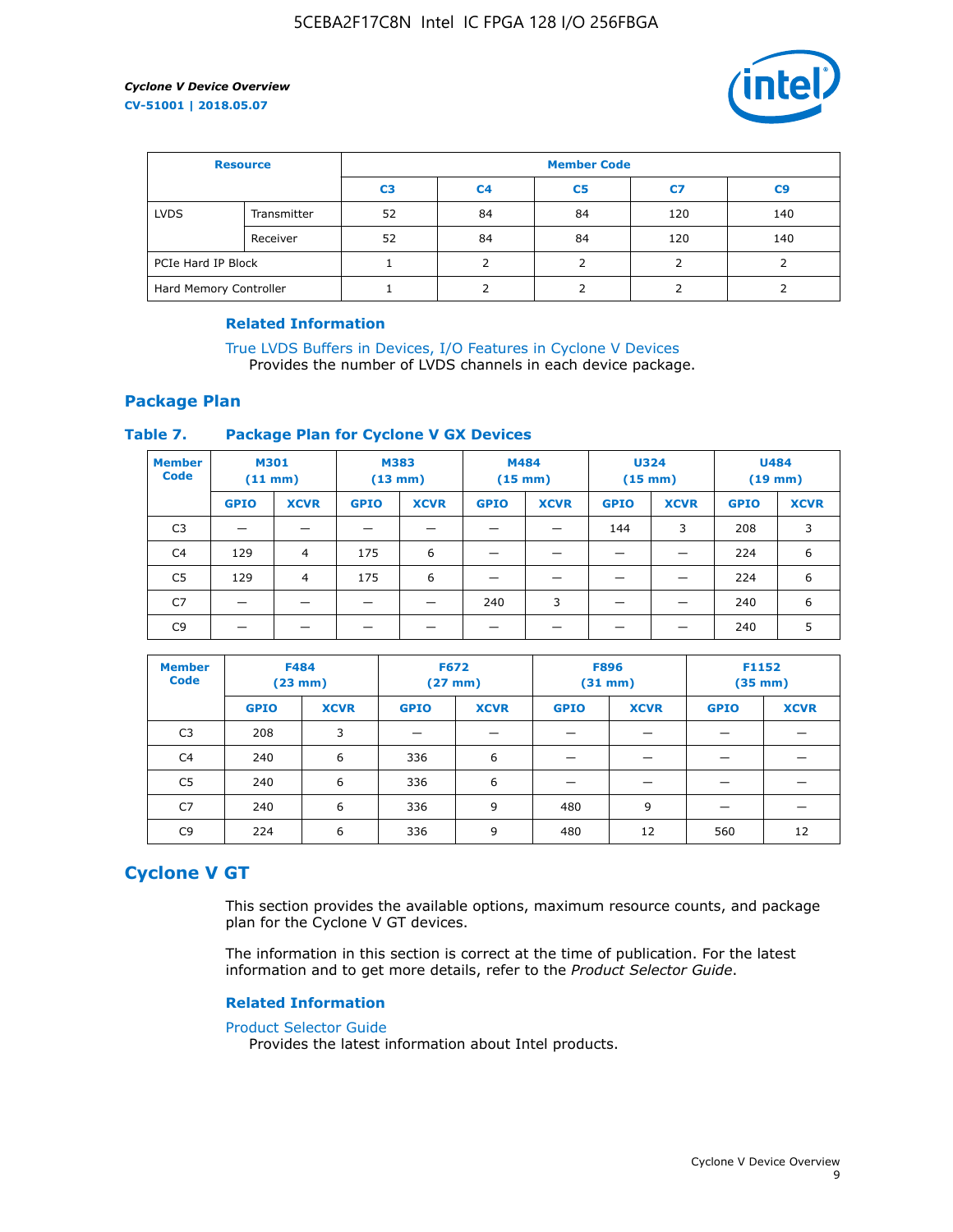

# **Available Options**

# **Figure 3. Sample Ordering Code and Available Options for Cyclone V GT Devices**



## **Maximum Resources**

#### **Table 8. Maximum Resource Counts for Cyclone V GT Devices**

|                              | <b>Resource</b> | <b>Member Code</b> |         |                |  |  |
|------------------------------|-----------------|--------------------|---------|----------------|--|--|
|                              |                 | D <sub>5</sub>     | D7      | D <sub>9</sub> |  |  |
| Logic Elements (LE) (K)      |                 | 77                 | 150     | 301            |  |  |
| <b>ALM</b>                   |                 | 29,080             | 56,480  | 113,560        |  |  |
| Register                     |                 | 116,320            | 225,920 | 454,240        |  |  |
| Memory (Kb)                  | M10K            | 4,460              | 6,860   | 12,200         |  |  |
|                              | <b>MLAB</b>     | 424                | 836     | 1,717          |  |  |
| Variable-precision DSP Block |                 | 150                | 156     | 342            |  |  |
| 18 x 18 Multiplier           |                 | 300                | 312     | 684            |  |  |
| PLL                          |                 | 6                  | 7       | 8              |  |  |
| 6 Gbps Transceiver           |                 | 6                  | 9       | 12             |  |  |
| GPIO <sup>(5)</sup>          |                 | 336                | 480     | 560            |  |  |
| <b>LVDS</b>                  | Transmitter     | 84                 | 120     | 140            |  |  |
|                              |                 |                    |         | continued      |  |  |

<sup>(5)</sup> The number of GPIOs does not include transceiver I/Os. In the Intel Quartus Prime software, the number of user I/Os includes transceiver I/Os.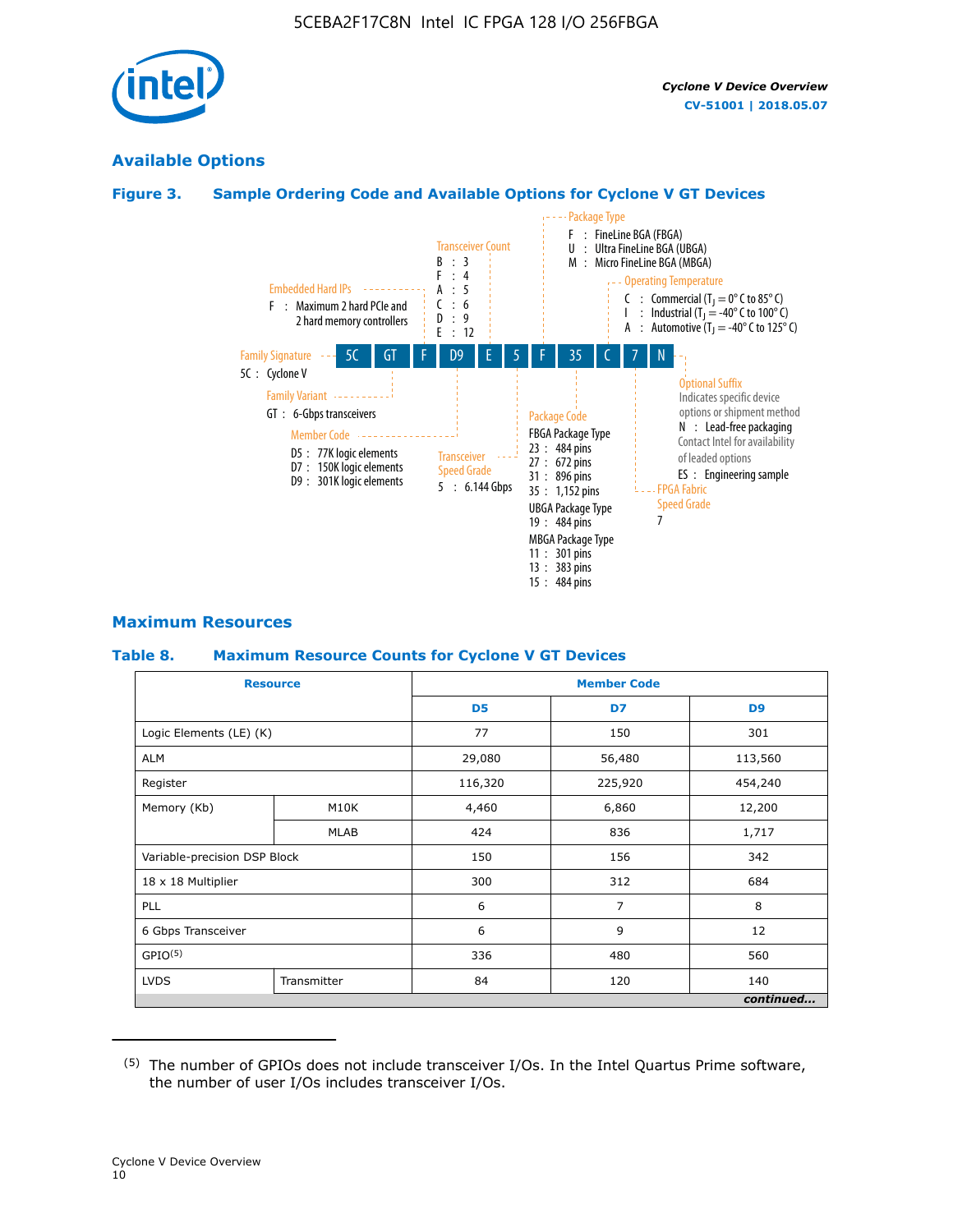

| <b>Resource</b>        |          | <b>Member Code</b> |     |     |  |  |
|------------------------|----------|--------------------|-----|-----|--|--|
|                        |          | D5                 | D7  | D9  |  |  |
|                        | Receiver | 84                 | 120 | 140 |  |  |
| PCIe Hard IP Block     |          |                    |     |     |  |  |
| Hard Memory Controller |          |                    |     |     |  |  |

## **Related Information**

[True LVDS Buffers in Devices, I/O Features in Cyclone V Devices](https://www.altera.com/documentation/sam1403481100977.html#sam1403480885395) Provides the number of LVDS channels in each device package.

# **Package Plan**

## **Table 9. Package Plan for Cyclone V GT Devices**

Transceiver counts shown are for transceiver ≤5 Gbps . 6 Gbps transceiver channel count support depends on the package and channel usage. For more information about the 6 Gbps transceiver channel count, refer to the *Cyclone V Device Handbook Volume 2: Transceivers*.

| <b>Member</b><br><b>Code</b> | <b>M301</b><br>(11 mm) |                | M383<br>$(13 \text{ mm})$ |             | M484<br>$(15 \text{ mm})$ |             | <b>U484</b><br>$(19$ mm) |             |
|------------------------------|------------------------|----------------|---------------------------|-------------|---------------------------|-------------|--------------------------|-------------|
|                              | <b>GPIO</b>            | <b>XCVR</b>    | <b>GPIO</b>               | <b>XCVR</b> | <b>GPIO</b>               | <b>XCVR</b> | <b>GPIO</b>              | <b>XCVR</b> |
| D5                           | 129                    | $\overline{4}$ | 175                       | 6           | -                         |             | 224                      | 6           |
| D7                           | -                      |                |                           |             | 240                       | 3           | 240                      | 6           |
| D <sub>9</sub>               | -                      | _              |                           |             | _                         |             | 240                      | 5           |

| <b>Member</b><br><b>Code</b> | <b>F484</b><br>$(23 \text{ mm})$ |             | <b>F672</b><br>$(27 \text{ mm})$ |             | <b>F896</b><br>$(31 \text{ mm})$ |             | F1152<br>$(35$ mm $)$    |             |
|------------------------------|----------------------------------|-------------|----------------------------------|-------------|----------------------------------|-------------|--------------------------|-------------|
|                              | <b>GPIO</b>                      | <b>XCVR</b> | <b>GPIO</b>                      | <b>XCVR</b> | <b>GPIO</b>                      | <b>XCVR</b> | <b>GPIO</b>              | <b>XCVR</b> |
| D <sub>5</sub>               | 240                              | 6           | 336                              | 6           | -                                |             | _                        |             |
| D7                           | 240                              | 6           | 336                              | q(6)        | 480                              | q(6)        | $\overline{\phantom{0}}$ | -           |
| D <sub>9</sub>               | 224                              | 6           | 336                              | 9(6)        | 480                              | 12(7)       | 560                      | 12(7)       |

## **Related Information**

[6.144-Gbps Support Capability in Cyclone V GT Devices, Cyclone V Device Handbook](https://www.altera.com/documentation/nik1409855456781.html#nik1409855410757) [Volume 2: Transceivers](https://www.altera.com/documentation/nik1409855456781.html#nik1409855410757)

Provides more information about 6 Gbps transceiver channel count.

<sup>(6)</sup> If you require CPRI (at 6.144 Gbps) and PCIe Gen2 transmit jitter compliance, Intel recommends that you use only up to three full-duplex transceiver channels for CPRI, and up to six full-duplex channels for PCIe Gen2. The CMU channels are not considered full-duplex channels.

 $(7)$  If you require CPRI (at 6.144 Gbps) and PCIe Gen2 transmit jitter compliance, Intel recommends that you use only up to three full-duplex transceiver channels for CPRI, and up to eight full-duplex channels for PCIe Gen2. The CMU channels are not considered full-duplex channels.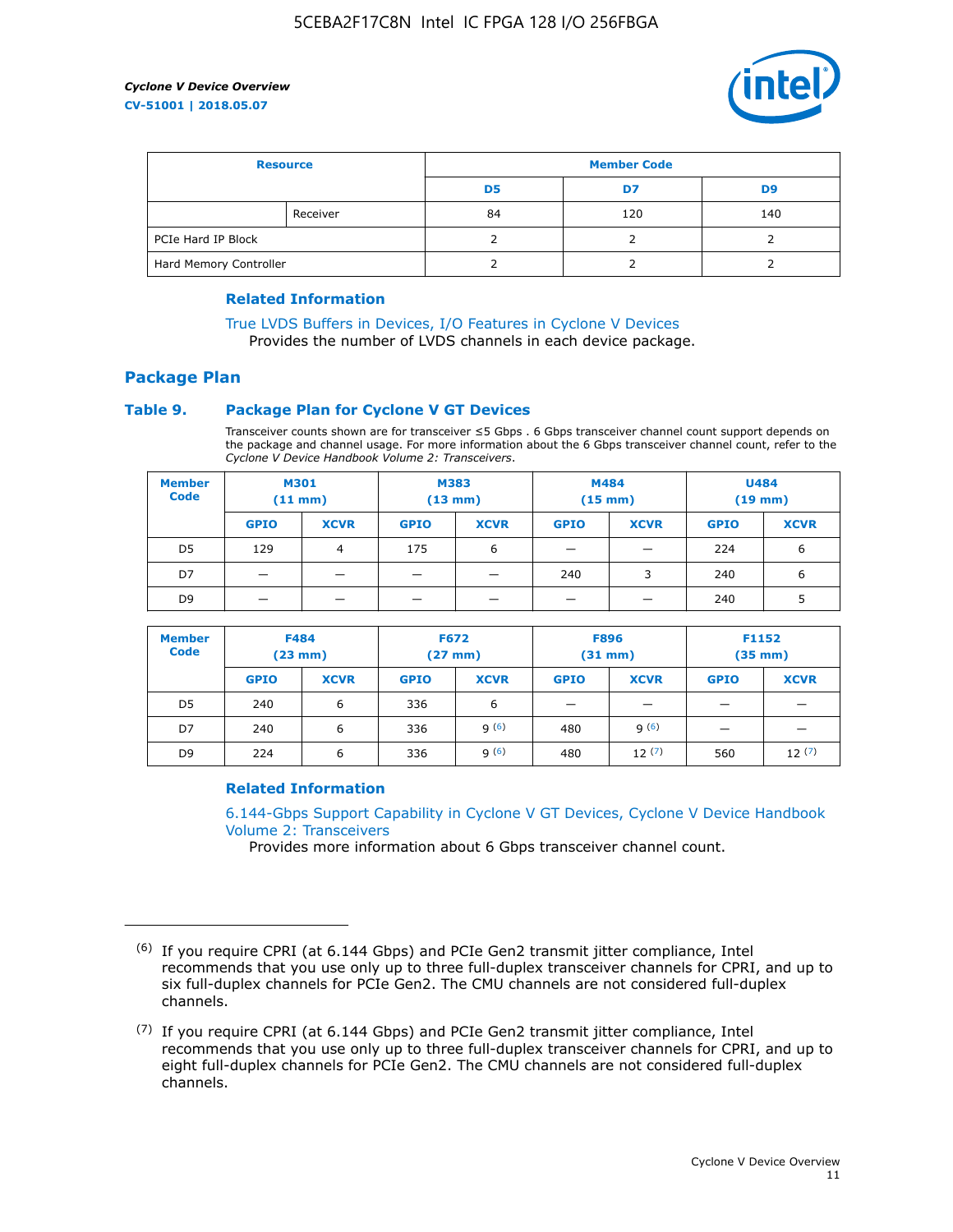

# **Cyclone V SE**

This section provides the available options, maximum resource counts, and package plan for the Cyclone V SE devices.

The information in this section is correct at the time of publication. For the latest information and to get more details, refer to the *Product Selector Guide*.

#### **Related Information**

#### [Product Selector Guide](https://www.altera.com/products/product-selector-guide.html)

Provides the latest information about Intel products.

# **Available Options**

#### **Figure 4. Sample Ordering Code and Available Options for Cyclone V SE Devices**

The SEU internal scrubbing feature is available for Cyclone V E, GX, SE, and SX devices with the "SC" suffix in the part number. For device availability and ordering, contact your local Intel sales representatives.

Cyclone V SE and SX low-power devices (L power option) offer 30% static power reduction for devices with 25K LE and 40K LE, and 20% static power reduction for devices with 85K LE and 110K LE.

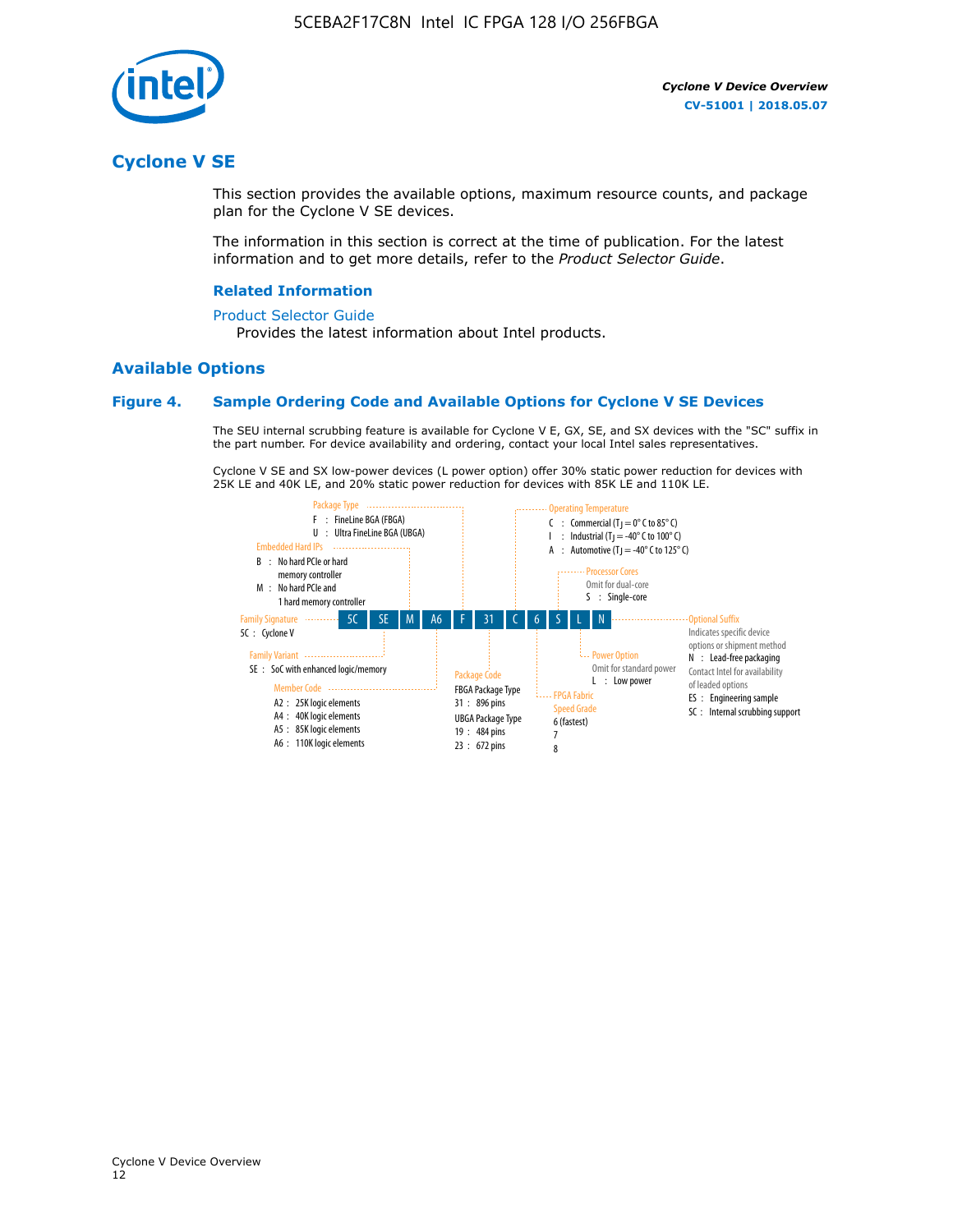

# **Maximum Resources**

#### **Table 10. Maximum Resource Counts for Cyclone V SE Devices**

|                                | <b>Resource</b> | <b>Member Code</b>       |                          |                      |                      |  |
|--------------------------------|-----------------|--------------------------|--------------------------|----------------------|----------------------|--|
|                                |                 | A <sub>2</sub>           | A <sub>4</sub>           | <b>A5</b>            | A6                   |  |
| Logic Elements (LE) (K)        |                 | 25                       | 40                       | 85                   | 110                  |  |
| <b>ALM</b>                     |                 | 9,430                    | 15,880                   | 32,070               | 41,910               |  |
| Register                       |                 | 37,736                   | 60,376                   | 128,300              | 166,036              |  |
| Memory (Kb)                    | M10K            | 1,400                    | 2,700                    | 3,970                | 5,570                |  |
|                                | <b>MLAB</b>     | 138                      | 231                      | 480                  | 621                  |  |
| Variable-precision DSP Block   |                 | 36                       | 84                       | 87                   | 112                  |  |
| 18 x 18 Multiplier             |                 | 72                       | 168                      | 174                  | 224                  |  |
| <b>FPGA PLL</b>                |                 | 5                        | 5                        | 6                    | 6                    |  |
| <b>HPS PLL</b>                 |                 | 3                        | 3                        | 3                    | 3                    |  |
| <b>FPGA GPIO</b>               |                 | 145                      | 145                      | 288                  | 288                  |  |
| HPS I/O                        |                 | 181                      | 181                      | 181                  | 181                  |  |
| <b>LVDS</b>                    | Transmitter     | 32                       | 32                       | 72                   | 72                   |  |
|                                | Receiver        | 37                       | 37                       | 72                   | 72                   |  |
| FPGA Hard Memory Controller    |                 | 1                        | $\mathbf{1}$             | $\mathbf{1}$         | $\mathbf{1}$         |  |
| HPS Hard Memory Controller     |                 | $\mathbf{1}$             | $\mathbf{1}$             | $\mathbf{1}$         | $\mathbf{1}$         |  |
| Arm Cortex-A9 MPCore Processor |                 | Single- or dual-<br>core | Single- or dual-<br>core | Single- or dual-core | Single- or dual-core |  |

# **Related Information**

[True LVDS Buffers in Devices, I/O Features in Cyclone V Devices](https://www.altera.com/documentation/sam1403481100977.html#sam1403480885395) Provides the number of LVDS channels in each device package.

# **Package Plan**

#### **Table 11. Package Plan for Cyclone V SE Devices**

The HPS I/O counts are the number of I/Os in the HPS and does not correlate with the number of HPS-specific I/O pins in the FPGA. Each HPS-specific pin in the FPGA may be mapped to several HPS I/Os.

| <b>Member Code</b> | <b>U484</b><br>$(19$ mm) |           | <b>U672</b><br>(23 mm) |           | <b>F896</b><br>$(31$ mm $)$ |           |
|--------------------|--------------------------|-----------|------------------------|-----------|-----------------------------|-----------|
|                    | <b>FPGA GPIO</b>         | HPS $I/O$ | <b>FPGA GPIO</b>       | HPS $I/O$ | <b>FPGA GPIO</b>            | HPS $I/O$ |
| A <sub>2</sub>     | 66                       | 151       | 145                    | 181       |                             |           |
| A4                 | 66                       | 151       | 145                    | 181       |                             |           |
| A <sub>5</sub>     | 66                       | 151       | 145                    | 181       | 288                         | 181       |
| A6                 | 66                       | 151       | 145                    | 181       | 288                         | 181       |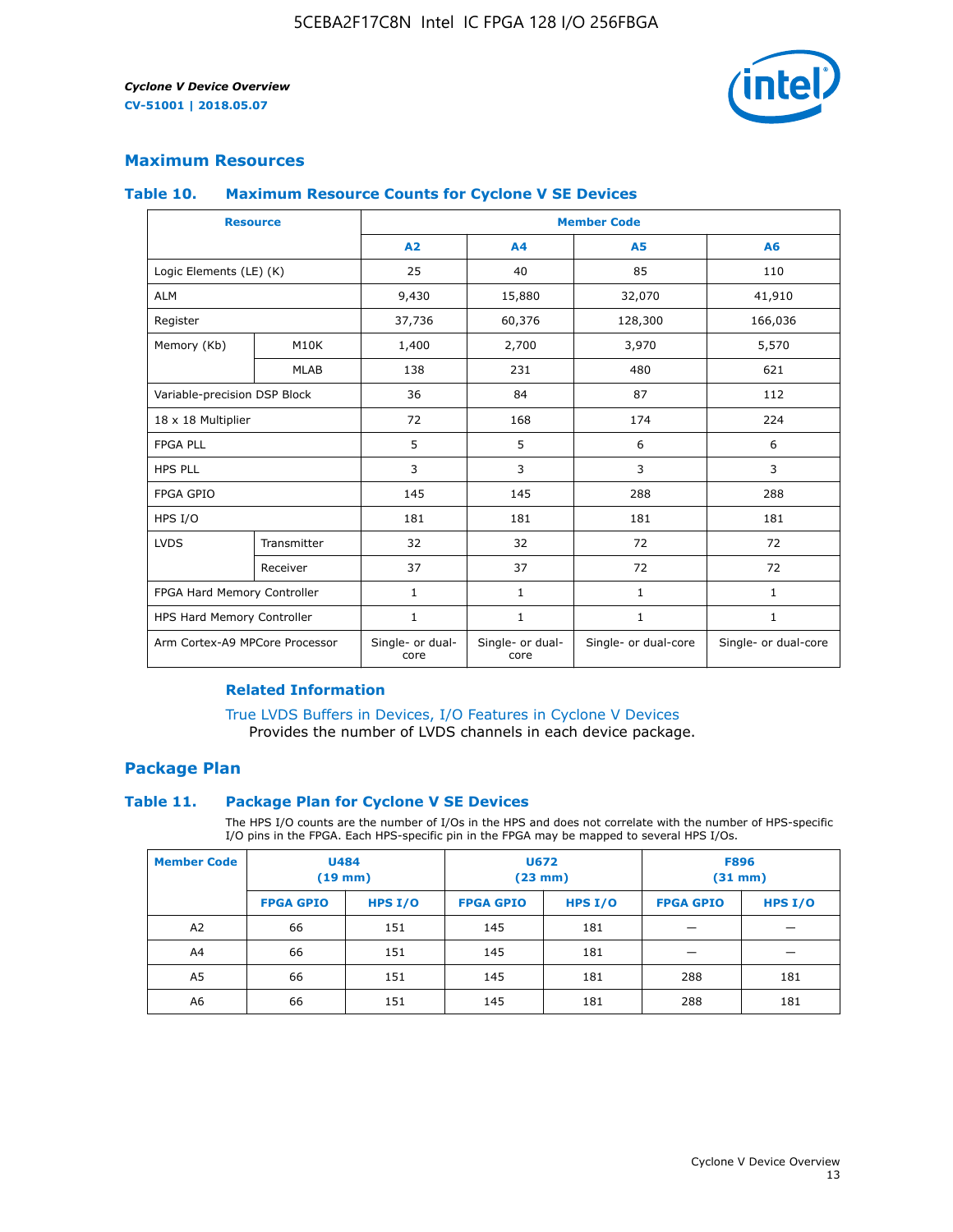

# **Cyclone V SX**

This section provides the available options, maximum resource counts, and package plan for the Cyclone V SX devices.

The information in this section is correct at the time of publication. For the latest information and to get more details, refer to the *Product Selector Guide*.

#### **Related Information**

#### [Product Selector Guide](https://www.altera.com/products/product-selector-guide.html)

Provides the latest information about Intel products.

# **Available Options**

## **Figure 5. Sample Ordering Code and Available Options for Cyclone V SX Devices**

The SEU internal scrubbing feature is available for Cyclone V E, GX, SE, and SX devices with the "SC" suffix in the part number. For device availability and ordering, contact your local Intel sales representatives.

Cyclone V SE and SX low-power devices (L power option) offer 30% static power reduction for devices with 25K LE and 40K LE, and 20% static power reduction for devices with 85K LE and 110K LE.



## **Maximum Resources**

## **Table 12. Maximum Resource Counts for Cyclone V SX Devices**

|                              | <b>Resource</b> | <b>Member Code</b> |                |                |           |  |
|------------------------------|-----------------|--------------------|----------------|----------------|-----------|--|
|                              |                 | C <sub>2</sub>     | C <sub>4</sub> | C <sub>5</sub> | C6        |  |
| Logic Elements (LE) (K)      |                 | 25                 | 40             | 85             | 110       |  |
| <b>ALM</b>                   |                 | 9,430              | 15,880         | 32,070         | 41,910    |  |
| Register                     |                 | 37,736             | 60,376         | 128,300        | 166,036   |  |
| Memory (Kb)                  | M10K            | 1,400              | 2,700          | 3,970          | 5,570     |  |
|                              | <b>MLAB</b>     | 138                | 231            | 480            | 621       |  |
| Variable-precision DSP Block |                 | 36                 | 84             | 87             | 112       |  |
| 18 x 18 Multiplier           |                 | 72                 | 168            | 174            | 224       |  |
| <b>FPGA PLL</b>              |                 | 5                  | 5              | 6              | 6         |  |
|                              |                 |                    |                |                | continued |  |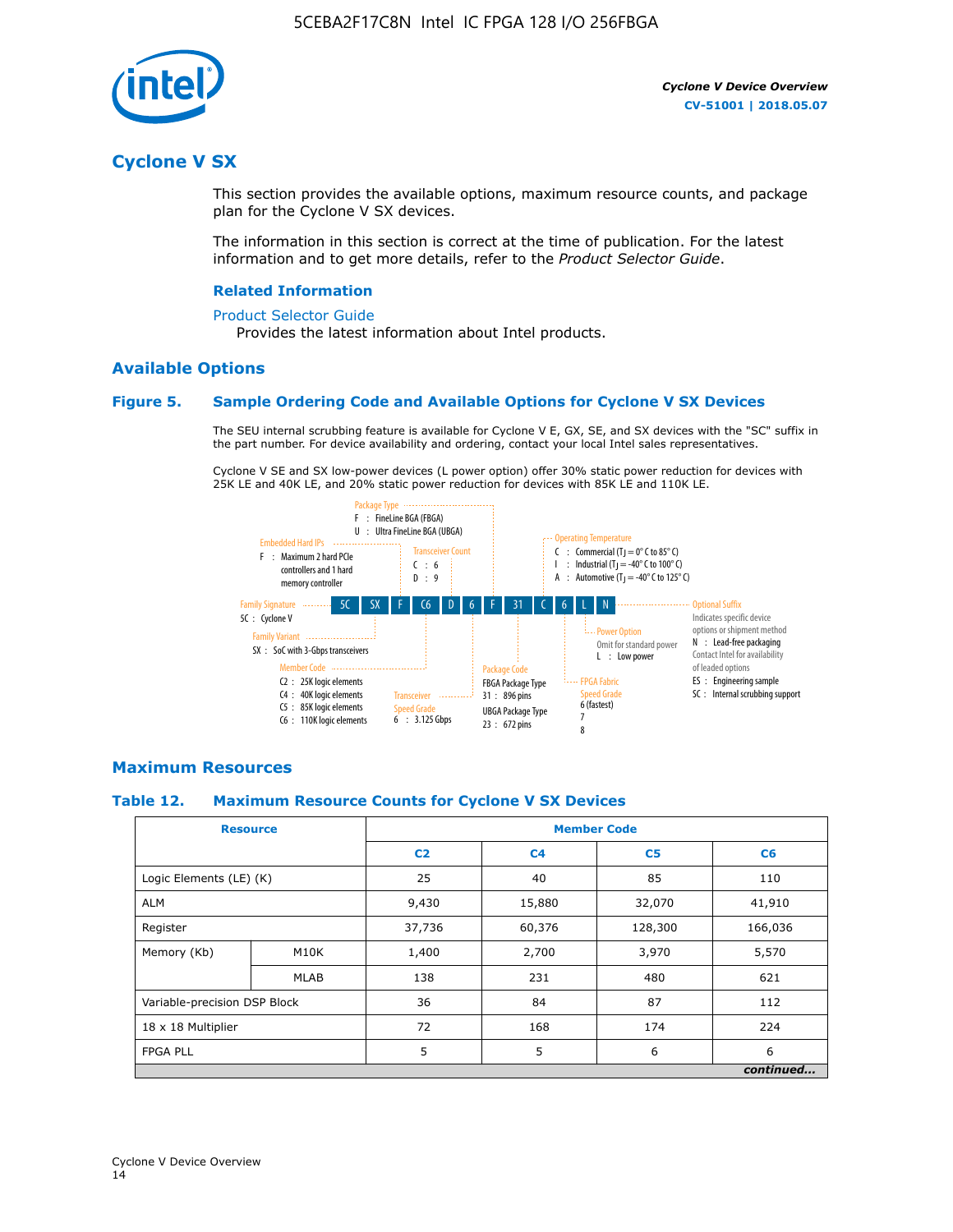

| <b>Resource</b>                |             | <b>Member Code</b> |                |                |           |  |  |
|--------------------------------|-------------|--------------------|----------------|----------------|-----------|--|--|
|                                |             | C <sub>2</sub>     | C <sub>4</sub> | C <sub>5</sub> | C6        |  |  |
| <b>HPS PLL</b>                 |             | 3                  | 3              | 3              | 3         |  |  |
| 3 Gbps Transceiver             |             | 6                  | 6              | 9              | 9         |  |  |
| FPGA GPIO <sup>(8)</sup>       |             | 145                | 145            | 288            | 288       |  |  |
| HPS I/O                        |             | 181                | 181            | 181            | 181       |  |  |
| <b>LVDS</b>                    | Transmitter | 32                 | 32             | 72             | 72        |  |  |
|                                | Receiver    | 37                 | 37             | 72             | 72        |  |  |
| PCIe Hard IP Block             |             | $\overline{2}$     | $\overline{2}$ | 2(9)           | 2(9)      |  |  |
| FPGA Hard Memory Controller    |             | $\mathbf{1}$       | 1              | 1              | 1         |  |  |
| HPS Hard Memory Controller     |             | 1                  | 1              | 1              | 1         |  |  |
| Arm Cortex-A9 MPCore Processor |             | Dual-core          | Dual-core      | Dual-core      | Dual-core |  |  |

## **Related Information**

[True LVDS Buffers in Devices, I/O Features in Cyclone V Devices](https://www.altera.com/documentation/sam1403481100977.html#sam1403480885395) Provides the number of LVDS channels in each device package.

# **Package Plan**

#### **Table 13. Package Plan for Cyclone V SX Devices**

The HPS I/O counts are the number of I/Os in the HPS and does not correlate with the number of HPS-specific I/O pins in the FPGA. Each HPS-specific pin in the FPGA may be mapped to several HPS I/Os.

| <b>Member Code</b> | U672<br>(23 mm)  |           | <b>F896</b><br>$(31$ mm $)$ |                  |           |             |
|--------------------|------------------|-----------|-----------------------------|------------------|-----------|-------------|
|                    | <b>FPGA GPIO</b> | HPS $I/O$ | <b>XCVR</b>                 | <b>FPGA GPIO</b> | HPS $I/O$ | <b>XCVR</b> |
| C <sub>2</sub>     | 145              | 181       | 6                           |                  |           |             |
| C <sub>4</sub>     | 145              | 181       | 6                           |                  |           |             |
| C5                 | 145              | 181       | 6                           | 288              | 181       | 9           |
| C6                 | 145              | 181       | 6                           | 288              | 181       | 9           |

# **Cyclone V ST**

This section provides the available options, maximum resource counts, and package plan for the Cyclone V ST devices.

The information in this section is correct at the time of publication. For the latest information and to get more details, refer to the *Product Selector Guide*.

 $(8)$  The number of GPIOs does not include transceiver I/Os. In the Intel Quartus Prime software, the number of user I/Os includes transceiver I/Os.

<sup>(9)</sup> 1 PCIe Hard IP Block in U672 package.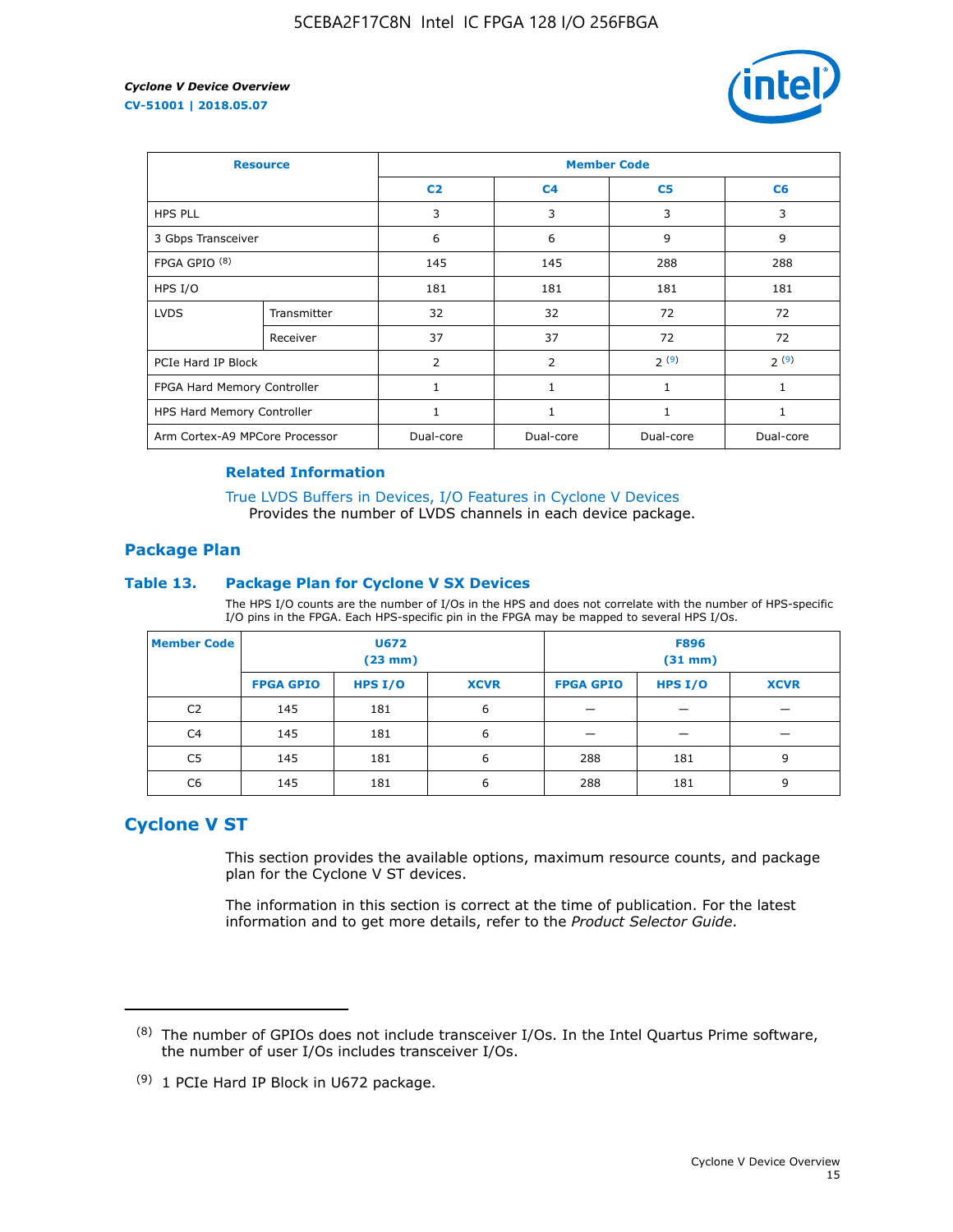

# **Related Information**

[Product Selector Guide](https://www.altera.com/products/product-selector-guide.html) Provides the latest information about Intel products.

# **Available Options**

## **Figure 6. Sample Ordering Code and Available Options for Cyclone V ST Devices**



# **Maximum Resources**

## **Table 14. Maximum Resource Counts for Cyclone V ST Devices**

| <b>Resource</b>              |             |                | <b>Member Code</b> |
|------------------------------|-------------|----------------|--------------------|
|                              |             | D <sub>5</sub> | D <sub>6</sub>     |
| Logic Elements (LE) (K)      |             | 85             | 110                |
| <b>ALM</b>                   |             | 32,070         | 41,910             |
| Register                     |             | 128,300        | 166,036            |
| Memory (Kb)                  | M10K        | 3,970          | 5,570              |
|                              | <b>MLAB</b> | 480            | 621                |
| Variable-precision DSP Block |             | 87             | 112                |
| 18 x 18 Multiplier           |             | 174            | 224                |
| <b>FPGA PLL</b>              |             | 6              | 6                  |
| <b>HPS PLL</b>               |             | 3              | 3                  |
| 6.144 Gbps Transceiver       |             | 9              | 9                  |
| FPGA GPIO(10)                |             | 288            | 288                |
| HPS I/O                      |             | 181            | 181                |
| <b>LVDS</b><br>Transmitter   |             | 72             | 72                 |
|                              |             |                | continued          |

<sup>(10)</sup> The number of GPIOs does not include transceiver I/Os. In the Intel Quartus Prime software, the number of user I/Os includes transceiver I/Os.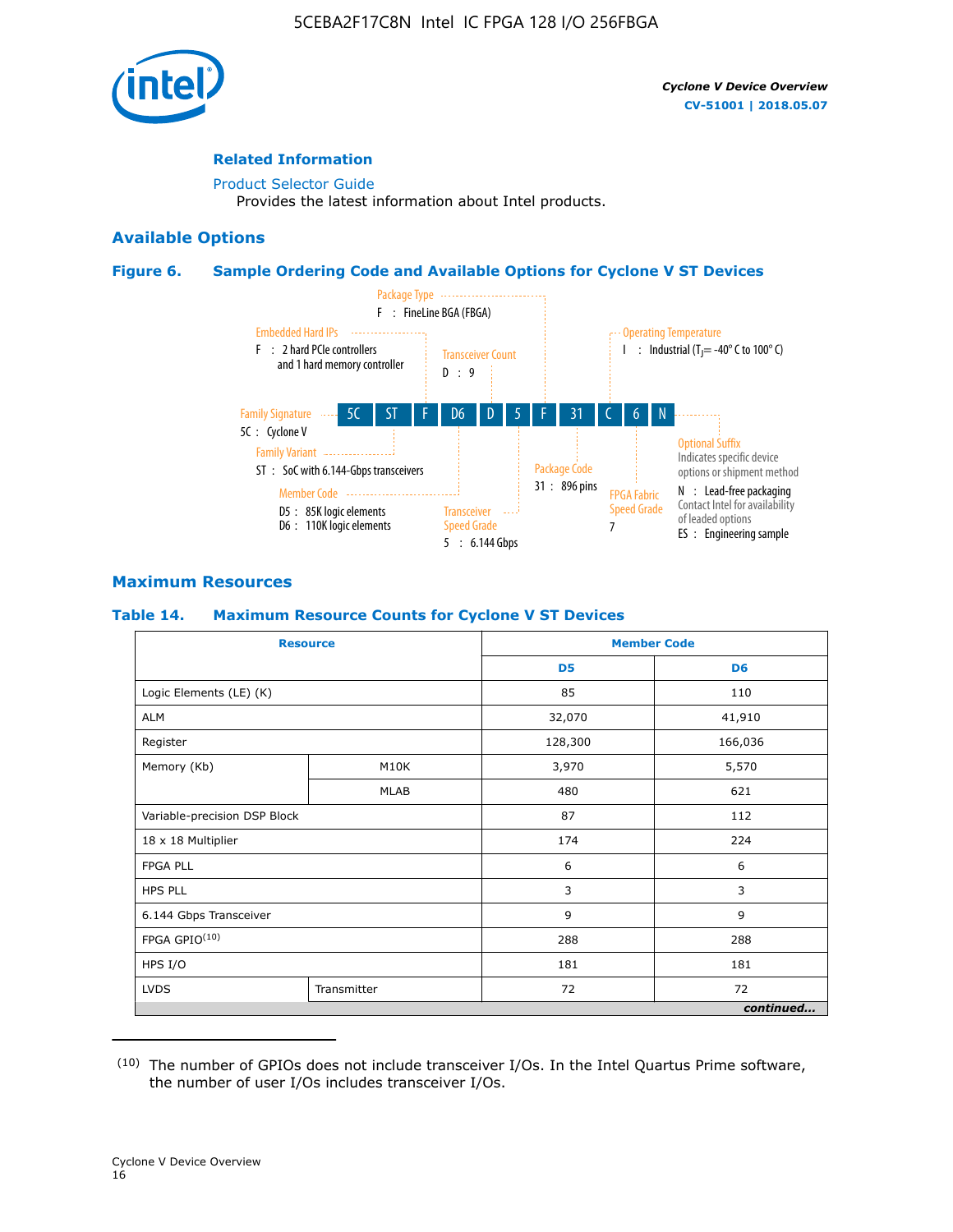

| <b>Resource</b>                |          | <b>Member Code</b> |                |  |
|--------------------------------|----------|--------------------|----------------|--|
|                                |          | D <sub>5</sub>     | D <sub>6</sub> |  |
|                                | Receiver | 72                 | 72             |  |
| PCIe Hard IP Block             |          |                    |                |  |
| FPGA Hard Memory Controller    |          |                    |                |  |
| HPS Hard Memory Controller     |          |                    |                |  |
| Arm Cortex-A9 MPCore Processor |          | Dual-core          | Dual-core      |  |

#### **Related Information**

# [True LVDS Buffers in Devices, I/O Features in Cyclone V Devices](https://www.altera.com/documentation/sam1403481100977.html#sam1403480885395)

Provides the number of LVDS channels in each device package.

# **Package Plan**

#### **Table 15. Package Plan for Cyclone V ST Devices**

- The HPS I/O counts are the number of I/Os in the HPS and does not correlate with the number of HPSspecific I/O pins in the FPGA. Each HPS-specific pin in the FPGA may be mapped to several HPS I/Os.
- Transceiver counts shown are for transceiver ≤5 Gbps . 6 Gbps transceiver channel count support depends on the package and channel usage. For more information about the 6 Gbps transceiver channel count, refer to the *Cyclone V Device Handbook Volume 2: Transceivers*.

| <b>Member Code</b> | <b>F896</b><br>$(31$ mm $)$ |           |             |  |  |
|--------------------|-----------------------------|-----------|-------------|--|--|
|                    | <b>FPGA GPIO</b>            | HPS $I/O$ | <b>XCVR</b> |  |  |
| D <sub>5</sub>     | 288                         | 181       | 9(11)       |  |  |
| D <sub>6</sub>     | 288                         | 181       | q(11)       |  |  |

## **Related Information**

[6.144-Gbps Support Capability in Cyclone V GT Devices, Cyclone V Device Handbook](https://www.altera.com/documentation/nik1409855456781.html#nik1409855410757) [Volume 2: Transceivers](https://www.altera.com/documentation/nik1409855456781.html#nik1409855410757)

Provides more information about 6 Gbps transceiver channel count.

<sup>(11)</sup> If you require CPRI (at 4.9152 Gbps) and PCIe Gen2 transmit jitter compliance, Intel recommends that you use only up to seven full-duplex transceiver channels for CPRI, and up to six full-duplex channels for PCIe Gen2. The CMU channels are not considered full-duplex channels.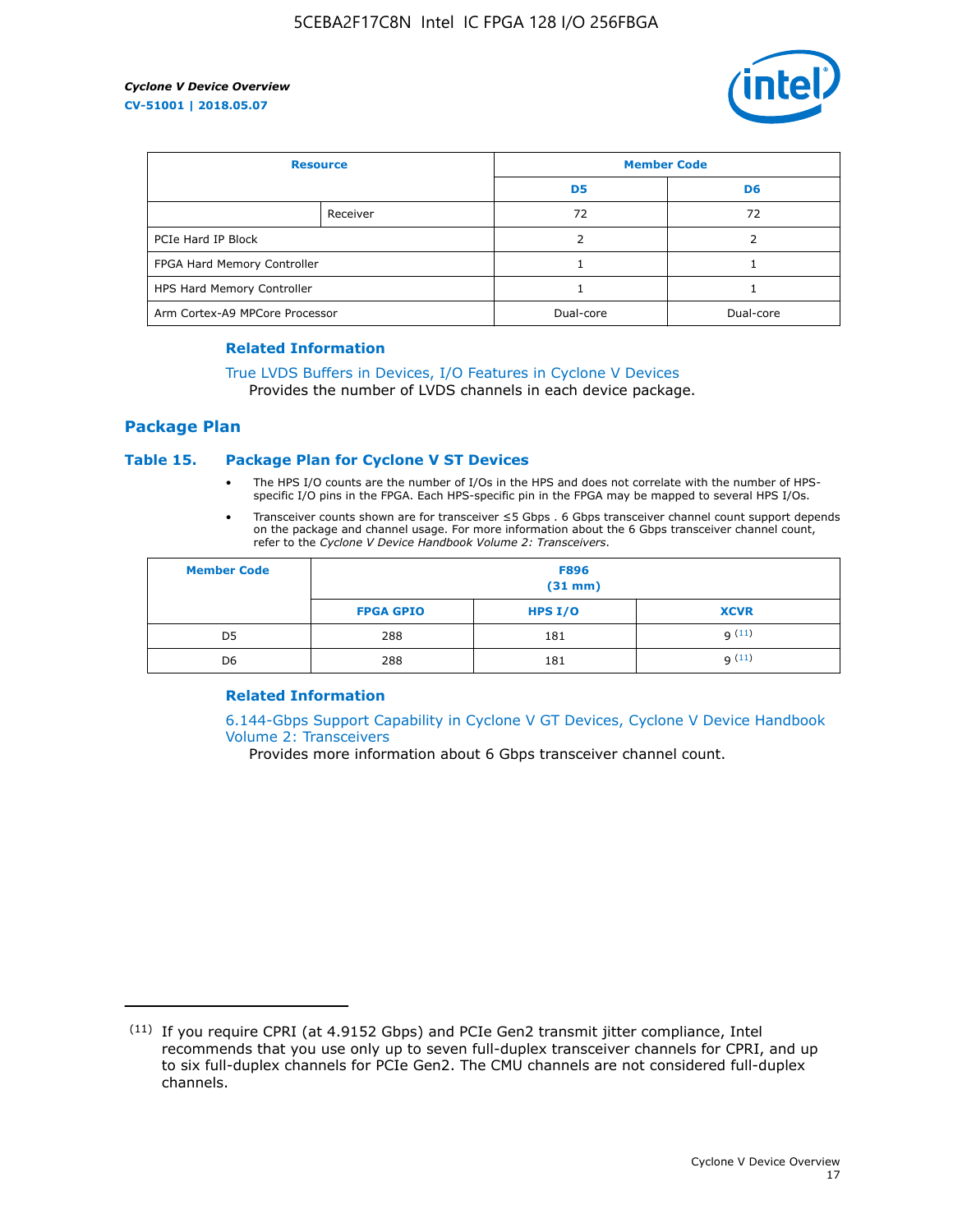

# **I/O Vertical Migration for Cyclone V Devices**

## **Figure 7. Vertical Migration Capability Across Cyclone V Device Packages and Densities**

The arrows indicate the vertical migration paths. The devices included in each vertical migration path are shaded. You can also migrate your design across device densities in the same package option if the devices have the same dedicated pins, configuration pins, and power pins.



You can achieve the vertical migration shaded in red if you use only up to 175 GPIOs for the M383 package, and 138 GPIOs for the U672 package. These migration paths are not shown in the Intel Quartus Prime software Pin Migration View.

*Note:* To verify the pin migration compatibility, use the Pin Migration View window in the Intel Quartus Prime software Pin Planner.

# **Adaptive Logic Module**

Cyclone V devices use a 28 nm ALM as the basic building block of the logic fabric.

The ALM, as shown in following figure, uses an 8-input fracturable look-up table (LUT) with four dedicated registers to help improve timing closure in register-rich designs and achieve an even higher design packing capability than previous generations.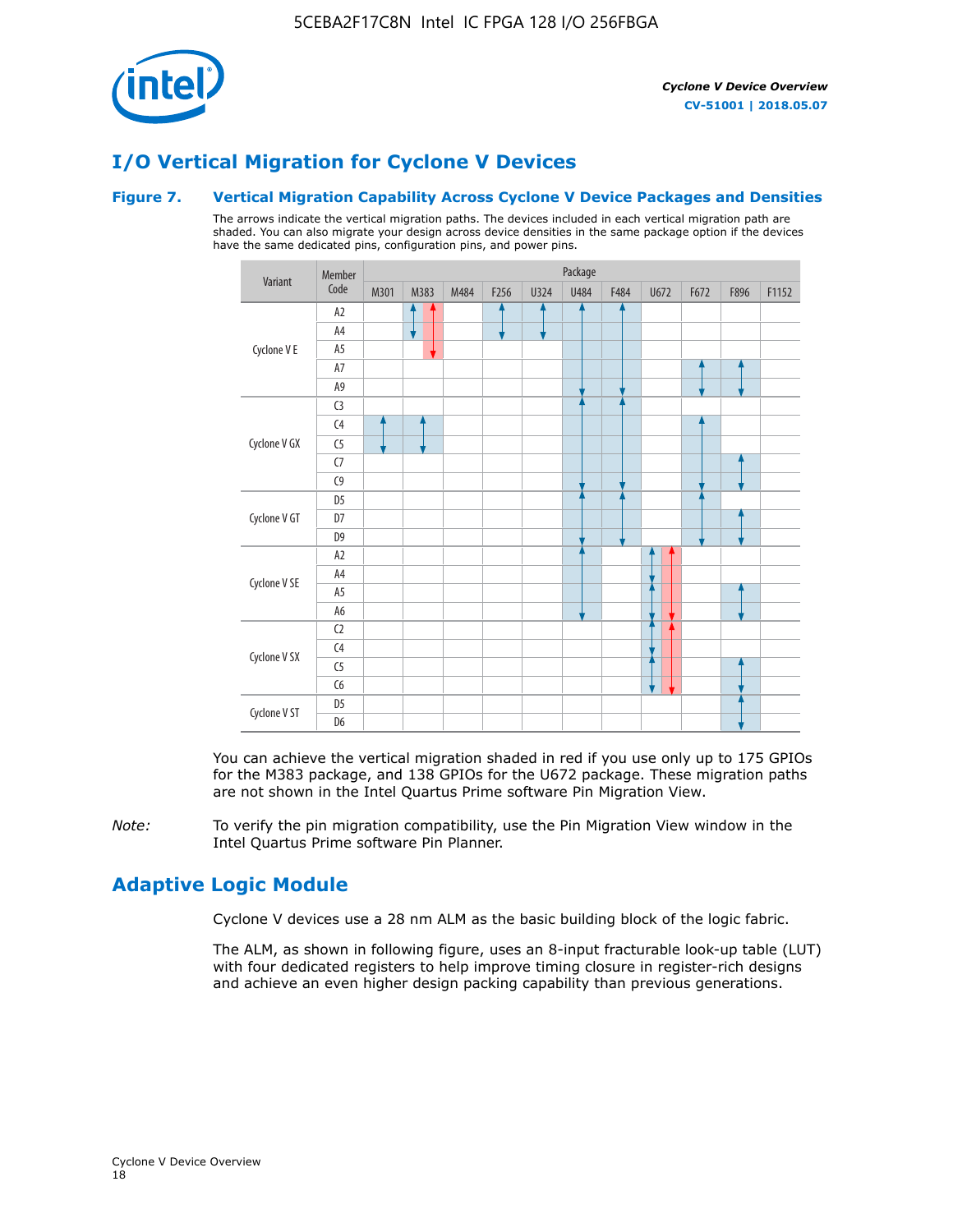

#### **Figure 8. ALM for Cyclone V Devices**



You can configure up to 25% of the ALMs in the Cyclone V devices as distributed memory using MLABs.

#### **Related Information**

Embedded Memory Capacity in Cyclone V Devices on page 21 Lists the embedded memory capacity for each device.

# **Variable-Precision DSP Block**

Cyclone V devices feature a variable-precision DSP block that supports these features:

- Configurable to support signal processing precisions ranging from  $9 \times 9$ ,  $18 \times 18$ and 27 x 27 bits natively
- A 64-bit accumulator
- A hard preadder that is available in both 18- and 27-bit modes
- Cascaded output adders for efficient systolic finite impulse response (FIR) filters
- Internal coefficient register banks, 8 deep, for each multiplier in 18- or 27-bit mode
- Fully independent multiplier operation
- A second accumulator feedback register to accommodate complex multiplyaccumulate functions
- Fully independent Efficient support for single-precision floating point arithmetic
- The inferability of all modes by the Intel Quartus Prime design software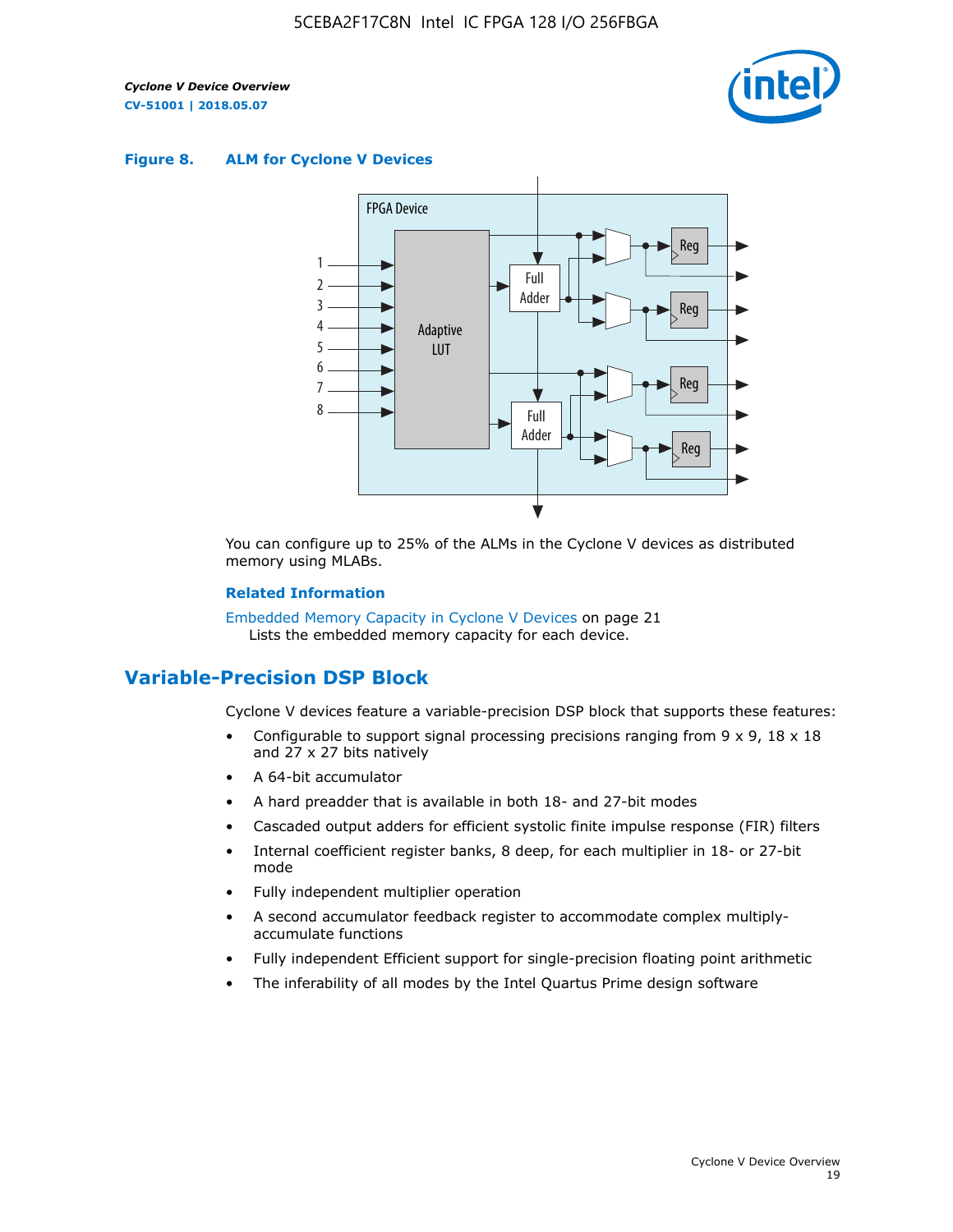

# **Table 16. Variable-Precision DSP Block Configurations for Cyclone V Devices**

| <b>Usage Example</b>                                       | <b>Multiplier Size (Bit)</b> | <b>DSP Block Resource</b> |
|------------------------------------------------------------|------------------------------|---------------------------|
| Low precision fixed point for video<br>applications        | Three $9 \times 9$           |                           |
| Medium precision fixed point in FIR<br>filters             | Two 18 x 18                  |                           |
| FIR filters and general DSP usage                          | Two 18 x 18 with accumulate  |                           |
| High precision fixed- or floating-point<br>implementations | One 27 x 27 with accumulate  |                           |

You can configure each DSP block during compilation as independent three  $9 \times 9$ , two 18 x 18, or one 27 x 27 multipliers. With a dedicated 64 bit cascade bus, you can cascade multiple variable-precision DSP blocks to implement even higher precision DSP functions efficiently.

## **Table 17. Number of Multipliers in Cyclone V Devices**

The table lists the variable-precision DSP resources by bit precision for each Cyclone V device.

| <b>Variant</b>  | <b>Member</b><br><b>Code</b> | <b>Variable-</b><br>precision |                                   | <b>Independent Input and Output</b><br><b>Multiplications Operator</b> | $18 \times 18$<br><b>Multiplier</b> | $18 \times 18$<br><b>Multiplier</b> |                                                              |
|-----------------|------------------------------|-------------------------------|-----------------------------------|------------------------------------------------------------------------|-------------------------------------|-------------------------------------|--------------------------------------------------------------|
|                 |                              | <b>DSP Block</b>              | $9 \times 9$<br><b>Multiplier</b> | $18 \times 18$<br><b>Multiplier</b>                                    | $27 \times 27$<br><b>Multiplier</b> | <b>Adder Mode</b>                   | <b>Adder</b><br><b>Summed</b><br>with 36 bit<br><b>Input</b> |
| Cyclone V E     | A2                           | 25                            | 75                                | 50                                                                     | 25                                  | 25                                  | 25                                                           |
|                 | A4                           | 66                            | 198                               | 132                                                                    | 66                                  | 66                                  | 66                                                           |
|                 | A5                           | 150                           | 450                               | 300                                                                    | 150                                 | 150                                 | 150                                                          |
|                 | A7                           | 156                           | 468                               | 312                                                                    | 156                                 | 156                                 | 156                                                          |
|                 | A <sub>9</sub>               | 342                           | 1,026                             | 684                                                                    | 342                                 | 342                                 | 342                                                          |
| Cyclone V<br>GX | C <sub>3</sub>               | 57                            | 171                               | 114                                                                    | 57                                  | 57                                  | 57                                                           |
|                 | C <sub>4</sub>               | 70                            | 210                               | 140                                                                    | 70                                  | 70                                  | 70                                                           |
|                 | C <sub>5</sub>               | 150                           | 450                               | 300                                                                    | 150                                 | 150                                 | 150                                                          |
|                 | C7                           | 156                           | 468                               | 312                                                                    | 156                                 | 156                                 | 156                                                          |
|                 | C <sub>9</sub>               | 342                           | 1,026                             | 684                                                                    | 342                                 | 342                                 | 342                                                          |
| Cyclone V GT    | D <sub>5</sub>               | 150                           | 450                               | 300                                                                    | 150                                 | 150                                 | 150                                                          |
|                 | D7                           | 156                           | 468                               | 312                                                                    | 156                                 | 156                                 | 156                                                          |
|                 | D <sub>9</sub>               | 342                           | 1,026                             | 684                                                                    | 342                                 | 342                                 | 342                                                          |
| Cyclone V SE    | A2                           | 36                            | 108                               | 72                                                                     | 36                                  | 36                                  | 36                                                           |
|                 | A4                           | 84                            | 252                               | 168                                                                    | 84                                  | 84                                  | 84                                                           |
|                 | A5                           | 87                            | 261                               | 174                                                                    | 87                                  | 87                                  | 87                                                           |
|                 | A <sub>6</sub>               | 112                           | 336                               | 224                                                                    | 112                                 | 112                                 | 112                                                          |
| Cyclone V SX    | C <sub>2</sub>               | 36                            | 108                               | 72                                                                     | 36                                  | 36                                  | 36                                                           |
|                 | C <sub>4</sub>               | 84                            | 252                               | 168                                                                    | 84                                  | 84                                  | 84                                                           |
|                 | C <sub>5</sub>               | 87                            | 261                               | 174                                                                    | 87                                  | 87                                  | 87                                                           |
|                 |                              |                               |                                   |                                                                        |                                     |                                     | continued                                                    |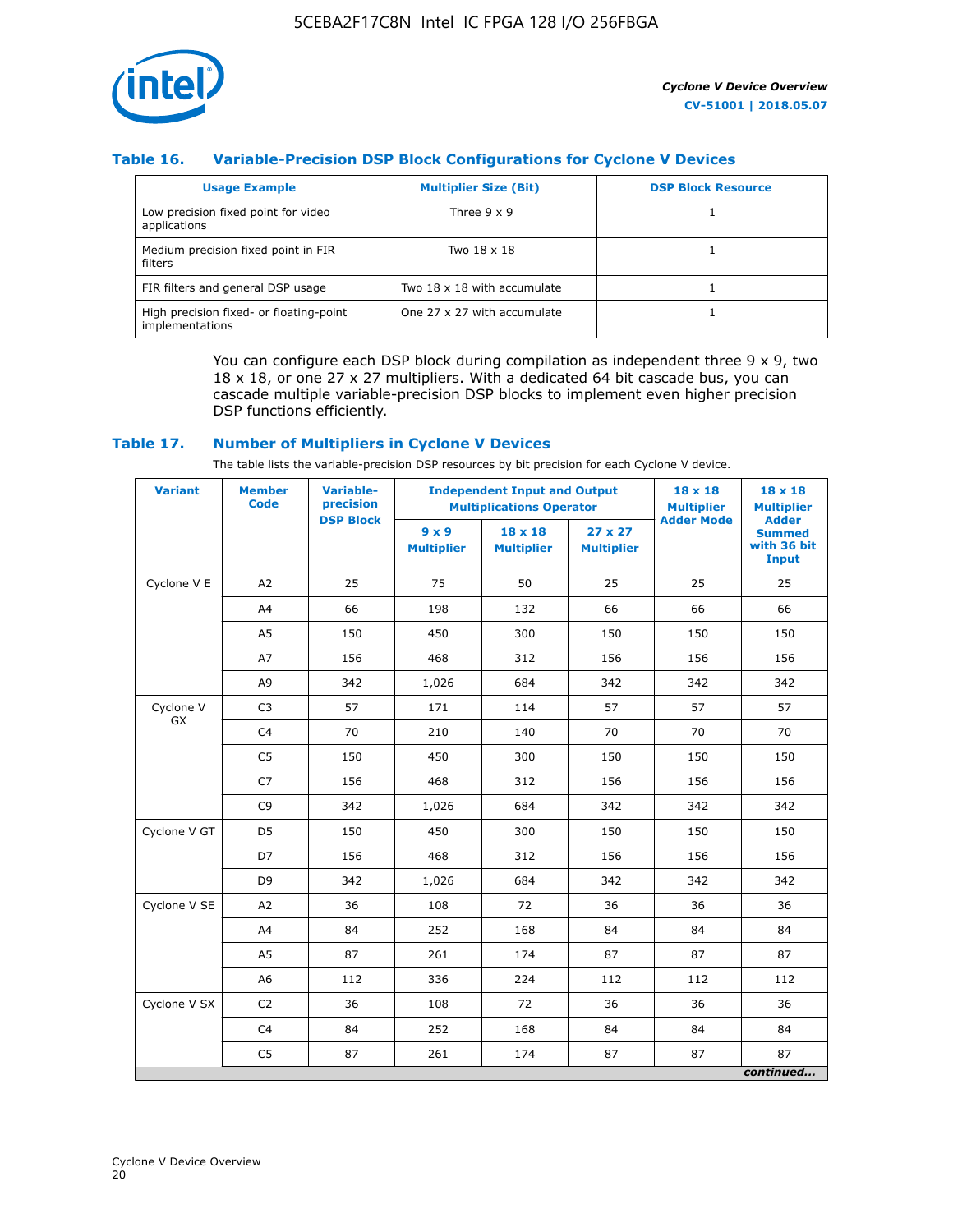

| <b>Variant</b> | <b>Member</b><br><b>Code</b> | <b>Variable-</b><br>precision |                                                       | <b>Independent Input and Output</b><br><b>Multiplications Operator</b> | $18 \times 18$<br><b>Multiplier</b> | $18 \times 18$<br><b>Multiplier</b><br><b>Adder</b> |                                       |
|----------------|------------------------------|-------------------------------|-------------------------------------------------------|------------------------------------------------------------------------|-------------------------------------|-----------------------------------------------------|---------------------------------------|
|                |                              |                               | <b>DSP Block</b><br>$9 \times 9$<br><b>Multiplier</b> | $18 \times 18$<br><b>Multiplier</b>                                    | $27 \times 27$<br><b>Multiplier</b> | <b>Adder Mode</b>                                   | <b>Summed</b><br>with 36 bit<br>Input |
|                | C6                           | 112                           | 336                                                   | 224                                                                    | 112                                 | 112                                                 | 112                                   |
| Cyclone V ST   | D <sub>5</sub>               | 87                            | 261                                                   | 174                                                                    | 87                                  | 87                                                  | 87                                    |
|                | D <sub>6</sub>               | 112                           | 336                                                   | 224                                                                    | 112                                 | 112                                                 | 112                                   |

# **Embedded Memory Blocks**

The embedded memory blocks in the devices are flexible and designed to provide an optimal amount of small- and large-sized memory arrays to fit your design requirements.

# **Types of Embedded Memory**

The Cyclone V devices contain two types of memory blocks:

- 10 Kb M10K blocks—blocks of dedicated memory resources. The M10K blocks are ideal for larger memory arrays while still providing a large number of independent ports.
- 640 bit memory logic array blocks (MLABs)—enhanced memory blocks that are configured from dual-purpose logic array blocks (LABs). The MLABs are ideal for wide and shallow memory arrays. The MLABs are optimized for implementation of shift registers for digital signal processing (DSP) applications, wide shallow FIFO buffers, and filter delay lines. Each MLAB is made up of ten adaptive logic modules (ALMs). In the Cyclone V devices, you can configure these ALMs as ten 32 x 2 blocks, giving you one 32 x 20 simple dual-port SRAM block per MLAB.

# **Embedded Memory Capacity in Cyclone V Devices**

## **Table 18. Embedded Memory Capacity and Distribution in Cyclone V Devices**

|                | <b>Member</b>  | <b>M10K</b>  |                     | <b>MLAB</b>  | <b>Total RAM Bit</b> |           |
|----------------|----------------|--------------|---------------------|--------------|----------------------|-----------|
| <b>Variant</b> | <b>Code</b>    | <b>Block</b> | <b>RAM Bit (Kb)</b> | <b>Block</b> | <b>RAM Bit (Kb)</b>  | (Kb)      |
| Cyclone V E    | A2             | 176          | 1,760               | 314          | 196                  | 1,956     |
|                | A4             | 308          | 3,080               | 485          | 303                  | 3,383     |
|                | A5             | 446          | 4,460               | 679          | 424                  | 4,884     |
|                | A7             | 686          | 6,860               | 1338         | 836                  | 7,696     |
|                | A9             | 1,220        | 12,200              | 2748         | 1,717                | 13,917    |
| Cyclone V GX   | C <sub>3</sub> | 135          | 1,350               | 291          | 182                  | 1,532     |
|                | C4             | 250          | 2,500               | 678          | 424                  | 2,924     |
|                | C <sub>5</sub> | 446          | 4,460               | 678          | 424                  | 4,884     |
|                | C7             | 686          | 6,860               | 1338         | 836                  | 7,696     |
|                | C <sub>9</sub> | 1,220        | 12,200              | 2748         | 1,717                | 13,917    |
|                |                |              |                     |              |                      | continued |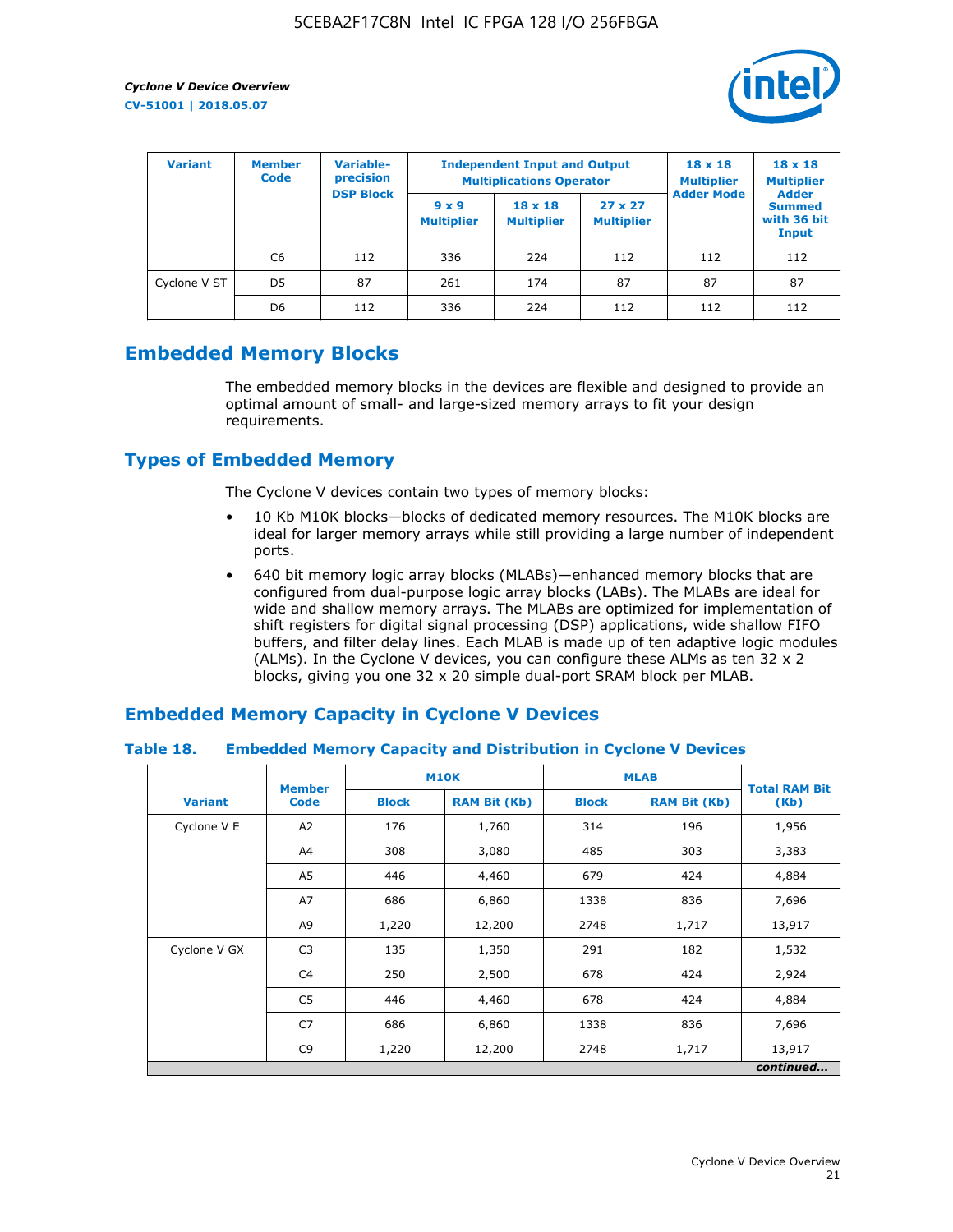

|                | <b>Member</b>  | <b>M10K</b>  |                     | <b>MLAB</b>  | <b>Total RAM Bit</b> |        |
|----------------|----------------|--------------|---------------------|--------------|----------------------|--------|
| <b>Variant</b> | <b>Code</b>    | <b>Block</b> | <b>RAM Bit (Kb)</b> | <b>Block</b> | <b>RAM Bit (Kb)</b>  | (Kb)   |
| Cyclone V GT   | D <sub>5</sub> | 446          | 4,460               | 679          | 424                  | 4,884  |
|                | D7             | 686          | 6,860               | 1338         | 836                  | 7,696  |
|                | D <sub>9</sub> | 1,220        | 12,200              | 2748         | 1,717                | 13,917 |
| Cyclone V SE   | A <sub>2</sub> | 140          | 1,400               | 221          | 138                  | 1,538  |
|                | A4             | 270          | 2,700               | 370          | 231                  | 2,460  |
|                | A5             | 397          | 3,970               | 768          | 480                  | 4,450  |
|                | A <sub>6</sub> | 553          | 5,530               | 994          | 621                  | 6,151  |
| Cyclone V SX   | C <sub>2</sub> | 140          | 1,400               | 221          | 138                  | 1,538  |
|                | C <sub>4</sub> | 270          | 2,700               | 370          | 231                  | 2,460  |
|                | C <sub>5</sub> | 397          | 3,970               | 768          | 480                  | 4,450  |
|                | C <sub>6</sub> | 553          | 5,530               | 994          | 621                  | 6,151  |
| Cyclone V ST   | D <sub>5</sub> | 397          | 3,970               | 768          | 480                  | 4,450  |
|                | D <sub>6</sub> | 553          | 5,530               | 994          | 621                  | 6,151  |

# **Embedded Memory Configurations**

## **Table 19. Supported Embedded Memory Block Configurations for Cyclone V Devices**

This table lists the maximum configurations supported for the embedded memory blocks. The information is applicable only to the single-port RAM and ROM modes.

| <b>Memory Block</b> | Depth (bits) | <b>Programmable Width</b> |
|---------------------|--------------|---------------------------|
| MLAB                | 32           | x16, x18, or x20          |
| M10K                | 256          | x40 or x32                |
|                     | 512          | x20 or x16                |
|                     | 1K           | $x10$ or $x8$             |
|                     | 2K           | $x5$ or $x4$              |
|                     | 4K           | x2                        |
|                     | 8K           | x1                        |

# **Clock Networks and PLL Clock Sources**

550 MHz Cyclone V devices have 16 global clock networks capable of up to operation. The clock network architecture is based on Intel's global, quadrant, and peripheral clock structure. This clock structure is supported by dedicated clock input pins and fractional PLLs.

*Note:* To reduce power consumption, the Intel Quartus Prime software identifies all unused sections of the clock network and powers them down.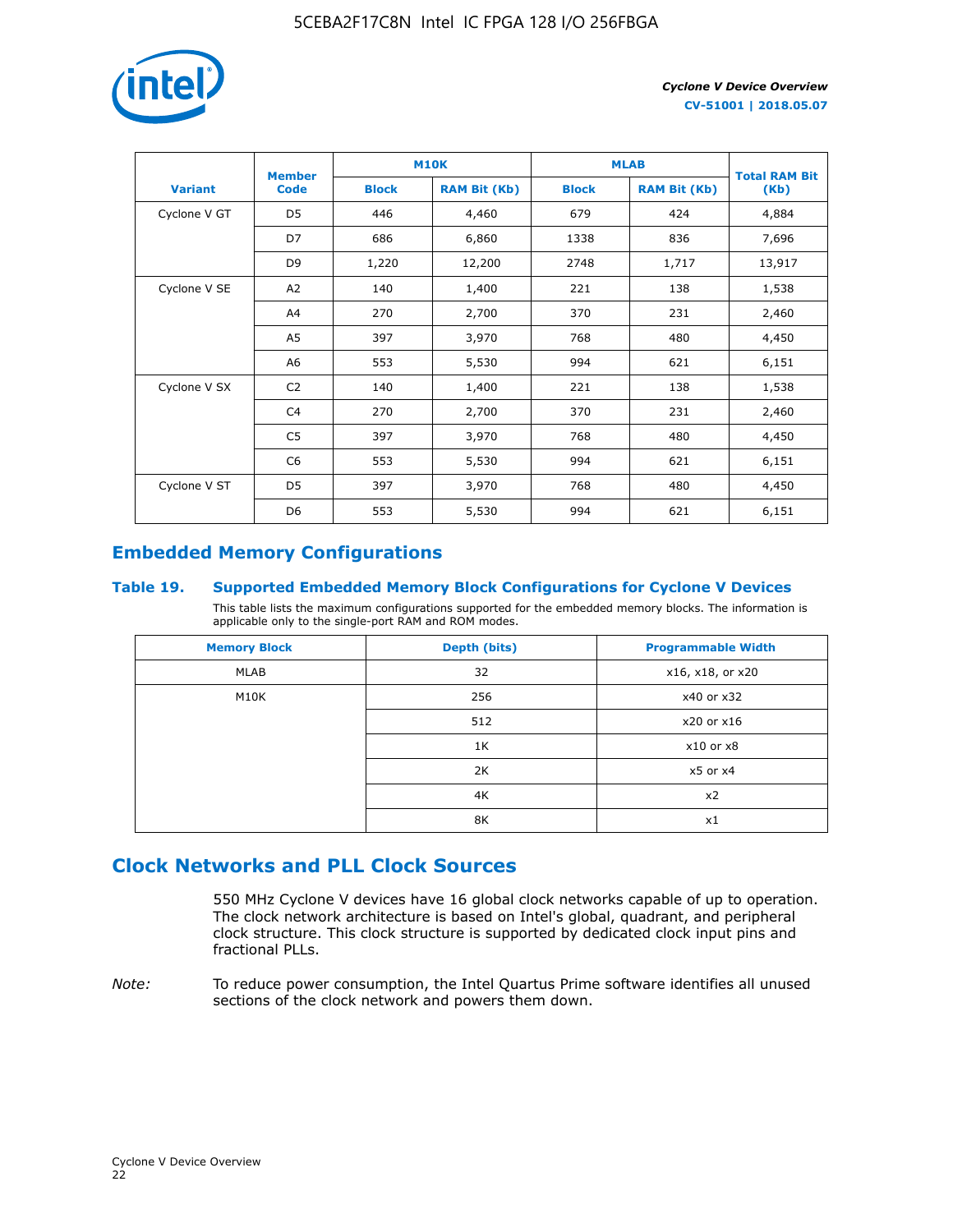5CEBA2F17C8N Intel IC FPGA 128 I/O 256FBGA

*Cyclone V Device Overview* **CV-51001 | 2018.05.07**



# **PLL Features**

The PLLs in the Cyclone V devices support the following features:

- Frequency synthesis
- On-chip clock deskew
- Jitter attenuation
- Programmable output clock duty cycles
- PLL cascading
- Reference clock switchover
- Programmable bandwidth
- User-mode reconfiguration of PLLs
- Low power mode for each fractional PLL
- Dynamic phase shift
- Direct, source synchronous, zero delay buffer, external feedback, and LVDS compensation modes

#### **Fractional PLL**

In addition to integer PLLs, the Cyclone V devices use a fractional PLL architecture. The devices have up to eight PLLs, each with nine output counters. You can use the output counters to reduce PLL usage in two ways:

- Reduce the number of oscillators that are required on your board by using fractional PLLs
- Reduce the number of clock pins that are used in the device by synthesizing multiple clock frequencies from a single reference clock source

If you use the fractional PLL mode, you can use the PLLs for precision fractional-N frequency synthesis—removing the need for off-chip reference clock sources in your design.

The transceiver fractional PLLs that are not used by the transceiver I/Os can be used as general purpose fractional PLLs by the FPGA fabric.

# **FPGA General Purpose I/O**

Cyclone V devices offer highly configurable GPIOs. The following list describes the features of the GPIOs:

- Programmable bus hold and weak pull-up
- LVDS output buffer with programmable differential output voltage ( $V_{OD}$ ) and programmable pre-emphasis
- On-chip parallel termination ( $R<sub>T</sub>$  OCT) for all I/O banks with OCT calibration to limit the termination impedance variation
- On-chip dynamic termination that has the ability to swap between series and parallel termination, depending on whether there is read or write on a common bus for signal integrity
- Easy timing closure support using the hard read FIFO in the input register path, and delay-locked loop (DLL) delay chain with fine and coarse architecture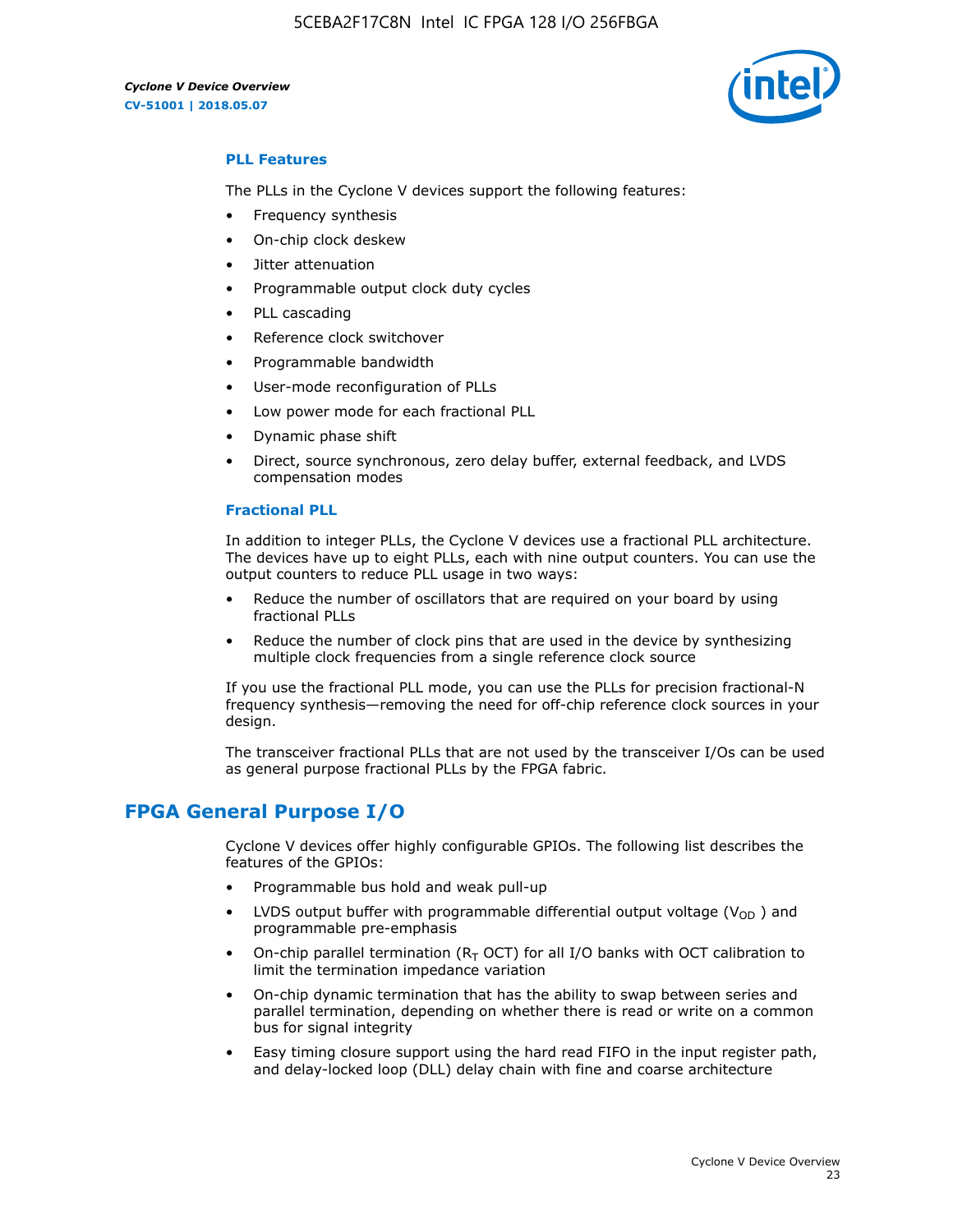

# **PCIe Gen1 and Gen2 Hard IP**

Cyclone V GX, GT, SX, and ST devices contain PCIe hard IP that is designed for performance and ease-of-use. The PCIe hard IP consists of the MAC, data link, and transaction layers.

The PCIe hard IP supports PCIe Gen2 and Gen1 end point and root port for up to x4 lane configuration. The PCIe Gen2 x4 support is PCIe-compatible.

The PCIe endpoint support includes multifunction support for up to eight functions, as shown in the following figure. The integrated multifunction support reduces the FPGA logic requirements by up to 20,000 LEs for PCIe designs that require multiple peripherals.

## **Figure 9. PCIe Multifunction for Cyclone V Devices**



The Cyclone V PCIe hard IP operates independently from the core logic. This independent operation allows the PCIe link to wake up and complete link training in less than 100 ms while the Cyclone V device completes loading the programming file for the rest of the device.

In addition, the PCIe hard IP in the Cyclone V device provides improved end-to-end datapath protection using ECC.

# **External Memory Interface**

This section provides an overview of the external memory interface in Cyclone V devices.

# **Hard and Soft Memory Controllers**

Cyclone V devices support up to two hard memory controllers for DDR3, DDR2, and LPDDR2 SDRAM devices. Each controller supports 8 to 32 bit components of up to 4 gigabits (Gb) in density with two chip selects and optional ECC. For the Cyclone V SoC devices, an additional hard memory controller in the HPS supports DDR3, DDR2, and LPDDR2 SDRAM devices.

All Cyclone V devices support soft memory controllers for DDR3, DDR2, and LPDDR2 SDRAM devices for maximum flexibility.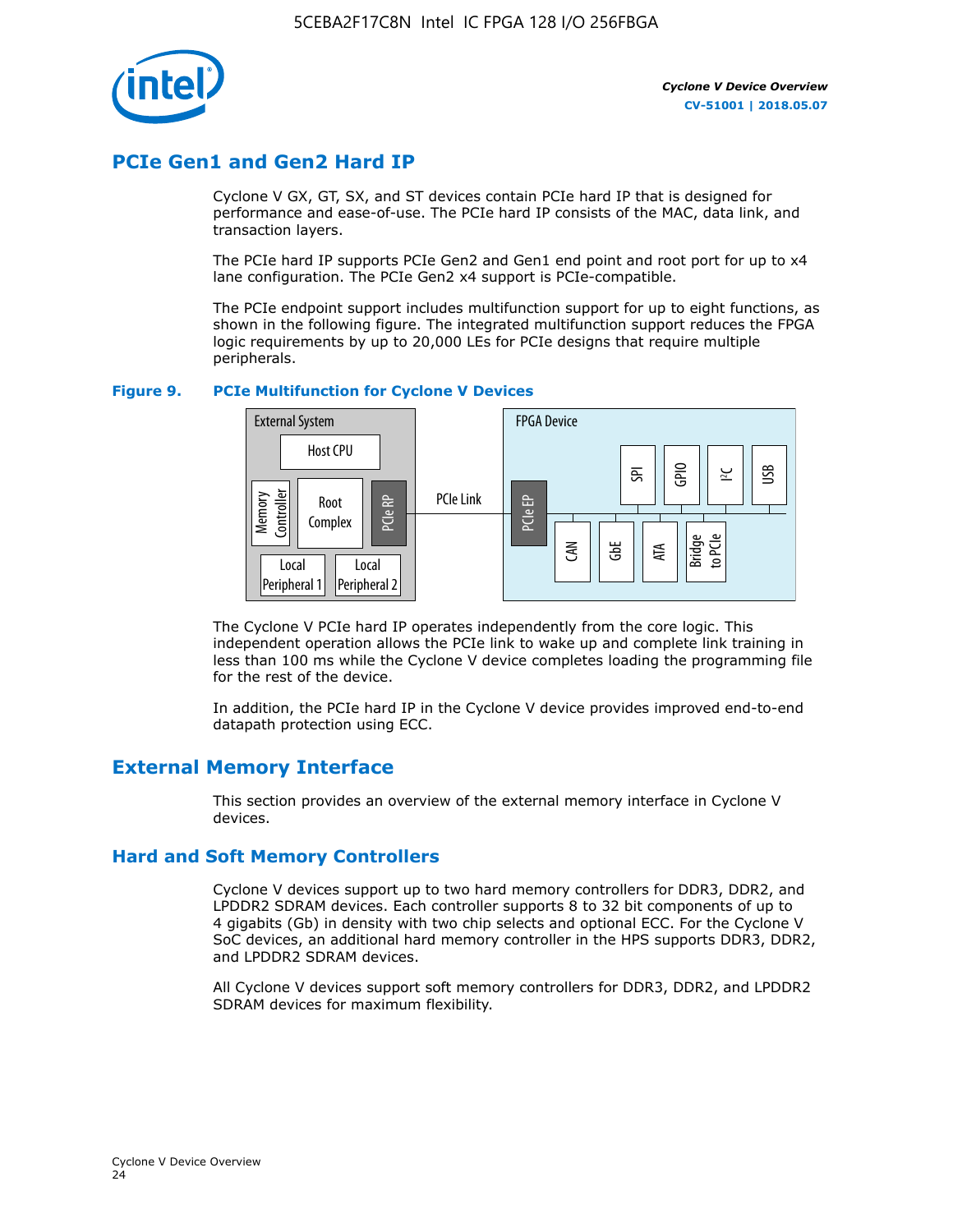

# **External Memory Performance**

#### **Table 20. External Memory Interface Performance in Cyclone V Devices**

The maximum and minimum operating frequencies depend on the memory interface standards and the supported delay-locked loop (DLL) frequency listed in the device datasheet.

| <b>Voltage</b><br><b>Interface</b> |                | <b>Maximum Frequency (MHz)</b> | <b>Minimum Frequency</b> |       |
|------------------------------------|----------------|--------------------------------|--------------------------|-------|
|                                    | $(\mathsf{V})$ | <b>Hard Controller</b>         | <b>Soft Controller</b>   | (MHz) |
| <b>DDR3 SDRAM</b>                  | 1.5            | 400                            | 303                      | 303   |
|                                    | 1.35           | 400                            | 303                      | 303   |
| <b>DDR2 SDRAM</b>                  | 1.8            | 400                            | 300                      | 167   |
| LPDDR2 SDRAM                       | 1.2            | 333                            | 300                      | 167   |

#### **Related Information**

[External Memory Interface Spec Estimator](https://www.altera.com/solutions/technology/external-memory/spec-estimator.html)

For the latest information and to estimate the external memory system performance specification, use Intel's External Memory Interface Spec Estimator tool.

# **HPS External Memory Performance**

# **Table 21. HPS External Memory Interface Performance**

The hard processor system (HPS) is available in Cyclone V SoC devices only.

| <b>Interface</b>  | Voltage (V) | <b>HPS Hard Controller (MHz)</b> |
|-------------------|-------------|----------------------------------|
| <b>DDR3 SDRAM</b> | 1.5         | 400                              |
|                   | 1.35        | 400                              |
| <b>DDR2 SDRAM</b> | 1.8         | 400                              |
| LPDDR2 SDRAM      | 1.2         | 333                              |

# **Related Information**

#### [External Memory Interface Spec Estimator](https://www.altera.com/solutions/technology/external-memory/spec-estimator.html)

For the latest information and to estimate the external memory system performance specification, use Intel's External Memory Interface Spec Estimator tool.

# **Low-Power Serial Transceivers**

Cyclone V devices deliver the industry's lowest power 6.144 Gbps transceivers at an estimated 88 mW maximum power consumption per channel. Cyclone V transceivers are designed to be compliant with a wide range of protocols and data rates.

# **Transceiver Channels**

The transceivers are positioned on the left outer edge of the device. The transceiver channels consist of the physical medium attachment (PMA), physical coding sublayer (PCS), and clock networks.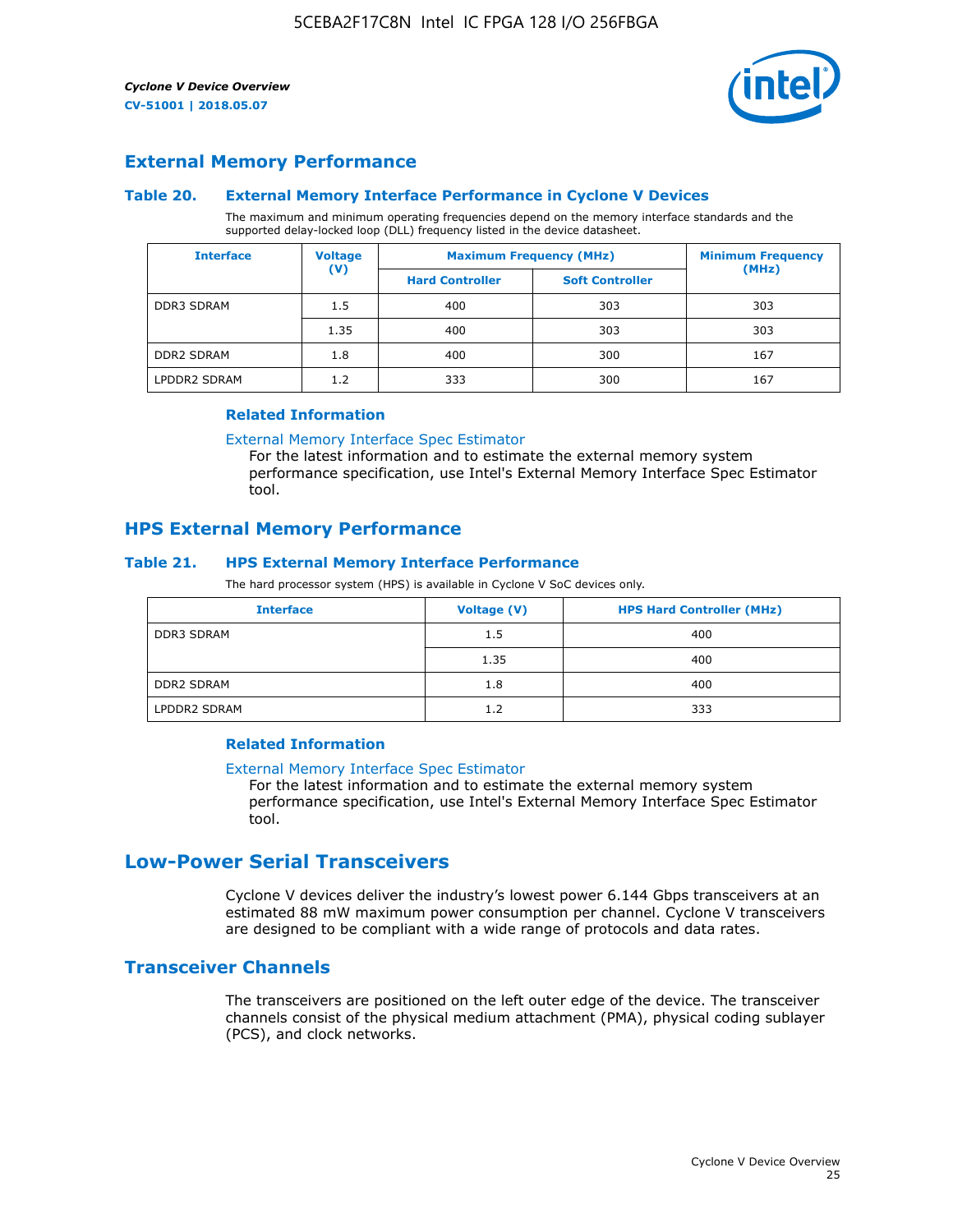

#### **Figure 10. Device Chip Overview for Cyclone V GX and GT Devices**

The figure shows a Cyclone V FPGA with transceivers. Different Cyclone V devices may have a different floorplans than the one shown here.



# **PMA Features**

To prevent core and I/O noise from coupling into the transceivers, the PMA block is isolated from the rest of the chip—ensuring optimal signal integrity. For the transceivers, you can use the channel PLL of an unused receiver PMA as an additional transmit PLL.

#### **Table 22. PMA Features of the Transceivers in Cyclone V Devices**

| <b>Features</b>                                    | <b>Capability</b>                                                                                       |
|----------------------------------------------------|---------------------------------------------------------------------------------------------------------|
| Backplane support                                  | Driving capability up to 6.144 Gbps                                                                     |
| PLL-based clock recovery                           | Superior jitter tolerance                                                                               |
| Programmable deserialization and word<br>alignment | Flexible deserialization width and configurable word alignment pattern                                  |
| Equalization and pre-emphasis                      | Up to 14.37 dB of pre-emphasis and up to 4.7 dB of equalization<br>No decision feedback equalizer (DFE) |
| Ring oscillator transmit PLLs                      | 614 Mbps to 6.144 Gbps                                                                                  |
| Input reference clock range                        | 20 MHz to 400 MHz                                                                                       |
| Transceiver dynamic reconfiguration                | Allows the reconfiguration of a single channel without affecting the operation of<br>other channels     |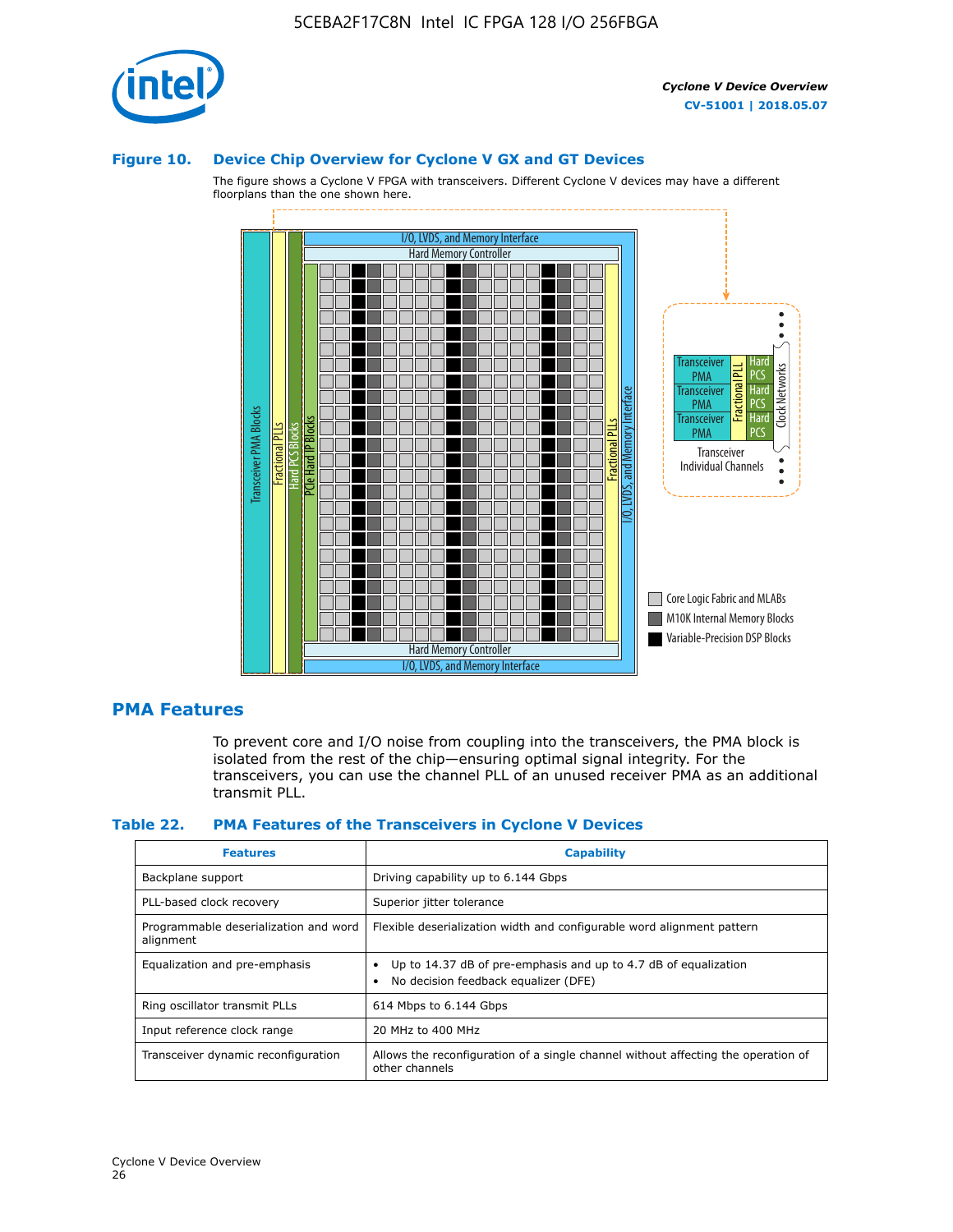

# **PCS Features**

The Cyclone V core logic connects to the PCS through an 8, 10, 16, 20, 32, or 40 bit interface, depending on the transceiver data rate and protocol. Cyclone V devices contain PCS hard IP to support PCIe Gen1 and Gen2, Gbps Ethernet (GbE), Serial RapidIO® (SRIO), and Common Public Radio Interface (CPRI).

Most of the standard and proprietary protocols from 614 Mbps to 6.144 Gbps are supported.

| Table 23. |  | <b>Transceiver PCS Features for Cyclone V Devices</b> |
|-----------|--|-------------------------------------------------------|
|           |  |                                                       |

| <b>PCS Support</b>                 | <b>Data Rates</b><br>(Gbps)        | <b>Transmitter Data Path Feature</b>                                                                         | <b>Receiver Data Path Feature</b>                                                                                                                                                                                                  |  |  |
|------------------------------------|------------------------------------|--------------------------------------------------------------------------------------------------------------|------------------------------------------------------------------------------------------------------------------------------------------------------------------------------------------------------------------------------------|--|--|
| 3-Gbps and 6-Gbps Basic            | 0.614 to 6.144                     | • Phase compensation FIFO<br>Byte serializer<br>8B/10B encoder<br>Transmitter bit-slip                       | Word aligner<br>$\bullet$<br>Deskew FIFO<br>$\bullet$<br>Rate-match FIFO<br>$\bullet$<br>8B/10B decoder<br>$\bullet$<br>Byte deserializer<br>$\bullet$<br>Byte ordering<br>$\bullet$<br>Receiver phase compensation<br><b>FIFO</b> |  |  |
| PCIe Gen1<br>(x1, x2, x4)          | $2.5$ and $5.0$                    | Dedicated PCIe PHY IP core<br>PIPE 2.0 interface to the core<br>$\bullet$<br>logic                           | Dedicated PCIe PHY IP core<br>$\bullet$<br>PIPE 2.0 interface to the core<br>$\bullet$<br>logic                                                                                                                                    |  |  |
| PCIe Gen2<br>$(x1, x2, x4)^{(12)}$ |                                    |                                                                                                              |                                                                                                                                                                                                                                    |  |  |
| GbE                                | 1.25                               | • Custom PHY IP core with preset<br>feature<br>GbE transmitter synchronization<br>$\bullet$<br>state machine | • Custom PHY IP core with preset<br>feature<br>GbE receiver synchronization<br>state machine                                                                                                                                       |  |  |
| $XAUI$ $(13)$                      | 3.125                              | Dedicated XAUI PHY IP core<br>$\bullet$                                                                      | Dedicated XAUI PHY IP core<br>$\bullet$                                                                                                                                                                                            |  |  |
| HiGig                              | 3.75                               | XAUI synchronization state<br>$\bullet$<br>machine for bonding four<br>channels                              | XAUI synchronization state<br>$\bullet$<br>machine for realigning four<br>channels                                                                                                                                                 |  |  |
| SRIO 1.3 and 2.1                   | 1.25 to 3.125                      | • Custom PHY IP core with preset<br>feature<br>• SRIO version 2.1-compliant x2<br>and x4 channel bonding     | • Custom PHY IP core with preset<br>feature<br>• SRIO version 2.1-compliant x2<br>and x4 deskew state machine                                                                                                                      |  |  |
| SDI, SD/HD, and 3G-SDI             | $0.27^{(14)}$ , 1.485,<br>and 2.97 | Custom PHY IP core with preset<br>feature                                                                    | Custom PHY IP core with preset<br>feature                                                                                                                                                                                          |  |  |
| JESD204A                           | $0.3125^{(15)}$ to<br>3.125        |                                                                                                              |                                                                                                                                                                                                                                    |  |  |
| continued                          |                                    |                                                                                                              |                                                                                                                                                                                                                                    |  |  |

<sup>(12)</sup> PCIe Gen2 is supported for Cyclone V GT and ST devices. The PCIe Gen2 x4 support is PCIe-compatible.

<sup>(13)</sup> XAUI is supported through the soft PCS.

<sup>(14)</sup> The 0.27-Gbps data rate is supported using oversampling user logic that you must implement in the FPGA fabric.

<sup>(15)</sup> The 0.3125-Gbps data rate is supported using oversampling user logic that you must implement in the FPGA fabric.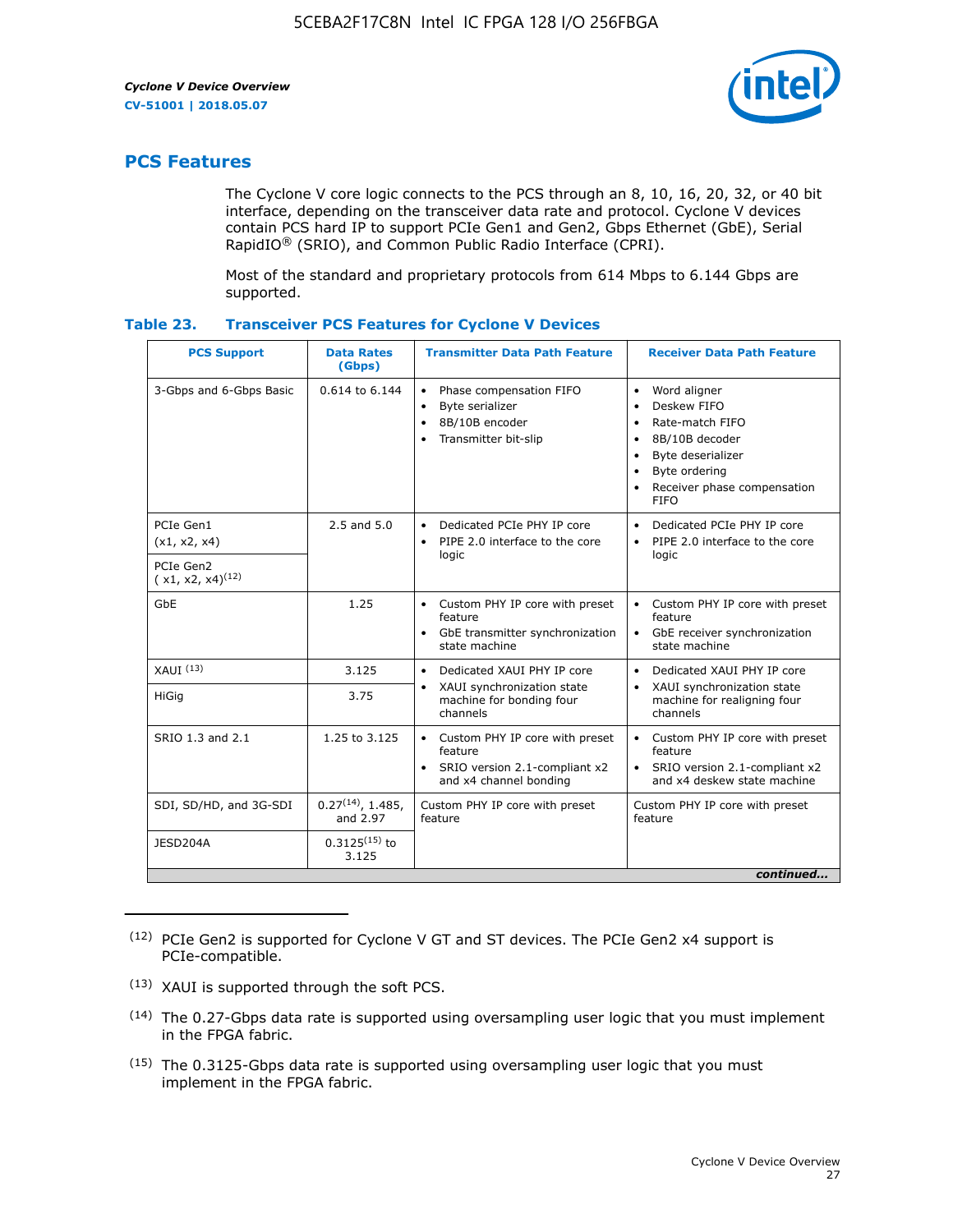

| <b>PCS Support</b>       | <b>Data Rates</b><br>(Gbps) | <b>Transmitter Data Path Feature</b>                              | <b>Receiver Data Path Feature</b>                                                                        |
|--------------------------|-----------------------------|-------------------------------------------------------------------|----------------------------------------------------------------------------------------------------------|
| Serial ATA Gen1 and Gen2 | $1.5$ and $3.0$             | Custom PHY IP core with preset<br>٠<br>feature<br>Electrical idle | Custom PHY IP core with preset<br>feature<br>Signal detect<br>Wider spread of asynchronous<br><b>SSC</b> |
| CPRI 4.1 $(16)$          | $0.6144$ to 6.144           | Dedicated deterministic latency<br>$\bullet$<br>PHY IP core       | Dedicated deterministic latency<br>PHY IP core                                                           |
| OBSAI RP3                | 0.768 to 3.072              | Transmitter (TX) manual bit-slip<br>mode                          | Receiver (RX) deterministic<br>latency state machine                                                     |
| V-by-One HS              | Up to 3.75                  | Custom PHY IP core                                                | Custom PHY IP core                                                                                       |
| DisplayPort $1.2^{(17)}$ | 1.62 and $2.7$              |                                                                   | Wider spread of asynchronous<br><b>SSC</b>                                                               |

# **SoC with HPS**

Each SoC combines an FPGA fabric and an HPS in a single device. This combination delivers the flexibility of programmable logic with the power and cost savings of hard IP in these ways:

- Reduces board space, system power, and bill of materials cost by eliminating a discrete embedded processor
- Allows you to differentiate the end product in both hardware and software, and to support virtually any interface standard
- Extends the product life and revenue through in-field hardware and software updates

# **HPS Features**

The HPS consists of a dual-core Arm Cortex-A9 MPCore processor, a rich set of peripherals, and a shared multiport SDRAM memory controller, as shown in the following figure.

<sup>(16)</sup> High-voltage output mode (1000-BASE-CX) is not supported.

<sup>(17)</sup> Pending characterization.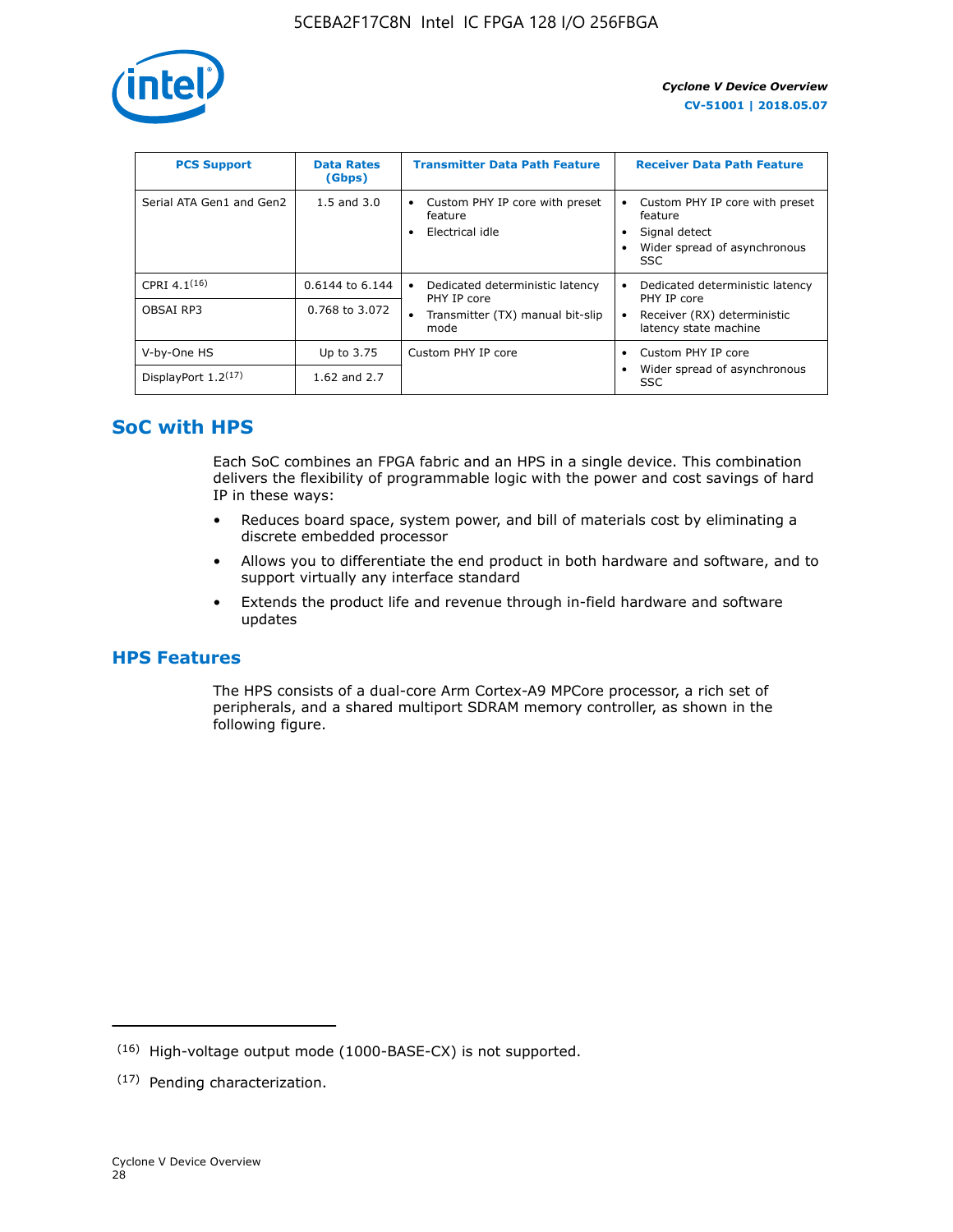



# **Figure 11. HPS with Dual-Core Arm Cortex-A9 MPCore Processor**

# **System Peripherals and Debug Access Port**

Each Ethernet MAC, USB OTG, NAND flash controller, and SD/MMC controller module has an integrated DMA controller. For modules without an integrated DMA controller, an additional DMA controller module provides up to eight channels of high-bandwidth data transfers. Peripherals that communicate off-chip are multiplexed with other peripherals at the HPS pin level. This allows you to choose which peripherals to interface with other devices on your PCB.

The debug access port provides interfaces to industry standard JTAG debug probes and supports Arm CoreSight debug and core traces to facilitate software development.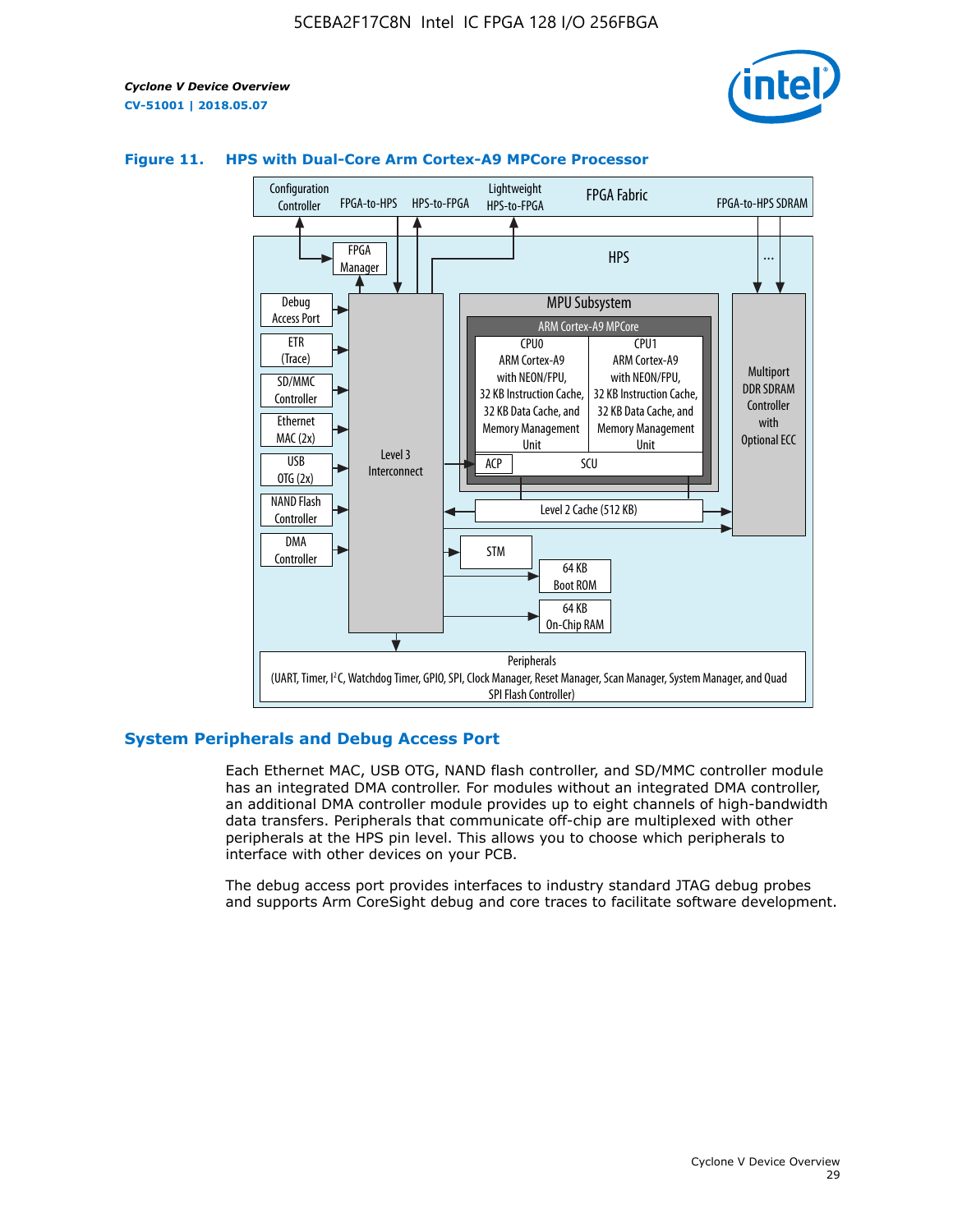

# **HPS–FPGA AXI Bridges**

The HPS–FPGA bridges, which support the Advanced Microcontroller Bus Architecture (AMBA<sup>®</sup>) Advanced eXtensible Interface (AXI<sup>™</sup>) specifications, consist of the following bridges:

- FPGA-to-HPS AXI bridge—a high-performance bus supporting 32, 64, and 128 bit data widths that allows the FPGA fabric to issue transactions to slaves in the HPS.
- HPS-to-FPGA AXI bridge—a high-performance bus supporting 32, 64, and 128 bit data widths that allows the HPS to issue transactions to slaves in the FPGA fabric.
- Lightweight HPS-to-FPGA AXI bridge—a lower latency 32 bit width bus that allows the HPS to issue transactions to slaves in the FPGA fabric. This bridge is primarily used for control and status register (CSR) accesses to peripherals in the FPGA fabric.

The HPS–FPGA AXI bridges allow masters in the FPGA fabric to communicate with slaves in the HPS logic, and vice versa. For example, the HPS-to-FPGA AXI bridge allows you to share memories instantiated in the FPGA fabric with one or both microprocessors in the HPS, while the FPGA-to-HPS AXI bridge allows logic in the FPGA fabric to access the memory and peripherals in the HPS.

Each HPS–FPGA bridge also provides asynchronous clock crossing for data transferred between the FPGA fabric and the HPS.

#### **HPS SDRAM Controller Subsystem**

The HPS SDRAM controller subsystem contains a multiport SDRAM controller and DDR PHY that are shared between the FPGA fabric (through the FPGA-to-HPS SDRAM interface), the level 2 (L2) cache, and the level 3 (L3) system interconnect. The FPGA-to-HPS SDRAM interface supports AMBA AXI and Avalon® Memory-Mapped (Avalon-MM) interface standards, and provides up to six individual ports for access by masters implemented in the FPGA fabric.

To maximize memory performance, the SDRAM controller subsystem supports command and data reordering, deficit round-robin arbitration with aging, and high-priority bypass features. The SDRAM controller subsystem supports DDR2, DDR3, or LPDDR2 devices up to 4 Gb in density operating at up to 400 MHz (800 Mbps data rate).

## **FPGA Configuration and Processor Booting**

The FPGA fabric and HPS in the SoC are powered independently. You can reduce the clock frequencies or gate the clocks to reduce dynamic power, or shut down the entire FPGA fabric to reduce total system power.

You can configure the FPGA fabric and boot the HPS independently, in any order, providing you with more design flexibility:

- You can boot the HPS independently. After the HPS is running, the HPS can fully or partially reconfigure the FPGA fabric at any time under software control. The HPS can also configure other FPGAs on the board through the FPGA configuration controller.
- You can power up both the HPS and the FPGA fabric together, configure the FPGA fabric first, and then boot the HPS from memory accessible to the FPGA fabric.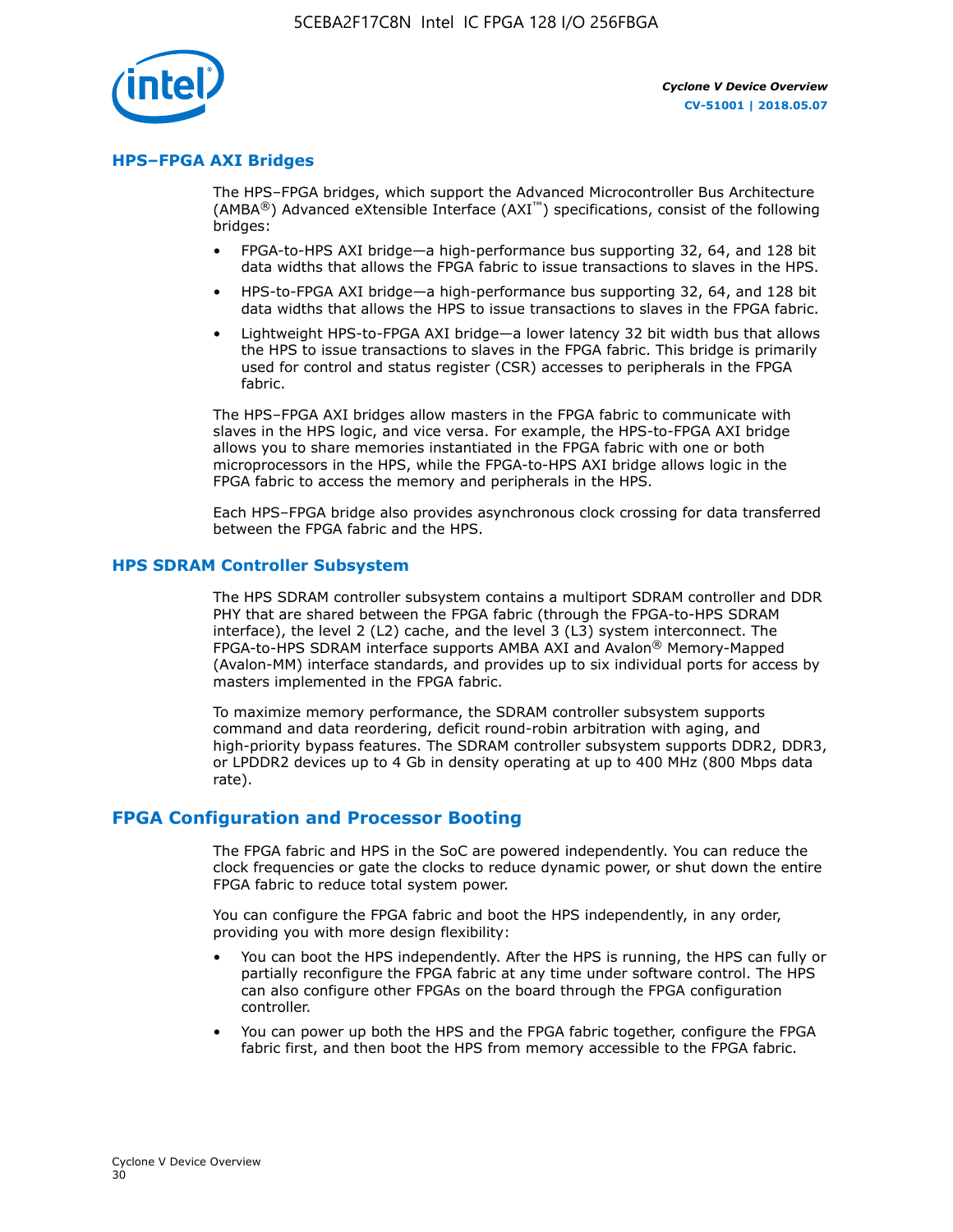

*Note:* Although the FPGA fabric and HPS are on separate power domains, the HPS must remain powered up during operation while the FPGA fabric can be powered up or down as required.

#### **Related Information**

[Cyclone V Device Family Pin Connection Guidelines](https://www.altera.com/content/dam/altera-www/global/en_US/pdfs/literature/dp/cyclone-v/pcg-01014.pdf)

Provides detailed information about power supply pin connection guidelines and power regulator sharing.

# **Hardware and Software Development**

For hardware development, you can configure the HPS and connect your soft logic in the FPGA fabric to the HPS interfaces using the Platform Designer (Standard) system integration tool in the Intel Quartus Prime software.

For software development, the Arm-based SoC devices inherit the rich software development ecosystem available for the Arm Cortex-A9 MPCore processor. The software development process for Intel SoCs follows the same steps as those for other SoC devices from other manufacturers. Support for Linux, VxWorks®, and other operating systems is available for the SoCs. For more information on the operating systems support availability, contact the Intel sales team.

You can begin device-specific firmware and software development on the Intel SoC Virtual Target. The Virtual Target is a fast PC-based functional simulation of a target development system—a model of a complete development board that runs on a PC. The Virtual Target enables the development of device-specific production software that can run unmodified on actual hardware.

#### **Related Information**

[International Altera Sales Support Offices](https://www.altera.com/about/contact/contact/international-altera-sales-offices.html)

# **Dynamic and Partial Reconfiguration**

The Cyclone V devices support dynamic reconfiguration and partial reconfiguration.

# **Dynamic Reconfiguration**

The dynamic reconfiguration feature allows you to dynamically change the transceiver data rates, PMA settings, or protocols of a channel, without affecting data transfer on adjacent channels. This feature is ideal for applications that require on-the-fly multiprotocol or multirate support. You can reconfigure the PMA and PCS blocks with dynamic reconfiguration.

# **Partial Reconfiguration**

*Note:* The partial reconfiguration feature is available for Cyclone V E, GX, SE, and SX devices with the "SC" suffix in the part number. For device availability and ordering, contact your local Intel sales representatives.

> Partial reconfiguration allows you to reconfigure part of the device while other sections of the device remain operational. This capability is important in systems with critical uptime requirements because it allows you to make updates or adjust functionality without disrupting services.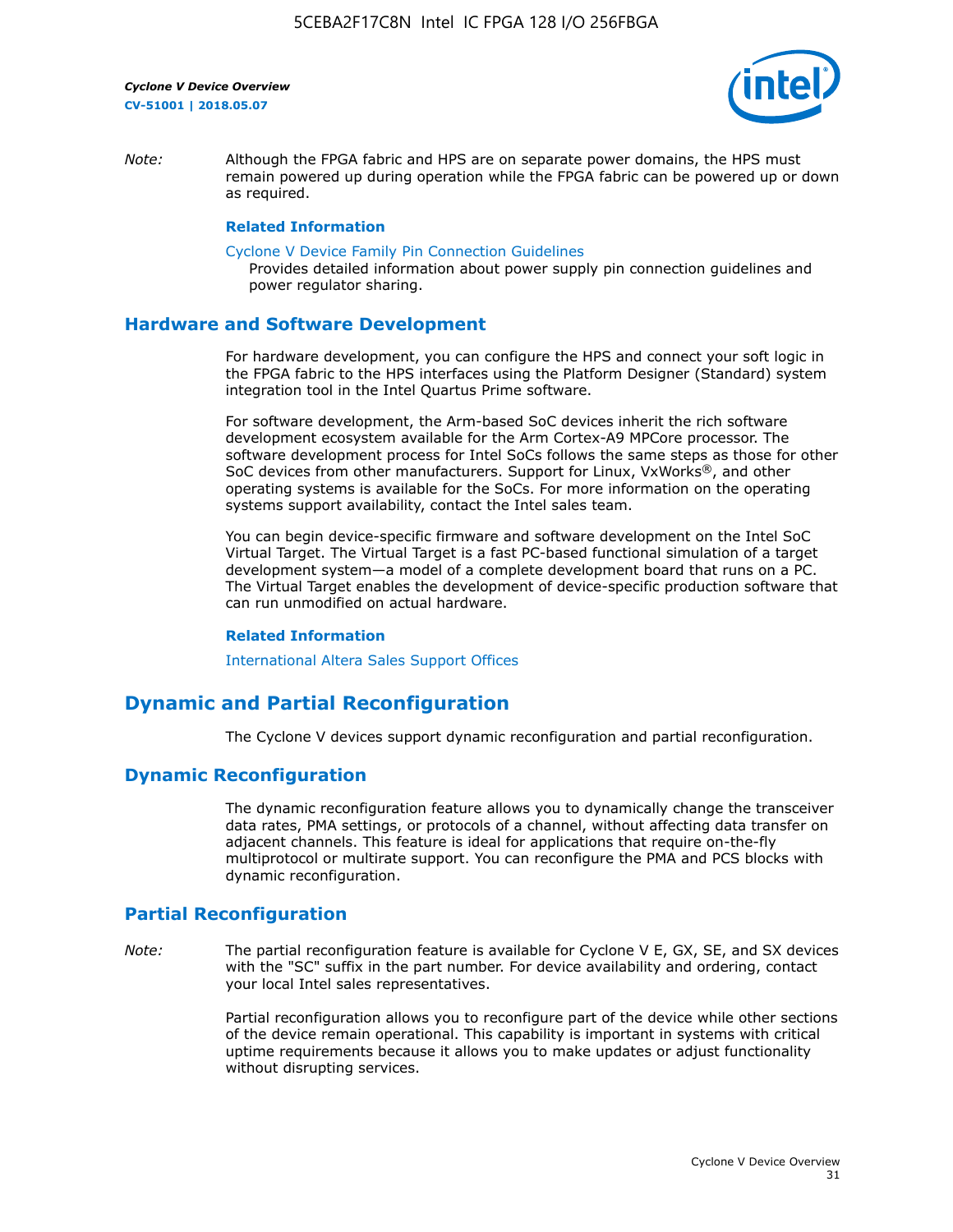

Apart from lowering cost and power consumption, partial reconfiguration increases the effective logic density of the device because placing device functions that do not operate simultaneously is not necessary. Instead, you can store these functions in external memory and load them whenever the functions are required. This capability reduces the size of the device because it allows multiple applications on a single device—saving the board space and reducing the power consumption.

Intel simplifies the time-intensive task of partial reconfiguration by building this capability on top of the proven incremental compile and design flow in the Intel Quartus Prime design software. With the Intel solution, you do not need to know all the intricate device architecture details to perform a partial reconfiguration.

Partial reconfiguration is supported through the FPP x16 configuration interface. You can seamlessly use partial reconfiguration in tandem with dynamic reconfiguration to enable simultaneous partial reconfiguration of both the device core and transceivers.

# **Enhanced Configuration and Configuration via Protocol**

Cyclone V devices support 1.8 V, 2.5 V, 3.0 V, and 3.3 V programming voltages and several configuration schemes.

| <b>Mode</b>                                                    | <b>Data</b><br>Width         | Max Clock  <br>Rate<br>(MHz) | <b>Max Data</b><br>Rate<br>(Mbps) | <b>Decompressi</b><br>on | <b>Design</b><br><b>Security</b> | <b>Partial</b><br>Reconfigurat<br>ion <sup>(18)</sup> | <b>Remote</b><br><b>System</b><br><b>Update</b> |
|----------------------------------------------------------------|------------------------------|------------------------------|-----------------------------------|--------------------------|----------------------------------|-------------------------------------------------------|-------------------------------------------------|
| AS through the EPCS<br>and EPCQ serial<br>configuration device | 1 bit, 4<br>bits             | 100                          |                                   | Yes                      | <b>Yes</b>                       |                                                       | Yes                                             |
| PS through CPLD or<br>external<br>microcontroller              | 1 bit                        | 125                          | 125                               | Yes                      | Yes                              |                                                       |                                                 |
| <b>FPP</b>                                                     | 8 bits                       | 125                          |                                   | Yes                      | <b>Yes</b>                       |                                                       | Parallel flash                                  |
|                                                                | 16 bits<br>125<br>Yes        | <b>Yes</b>                   | Yes                               | loader                   |                                  |                                                       |                                                 |
| CvP (PCIe)                                                     | x1, x2,<br>and $x4$<br>lanes |                              |                                   | Yes                      | <b>Yes</b>                       | Yes                                                   |                                                 |
| <b>JTAG</b>                                                    | 1 bit                        | 33                           | 33                                |                          |                                  |                                                       |                                                 |

**Table 24. Configuration Schemes and Features Supported by Cyclone V Devices**

Instead of using an external flash or ROM, you can configure the Cyclone V devices through PCIe using CvP. The CvP mode offers the fastest configuration rate and flexibility with the easy-to-use PCIe hard IP block interface. The Cyclone V CvP implementation conforms to the PCIe 100 ms power-up-to-active time requirement.

## **Related Information**

[Configuration via Protocol \(CvP\) Implementation in Intel FPGAs User Guide](https://www.altera.com/documentation/nik1412546950394.html#nik1412546833714) Provides more information about CvP.

 $(18)$  The partial reconfiguration feature is available for Cyclone V E, GX, SE, and SX devices with the "SC" suffix in the part number. For device availability and ordering, contact your local Intel sales representatives.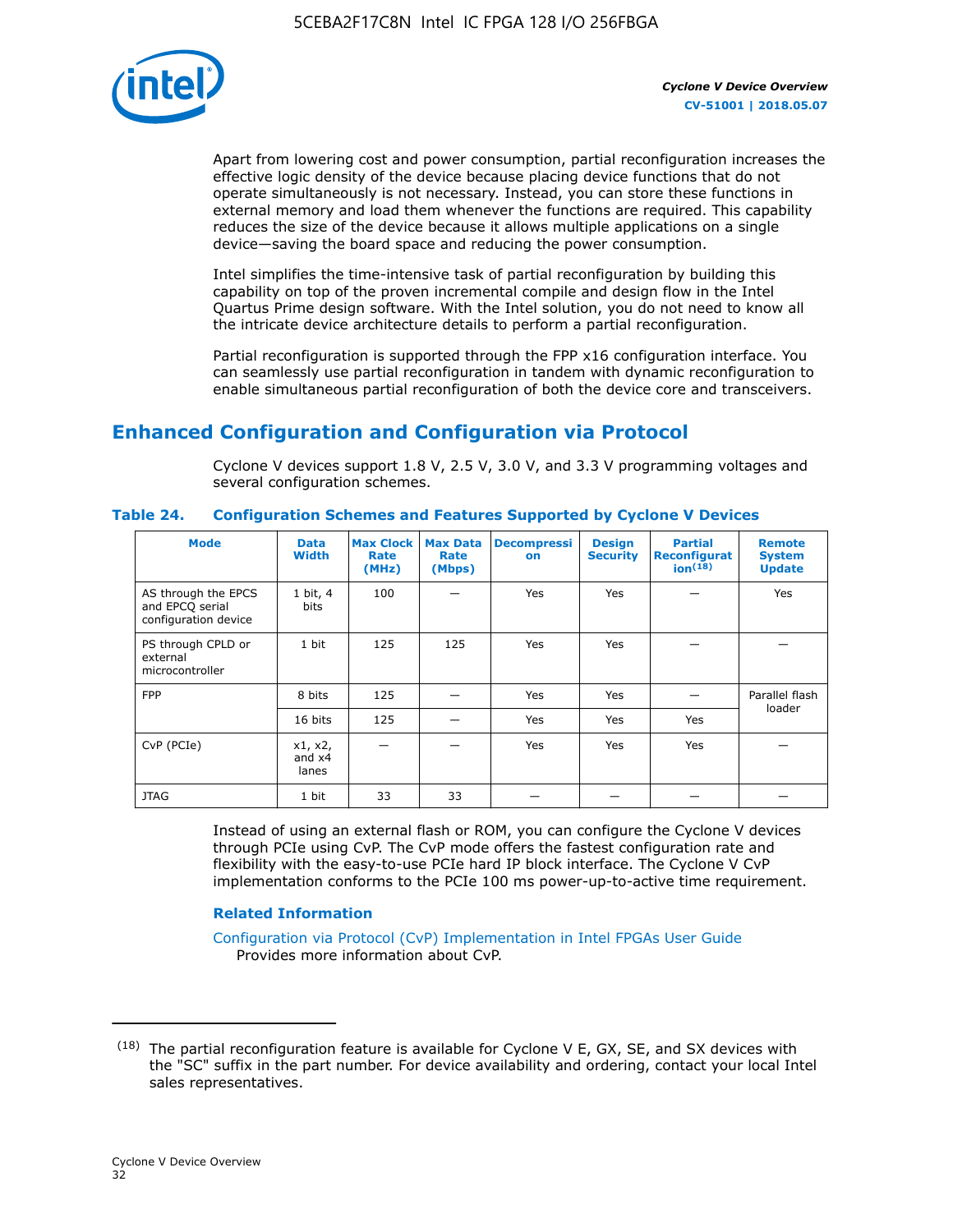

# **Power Management**

Leveraging the FPGA architectural features, process technology advancements, and transceivers that are designed for power efficiency, the Cyclone V devices consume less power than previous generation Cyclone FPGAs:

- Total device core power consumption—less by up to 40%.
- Transceiver channel power consumption—less by up to 50%.

Additionally, Cyclone V devices contain several hard IP blocks that reduce logic resources and deliver substantial power savings of up to 25% less power than equivalent soft implementations.

# **Document Revision History for Cyclone V Device Overview**

| <b>Document</b><br><b>Version</b> | <b>Changes</b>                                                                                                                                                          |
|-----------------------------------|-------------------------------------------------------------------------------------------------------------------------------------------------------------------------|
| 2018.05.07                        | Added the low power option ("L" suffix) for Cyclone V SE and Cyclone V SX devices in the Sample<br>Ordering Code and Available Options diagrams.<br>Rebranded as Intel. |

| <b>Date</b>   | <b>Version</b> | <b>Changes</b>                                                                                                                                                                                                                                                                                                                                                                                                                                                                                                                                                                                                                                                                                                                                                                                                                                                                                                  |
|---------------|----------------|-----------------------------------------------------------------------------------------------------------------------------------------------------------------------------------------------------------------------------------------------------------------------------------------------------------------------------------------------------------------------------------------------------------------------------------------------------------------------------------------------------------------------------------------------------------------------------------------------------------------------------------------------------------------------------------------------------------------------------------------------------------------------------------------------------------------------------------------------------------------------------------------------------------------|
| December 2017 | 2017.12.18     | Updated ALM resources for Cyclone V E, Cyclone V SE, Cyclone V SX, and<br>Cyclone V ST devices.                                                                                                                                                                                                                                                                                                                                                                                                                                                                                                                                                                                                                                                                                                                                                                                                                 |
| June 2016     | 2016.06.10     | Updated Cyclone V GT speed grade to -7 in Sample Ordering Code and<br>Available Options for Cyclone V GT Devices diagram.                                                                                                                                                                                                                                                                                                                                                                                                                                                                                                                                                                                                                                                                                                                                                                                       |
| December 2015 | 2015.12.21     | Added descriptions to package plan tables for Cyclone V GT and ST<br>devices.<br>Changed instances of Quartus II to Quartus Prime.                                                                                                                                                                                                                                                                                                                                                                                                                                                                                                                                                                                                                                                                                                                                                                              |
| June 2015     | 2015.06.12     | Replaced a note to partial reconfiguration feature. Note: The partial<br>reconfiguration feature is available for Cyclone V E, GX, SE, and SX<br>devices with the "SC" suffix in the part number. For device availability and<br>ordering, contact your local Altera sales representatives.<br>Updated logic elements (LE) (K) for the following devices:<br>$\bullet$<br>- Cyclone V E A7: Updated from 149.5 to 150<br>- Cyclone V GX C3: Updated from 35.5 to 36<br>- Cyclone V GX C7: Updated from 149.7 to 150<br>- Cyclone V GT D7: Updated from 149.5 to 150<br>Updated MLAB (Kb) in Maximum Resource Counts for Cyclone V GX<br>Devices table as follows:<br>- Cyclone V GX C3: Updated from 291 to 182<br>- Cyclone V GX C4: Updated from 678 to 424<br>- Cyclone V GX C5: Updated from 678 to 424<br>- Cyclone V GX C7: Updated from 1,338 to 836<br>$-$ Cyclone V GX C9: Updated from 2,748 to 1,717 |
|               |                | continued                                                                                                                                                                                                                                                                                                                                                                                                                                                                                                                                                                                                                                                                                                                                                                                                                                                                                                       |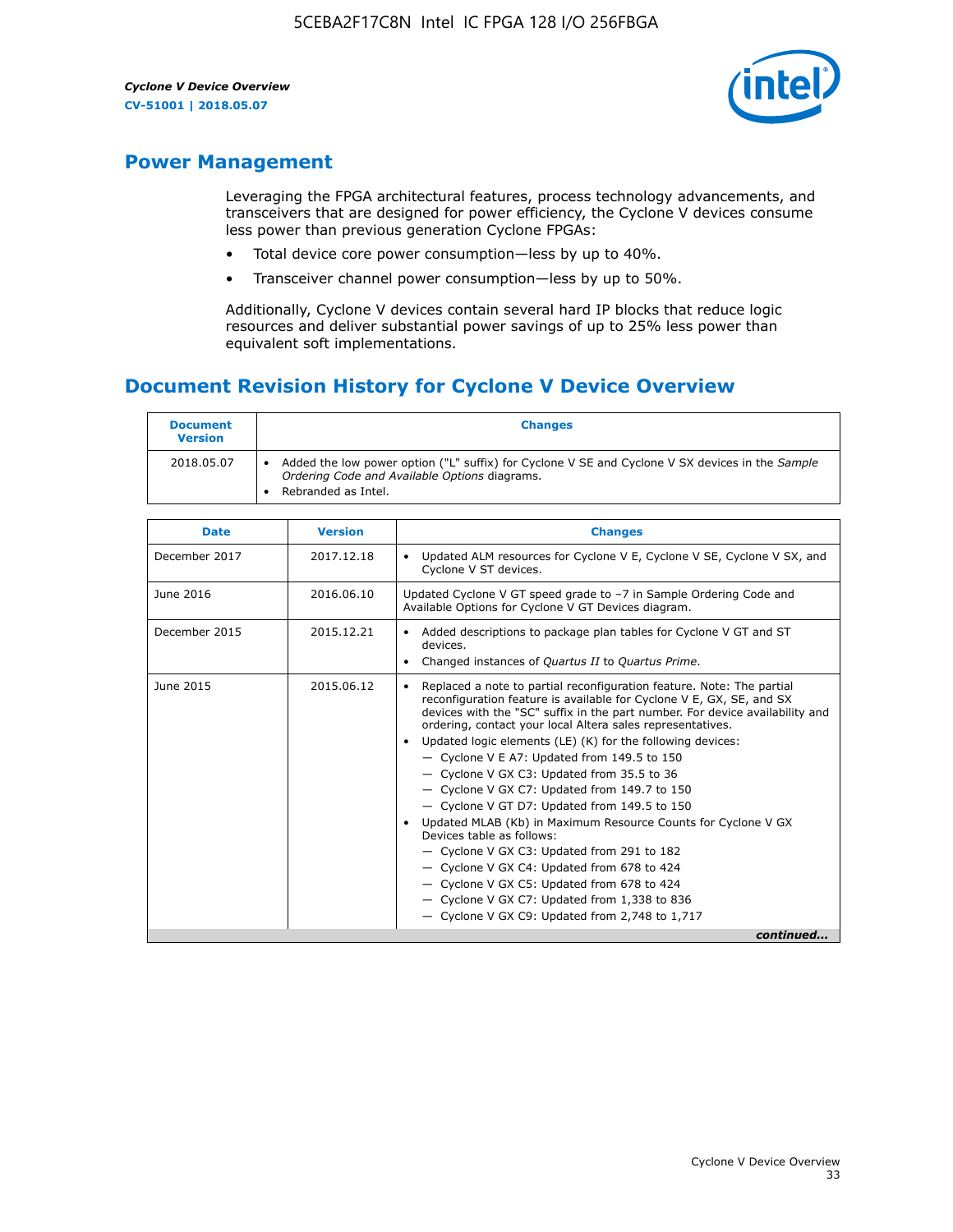

| <b>Date</b>  | <b>Version</b> | <b>Changes</b>                                                                                                                                                                                                                                                                                                                                                                                                                                                                                                                                                                                                                                                                                                                                                                                                                                                                                                                                                                                                                                                                                                                                                                                                                                                                                                                                                                                                                                                                                                                                                                                                                                                                                                |
|--------------|----------------|---------------------------------------------------------------------------------------------------------------------------------------------------------------------------------------------------------------------------------------------------------------------------------------------------------------------------------------------------------------------------------------------------------------------------------------------------------------------------------------------------------------------------------------------------------------------------------------------------------------------------------------------------------------------------------------------------------------------------------------------------------------------------------------------------------------------------------------------------------------------------------------------------------------------------------------------------------------------------------------------------------------------------------------------------------------------------------------------------------------------------------------------------------------------------------------------------------------------------------------------------------------------------------------------------------------------------------------------------------------------------------------------------------------------------------------------------------------------------------------------------------------------------------------------------------------------------------------------------------------------------------------------------------------------------------------------------------------|
|              |                | Updated MLAB RAM Bit (Kb) in Embedded Memory Capacity and<br>Distribution in Cyclone V Devices table as follows:<br>- Cyclone V GX C3: Updated from 181 to 182<br>- Cyclone V GX C4: Updated from 295 to 424<br>Updated Total RAM Bit (Kb) in Embedded Memory Capacity and<br>Distribution in Cyclone V Devices table as follows:<br>- Cyclone V GX C3: Updated from $1,531$ to $1,532$<br>- Cyclone V GX C4: Updated from 2,795 to 2,924<br>Updated MLAB Block count in Embedded Memory Capacity and<br>Distribution in Cyclone V Devices table as follows:<br>- Cyclone V GX C4: Updated from 472 to 678<br>- Cyclone V GX C5: Updated from 679 to 678                                                                                                                                                                                                                                                                                                                                                                                                                                                                                                                                                                                                                                                                                                                                                                                                                                                                                                                                                                                                                                                      |
| March 2015   | 2015.03.31     | Added internal scrubbing feature under configuration in Summary of<br>$\bullet$<br>Features for Cyclone V Devices table.<br>Added optional suffix "SC: Internal scrubbing support" to the following<br>diagrams:<br>- Sample Ordering Code and Available Options for Cyclone V E Devices<br>- Sample Ordering Code and Available Options for Cyclone V GX Devices<br>- Sample Ordering Code and Available Options for Cyclone V SE Devices<br>- Sample Ordering Code and Available Options for Cyclone V SX Devices                                                                                                                                                                                                                                                                                                                                                                                                                                                                                                                                                                                                                                                                                                                                                                                                                                                                                                                                                                                                                                                                                                                                                                                           |
| January 2015 | 2015.01.23     | Updated Sample Ordering Code and Available Options for Cyclone V ST<br>Devices figure because Cyclone V ST devices are only available in I<br>temperature grade and -7 speed grade.<br>- Operating Temperature: Removed C and A temperature grades<br>- FPGA Fabric Speed Grade: Removed -6 and -8 speed grades<br>Updated the transceiver specification for Cyclone V ST from 5 Gbps to<br>6.144 Gbps:<br>- Device Variants for the Cyclone V Device Family table<br>- Sample Ordering Code and Available Options for Cyclone V ST Devices<br>figure<br>- Maximum Resource Counts for Cyclone V ST Devices<br>Updated Maximum Resource Counts for Cyclone V GX Devices table for<br>Cyclone V GX G3 devices.<br>$-$ Logic elements (LE) (K): Updated from 35.7 to 35.5<br>- Variable-precision DSP block: Updated from 51 to 57<br>$-18 \times 18$ multiplier: Updated from 102 to 114<br>Updated Number of Multipliers in Cyclone V Devices table for Cyclone V<br>GX G3 devices.<br>- Variableprecision DSP Block: Updated from 51 to 57<br>$-9x9$ Multiplier: Updated from 153 to 171<br>$-18 \times 18$ Multiplier: Updated from 102 to 114<br>- 27 x 27 Multiplier: Updated from 51 to 57<br>- 18 x 18 Multiplier Adder Mode: Updated from 51 to 57<br>$-18 \times 18$ Multiplier Adder Summed with 36 bit Input: Updated from 51<br>to 57<br>Updated Embedded Memory Capacity and Distribution in Cyclone V<br>Devices table for Cyclone V GX G3 devices.<br>- M10K block: Updated from 119 to 135<br>- M10K RAM bit (Kb): Updated from 1,190 to 1,350<br>- MLAB block: Updated from 255 to 291<br>- MLAB RAM bit (Kb): Updated from 159 to 181<br>$-$ Total RAM bit (Kb): Updated from 1,349 to 1,531 |
| October 2014 | 2014.10.06     | Added a footnote to the "Transceiver PCS Features for Cyclone V Devices"<br>table to show that PCIe Gen2 is supported for Cyclone V GT and ST devices.                                                                                                                                                                                                                                                                                                                                                                                                                                                                                                                                                                                                                                                                                                                                                                                                                                                                                                                                                                                                                                                                                                                                                                                                                                                                                                                                                                                                                                                                                                                                                        |
|              |                | continued                                                                                                                                                                                                                                                                                                                                                                                                                                                                                                                                                                                                                                                                                                                                                                                                                                                                                                                                                                                                                                                                                                                                                                                                                                                                                                                                                                                                                                                                                                                                                                                                                                                                                                     |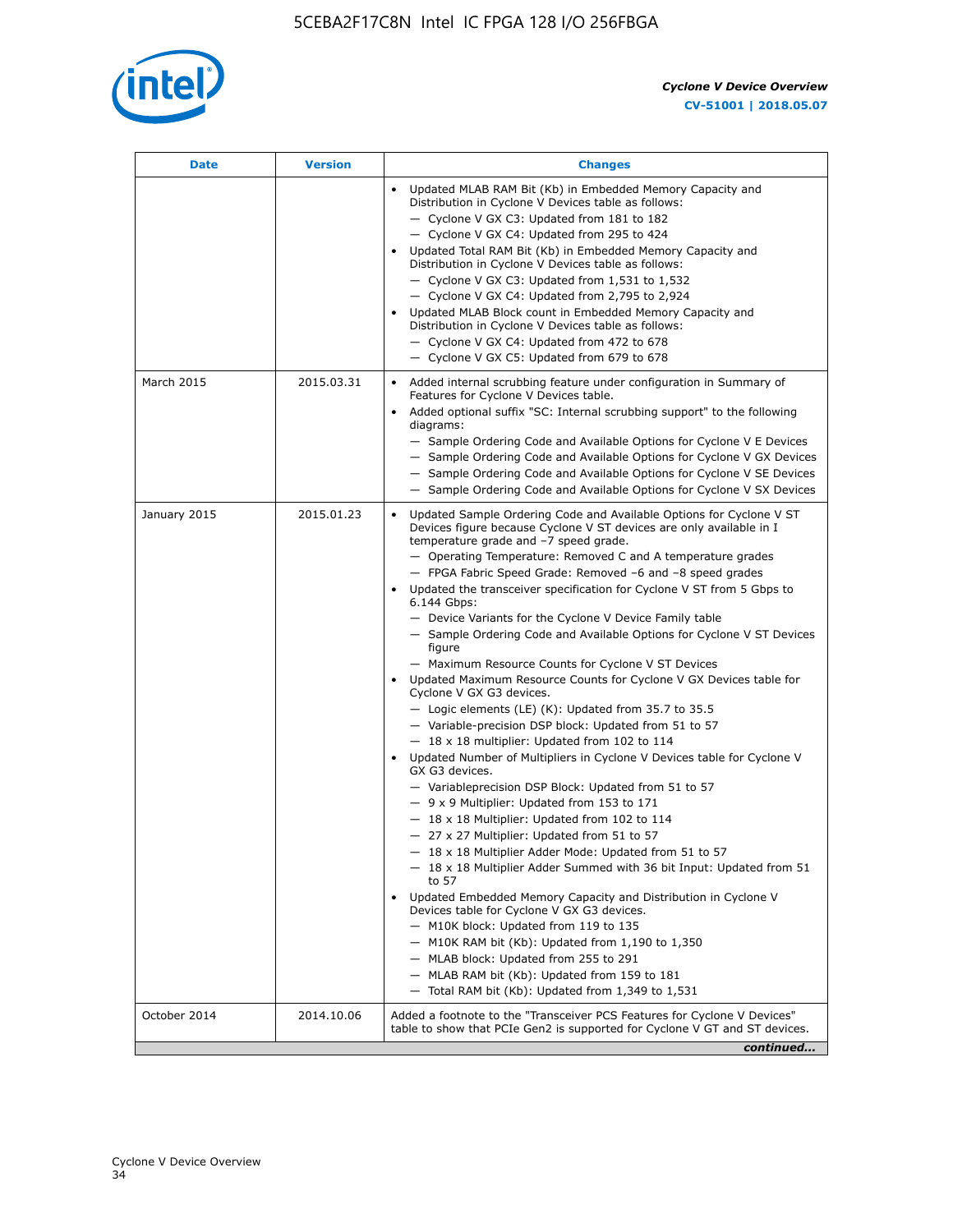r



| <b>Date</b>      | <b>Version</b> | <b>Changes</b>                                                                                                                                                                                                                                                                                                                                                                                                                                                                                                                                                                                                                                                                                                                                                                                                                                                                                                                                                                                                                                                                                                                                                                                                                                                                                                                                                                                                                                      |
|------------------|----------------|-----------------------------------------------------------------------------------------------------------------------------------------------------------------------------------------------------------------------------------------------------------------------------------------------------------------------------------------------------------------------------------------------------------------------------------------------------------------------------------------------------------------------------------------------------------------------------------------------------------------------------------------------------------------------------------------------------------------------------------------------------------------------------------------------------------------------------------------------------------------------------------------------------------------------------------------------------------------------------------------------------------------------------------------------------------------------------------------------------------------------------------------------------------------------------------------------------------------------------------------------------------------------------------------------------------------------------------------------------------------------------------------------------------------------------------------------------|
| <b>July 2014</b> | 2014.07.07     | Updated the I/O vertical migration figure to clarify the migration capability of<br>Cyclone V SE and SX devices.                                                                                                                                                                                                                                                                                                                                                                                                                                                                                                                                                                                                                                                                                                                                                                                                                                                                                                                                                                                                                                                                                                                                                                                                                                                                                                                                    |
| December 2013    | 2013.12.26     | • Corrected single or dual-core ARM Cortex-A9 MPCore processor-up to 925<br>MHz from 800 MHz.<br>Removed "Preliminary" texts from Ordering Code figures, Maximum<br>$\bullet$<br>Resources, Package Plan and I/O Vertical Migration tables.<br>Removed the note "The number of GPIOs does not include transceiver<br>I/Os. In the Quartus II software, the number of user I/Os includes<br>transceiver I/Os." for GPIOs in the Maximum Resource Counts table for<br>Cyclone V E and SE.<br>Added link to Altera Product Selector for each device variant.<br>• Updated Embedded Hard IPs for Cyclone V GT devices to indicate<br>Maximum 2 hard PCIe and 2 hard memory controllers.<br>• Added leaded package options.<br>Removed the note "The number of PLLs includes general-purpose                                                                                                                                                                                                                                                                                                                                                                                                                                                                                                                                                                                                                                                             |
|                  |                | fractional PLLs and transceiver fractional PLLs." for all PLLs in the<br>Maximum Resource Counts table.<br>• Corrected max LVDS counts for transmitter and receiver for Cyclone V E<br>A5 device from 84 to 60.<br>• Corrected max LVDS counts for transmitter and receiver for Cyclone V E<br>A9 device from 140 to 120.<br>Corrected variable-precision DSP block, 27 x 27 multiplier, 18 x 18<br>multiplier adder mode and $18 \times 18$ multiplier adder summed with 36 bit<br>input for Cyclone V SE devices from 58 to 84.<br>Corrected 18 x 18 multiplier for Cyclone V SE devices from 116 to 168.<br>Corrected 9 x 9 multiplier for Cyclone V SE devices from 174 to 252.<br>Corrected LVDS transmitter for Cyclone V SE A2 and A4 as well as SX C2<br>and C4 devices from 31 to 32.<br>• Corrected LVDS receiver for Cyclone V SE A2 and A4 as well as SX C2 and<br>C4 devices from 35 to 37.<br>• Corrected transceiver speed grade for Cyclone V ST devices ordering code<br>from $4$ to $5$ .<br>• Updated the DDR3 SDRAM for the maximum frequency's soft controller<br>and the minimum frequency from 300 to 303 for voltage 1.35V.<br>• Added links to Altera's External Memory Spec Estimator tool to the topics<br>listing the external memory interface performance.<br>• Corrected XAUI is supported through the soft PCS in the PCS features for<br>Cyclone V.<br>Added decompression support for the CvP configuration mode. |
| May 2013         | 2013.05.06     | Added link to the known document issues in the Knowledge Base.<br>$\bullet$<br>Moved all links to the Related Information section of respective topics for<br>$\bullet$<br>easy reference.<br>• Corrected the title to the PCIe hard IP topic. Cyclone V devices support<br>only PCIe Gen1 and Gen2.<br>Updated Supporting Feature in Table 1 of Increased bandwidth capacity to<br>$\bullet$<br>'6.144 Gbps'.<br>Updated Description in Table 2 of Low-power high-speed serial interface to<br>'6.144 Gbps'.<br>Updated Description in Table 3 of Cyclone V GT to '6.144 Gbps'.<br>Updated the M386 package to M383 for Figure 1, Figure 2 and Figure 3.<br>$\bullet$<br>Updated Figure 2 and Figure 3 for Transceiver Count by adding 'F : 4'.<br>$\bullet$<br>Updated LVDS in the Maximum Resource Counts tables to include<br>Transmitter and Receiver values.<br>Updated the package plan with M383 for the Cyclone V E device.<br>$\bullet$<br>Removed the M301 and M383 packages from the Cyclone V GX C4 device.<br>Updated the GPIO count to '129' for the M301 package of the Cyclone V<br>GX C5 device.<br>Updated 5 Gbps to '6.144 Gbps' for Cyclone V GT device.<br>continued                                                                                                                                                                                                                                                          |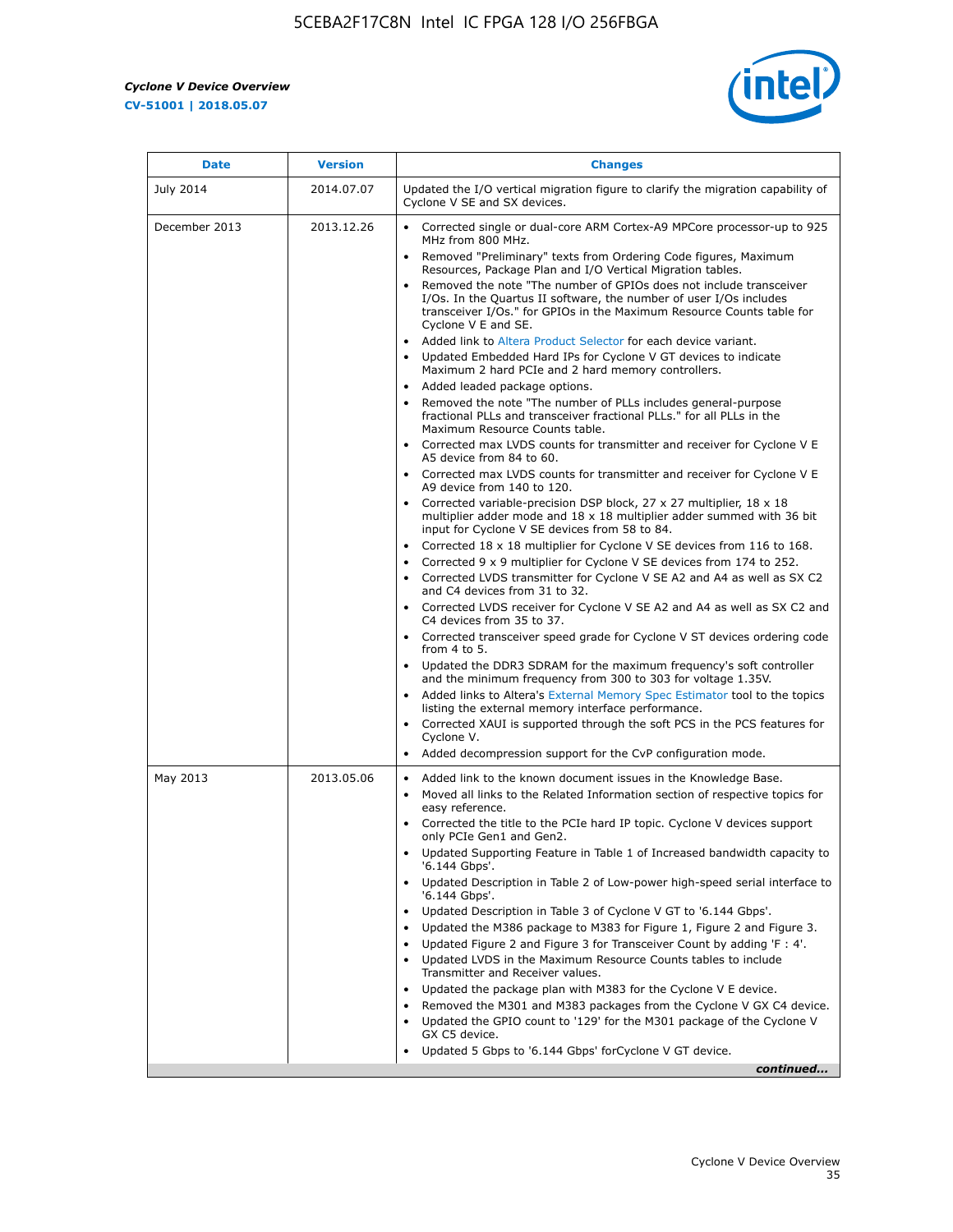

| Date          | <b>Version</b> | <b>Changes</b>                                                                                                                                      |
|---------------|----------------|-----------------------------------------------------------------------------------------------------------------------------------------------------|
|               |                | Updated HPS I/O for U484 (19 mm) in Table 11 with '151' for A2, A4, A5<br>$\bullet$<br>and A6.                                                      |
|               |                | Updated Memory (Kb) for Maximum Resource Counts for Cyclone V SE A4<br>and A6, SX C4 and C6, ST D6 devices.                                         |
|               |                | • Updated FPGA PLL for Maximum Resource Counts for Cyclone V SE A2, SX<br>C2, devices.                                                              |
|               |                | • Removed '36 x 36' from the Variable-Precision DSP Block.                                                                                          |
|               |                | Updated Variable-precision DSP Blocks and $18 \times 18$ Multiplier for<br>Maximum Resource Counts for Cyclone V SX C4 device.                      |
|               |                | • Updated the HPS I/O counts for Cyclone V SE, SX, and ST devices.                                                                                  |
|               |                | Updated Figure 7 which shows the I/O vertical migration table.<br>Updated Table 17 for Cyclone V SX C4 device.<br>$\bullet$                         |
|               |                | Updated Embedded Memory Capacity and Distribution table for Cyclone V<br>$\bullet$                                                                  |
|               |                | SE A4 and A6, SX C4 and C6, ST D6 devices.                                                                                                          |
|               |                | • Removed 'Counter reconfiguration' from the PLL Features.                                                                                          |
|               |                | Updated Low-Power Serial Transceivers by replacing 5 Gbps with<br>6.144 Gbps.                                                                       |
|               |                | Removed 'Distributed Memory' symbol.<br>$\bullet$                                                                                                   |
|               |                | Updated the Capability in Table 22 of Backplane support to '6.144 Gbps'.<br>• Updated Capability in Table 22 of Ring oscillator transmit PLLs with  |
|               |                | 6.144 Gbps.                                                                                                                                         |
|               |                | Updated the PCS Support in Table 23 from 5 Gbps to '6 Gbps'.                                                                                        |
|               |                | Updated the Data Rates (Gbps) in Table 23 of 3 Gbps and 6 Gbps Basic to<br>$\bullet$<br>'6.144 Gbps'.                                               |
|               |                | Updated the Data Rates (Gbps) in Table 23 of CPRI 4.1 to '6.144 Gbps'.                                                                              |
|               |                | Clarified that partial reconfiguration is an advanced feature. Contact Altera                                                                       |
|               |                | for support of the feature.                                                                                                                         |
| December 2012 | 2012.12.28     | Updated the pin counts for the MBGA packages.<br>$\bullet$                                                                                          |
|               |                | Updated the GPIO and transceiver counts for the MBGA packages.<br>٠<br>Updated the GPIO counts for the U484 package of the Cyclone V E A9, GX       |
|               |                | C9, and GT D9 devices.                                                                                                                              |
|               |                | • Updated the vertical migration table for vertical migration of the U484<br>packages.                                                              |
|               |                | Updated the MLAB supported programmable widths at 32 bits depth.                                                                                    |
| November 2012 | 2012.11.19     | • Added new MBGA packages and additional U484 packages for Cyclone V E,                                                                             |
|               |                | GX, and GT.                                                                                                                                         |
|               |                | • Added ordering code for five-transceiver devices for Cyclone V GT and ST.<br>Updated the vertical migration table to add MBGA packages.           |
|               |                | Added performance information for HPS memory controller.<br>$\bullet$                                                                               |
|               |                | Removed DDR3U support.<br>$\bullet$                                                                                                                 |
|               |                | Updated Cyclone V ST speed grade information.                                                                                                       |
|               |                | Added information on maximum transceiver channel usage restrictions for<br>PCI Gen2 and CPRI at 4.9152 Gbps transmit jitter compliance.             |
|               |                | Added note on the differences between GPIO reported in Overview with                                                                                |
|               |                | User I/O numbers shown in the Quartus II software.<br>Updated template.                                                                             |
|               |                |                                                                                                                                                     |
| July 2012     | 2.1            | Added support for PCIe Gen2 x4 lane configuration (PCIe-compatible)                                                                                 |
| June 2012     | 2.0            | Restructured the document.<br>٠                                                                                                                     |
|               |                | Added the "Embedded Memory Capacity" and "Embedded Memory<br>Configurations" sections.                                                              |
|               |                | Added Table 1, Table 3, Table 16, Table 19, and Table 20.                                                                                           |
|               |                | Updated Table 2, Table 4, Table 5, Table 6, Table 7, Table 8, Table 9, Table<br>10, Table 11, Table 12, Table 13, Table 14, Table 17, and Table 18. |
|               |                | continued                                                                                                                                           |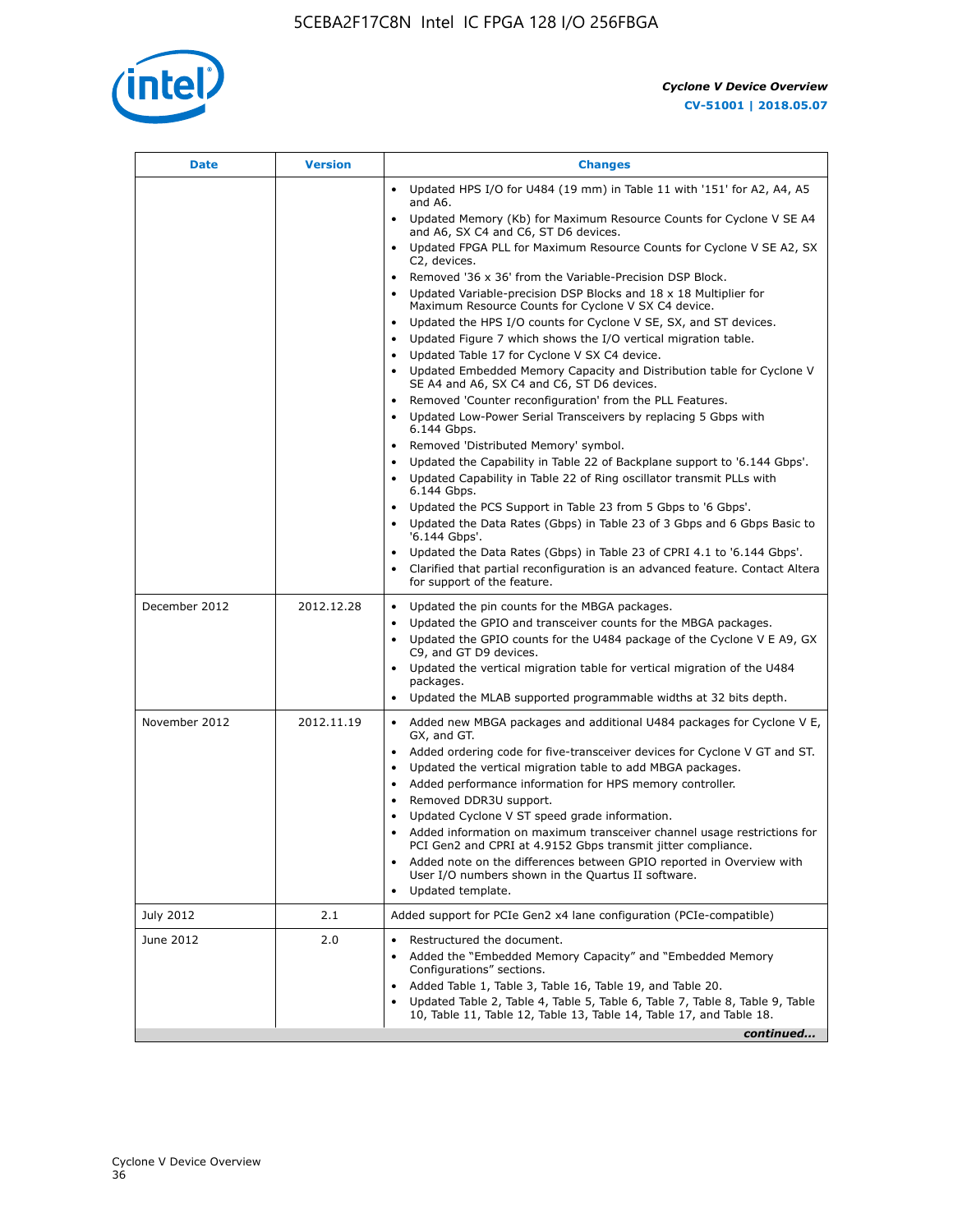

| <b>Date</b>   | <b>Version</b> | <b>Changes</b>                                                                                                                                                                                                                                                                                                                                                                                                                                                             |
|---------------|----------------|----------------------------------------------------------------------------------------------------------------------------------------------------------------------------------------------------------------------------------------------------------------------------------------------------------------------------------------------------------------------------------------------------------------------------------------------------------------------------|
|               |                | Updated Figure 1, Figure 2, Figure 3, Figure 4, Figure 5, Figure 6, and<br>Figure 10.<br>Updated the "FPGA Configuration and Processor Booting" and "Hardware<br>and Software Development" sections.<br>Text edits throughout the document.                                                                                                                                                                                                                                |
| February 2012 | 1.2            | Updated Table $1-2$ , Table $1-3$ , and Table $1-6$ .<br>Updated "Cyclone V Family Plan" on page 1-4 and "Clock Networks and<br>$\bullet$<br>PLL Clock Sources" on page 1-15.<br>Updated Figure 1-1 and Figure 1-6.                                                                                                                                                                                                                                                        |
| November 2011 | 1.1            | Updated Table $1-1$ , Table $1-2$ , Table $1-3$ , Table $1-4$ , Table $1-5$ , and Table<br>$1 - 6.$<br>Updated Figure 1-4, Figure 1-5, Figure 1-6, Figure 1-7, and Figure 1-8.<br>Updated "System Peripherals" on page 1-18, "HPS-FPGA AXI Bridges" on<br>page 1-19, "HPS SDRAM Controller Subsystem" on page 1-19, "FPGA<br>Configuration and Processor Booting" on page 1-19, and "Hardware and<br>Software Development" on page 1-20.<br>Minor text edits.<br>$\bullet$ |
| October 2011  | 1.0            | Initial release.                                                                                                                                                                                                                                                                                                                                                                                                                                                           |